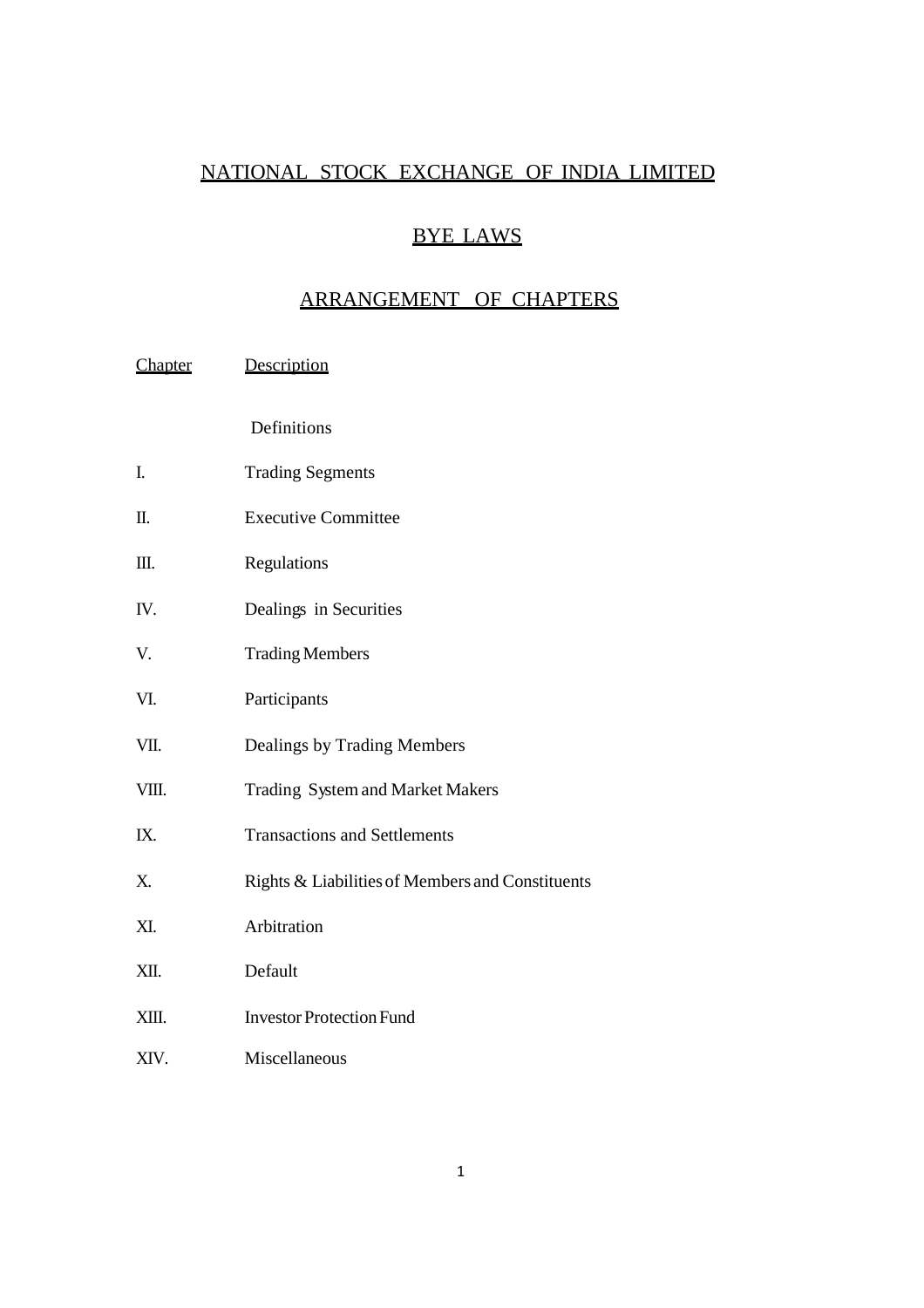## **DEFINITIONS**

- (1) "Board"means Board of Directors of NSEIL.
- (2) "Exchange Securities" means securities which have been admitted to the Official List(s) of NSE Securities.
- (3) "Exchange" means the StockExchange(s) operatedbyNSEIL.
- (4) "Executive Committee" or "EC" means the Committee of the NSE formed in accordance with Chapter II.
- (5) "Issuer" includes a Government, a body corporate or other entity, whether incorporated or not, which issues any security or other instrument, or draws or accepts a negotiable instrument which is admitted to dealings on the NSE.
- (6) "Market-Maker" means a trading member registered underChapter VIII.
- (7) "NSEIL" meansthe National Stock Exchange of India Limited.
- (8) "Official List of NSE securities" means the list of securities which are listed or permitted to trade on the Exchange.
- (9) "Participant" means a constituent who is registered by the relevant authority from time to time under Chapter VI of the Bye Laws.
- (10) "Regulations", unless the context indicates otherwise, includes business rules, code of conduct and such other regulations prescribed by the relevant authority from time to time for the operations of the Exchange and these shall be subject to the provisions of the Securities Contracts (Regulation) Act, 1956 and Rules and SEBI Act.
- (11) "Relevant Authority" means the Board, Securities and Exchange Board of India or such other authority as specified by the Board from time to time as relevant for a specified purpose.
- (12) "Relevant NSE Securities" or "Relevant Securities" means those NSE securities pertaining to the relevant trading segment.
- (13) "Rules", unless the context indicates otherwise, means rules as mentioned hereunder for regulating the activities and responsibilities of trading members of NSE and as prescribed by the relevant authority from time to time for the constitution, organisation and functioning of the Exchange and these rules shall be subject to the provisions of the Securities Contracts (Regulation) Act, 1956 and Rules and SEBIAct.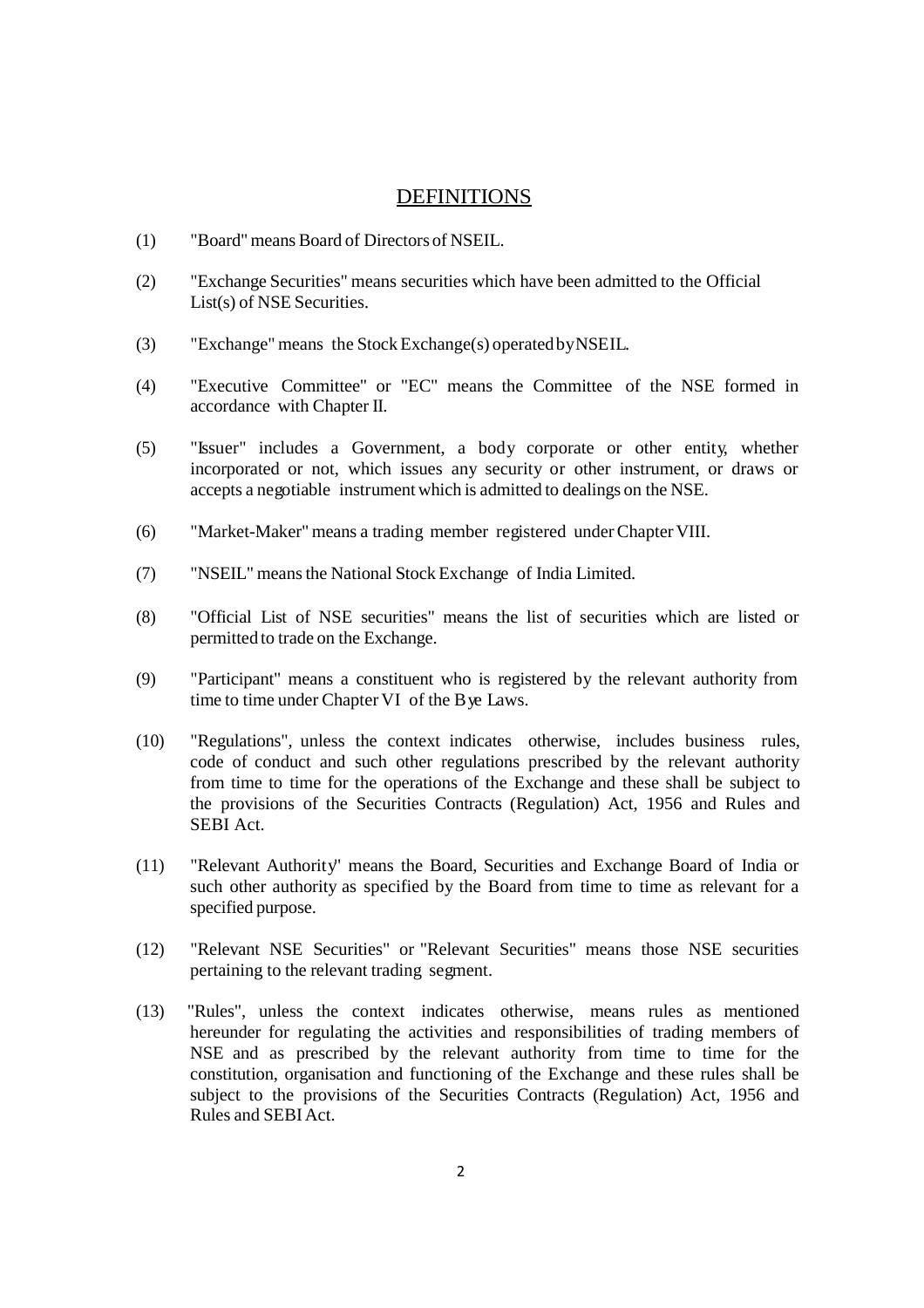- (14) "SEBI" means the Securities and Exchange Board of India.
- (15) "Security" shall have the meaning assigned to it in the Securities Contracts (Regulation) Act, 1956 and shall also include such other class of monetary transactions or instruments, scrip less or otherwise, as may be admitted to dealings on Exchange.
- (16) "Security admitted to dealings" includes a security which is listed or permitted to trade on Exchange.
- (17) "Trading Member" means a Stock broker and the member of the NSE registered in accordance with Chapter V of the Bye-Laws.
- (18) "Trading Segments" or "Segments" mean the different segments or divisions comprising of NSE securities as may be classified and specified by the Board or relevant authority from time to time.
- (19) "Trading system of the NSE" means a system which makes available to trading members and the investing public, by whatever method, quotations in NSE securities and disseminates information regarding trades effected, volumes, etc. and such other notifications as may be placed thereon by the EC.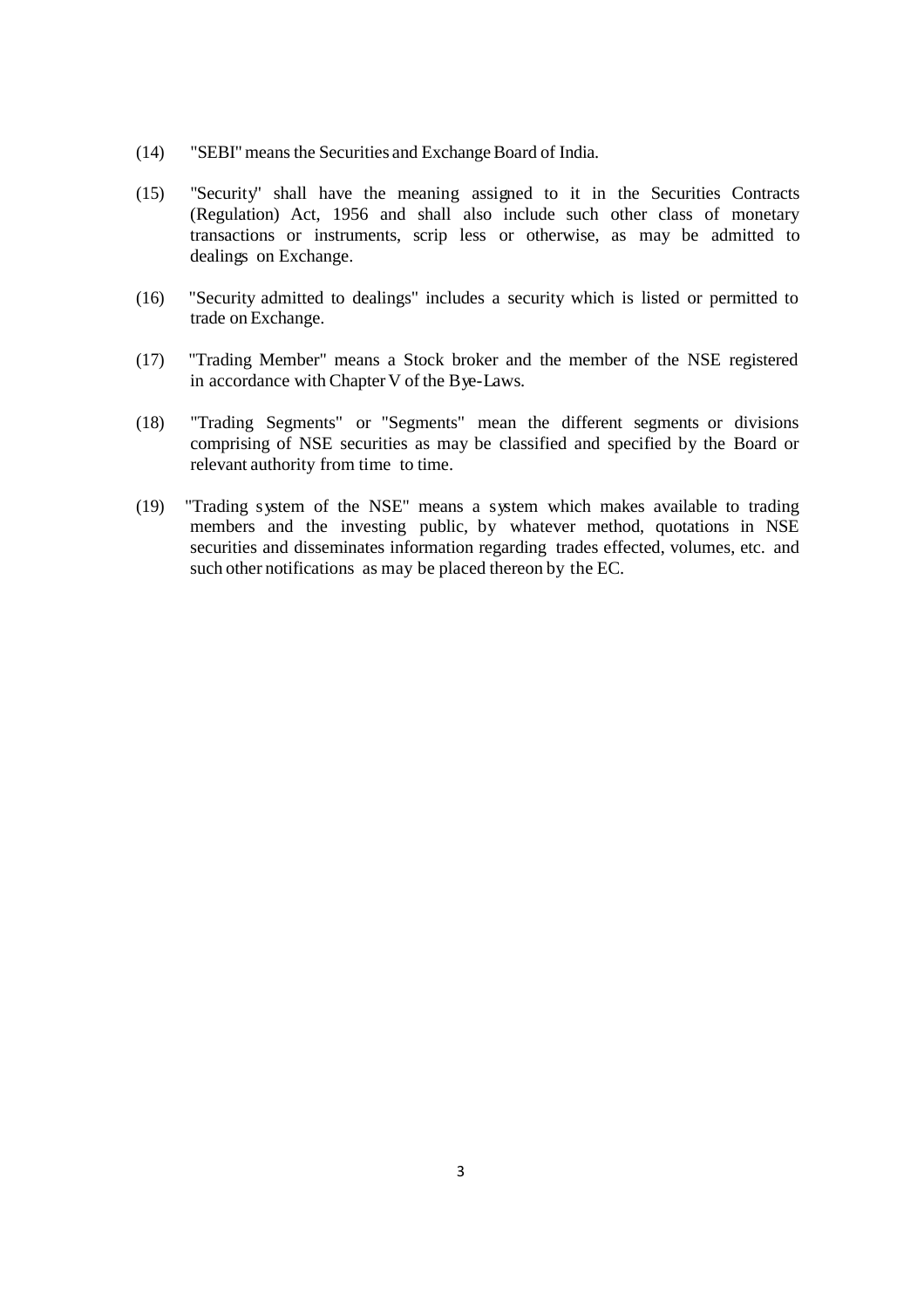# CHAPTER I

# TRADING SEGMENTS

- (1) There may be more than one trading segment as may be specified by the relevant authority from time to time. The Exchange shall seek the approval of SEBI before introducing any new trading segment.
- (2) The securities which will be eligible for admission to the different trading segments will be specified by the relevant authority from time to time.

## Wholesale Debt Market Segment

(3) Instruments used for Wholesale Debt Market transactions may be admitted to dealings on the Wholesale Debt Market Trading Segment subject to trading regulations which the relevant authority may prescribe from time to time.

## Capital Market Trading Segment

(4) Securities eligible under the Securities Contracts (Regulation) Act, 1956, may be admitted to dealings on the Capital Market Trading Segment.

## Futures & Options Trading segment

(5) Derivatives contracts approved by SEBI may be admitted to dealings on the Futures & Options Trading Segment.

## Currency derivatives segment

(6) Derivatives contracts based on currency or any other underlying approved by SEBI maybe admitted to dealings on the currency derivatives segment.

## SME Trading segment

(7) The specified securities issued by the Small & Medium Enterprises in accordance with the Securities and Exchange Board of India (Issue of Capital and Disclosure Requirements) Regulations, 2009 may be admitted to the dealings on the SME Trading segment.

## Debt segment

(8) Debt Securities and debt instruments may be admitted to dealings on the Debt Segment subject to such trading regulations which the relevant authority may prescribe from time to time. For the purpose of this Byelaw, Debt Securities and debt instruments shall include the following: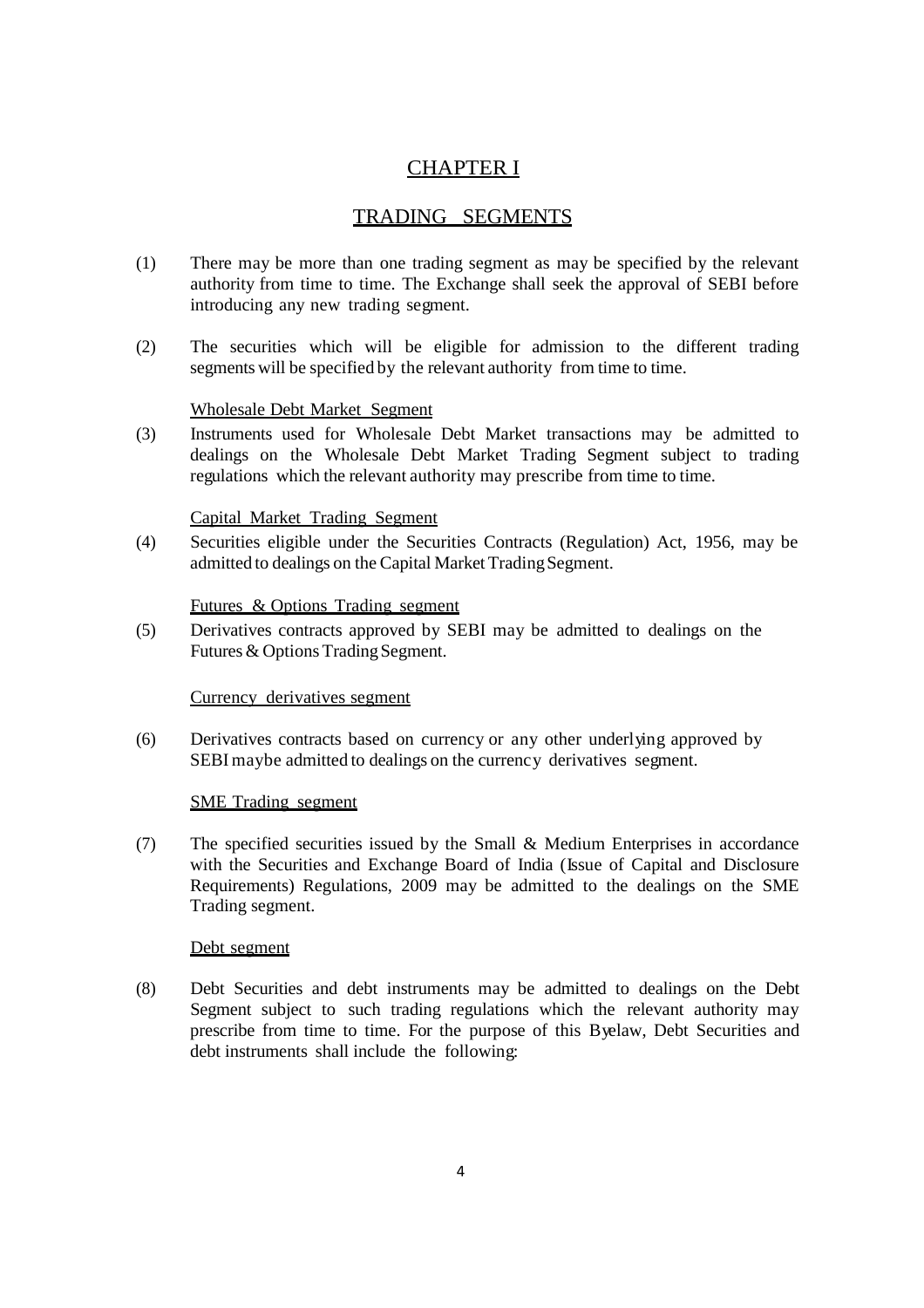(i) "debt securities" as defined in Securities and Exchange Board of India (Issue and Listing of Debt Securities) Regulations, 2008;

(ii) Government Securities, Treasury Bills, State Government loans, SLR and Non-SLR Bonds issued by Financial Institutions, municipal bonds, single bond repos, basket repos and CBLO kind of products subject to RBI approval, where required;

(iii) Securitised debt instruments as defined in SEBI (Public Offer and Listing of Securitised Debt Instruments) Regulations, 2008;

(iv) Any other debt instruments as may be specified from time to time by the competent authority.

(v) Such other debt securities as may be specified by the Relevant Authority from time to time with prior approval of SEBI.

- (9) Further trading segments such as for debt instruments or equity instruments or any other segment maybe specified by the relevant authority from time to time.
- (10) The Exchange, subject to prior approval of SEBI, may enter into such arrangement pursuant to proviso to Section 13 of the Securities Contracts (Regulation) Act, 1956 with one or more recognised stock exchanges. In such an event, the provisions of these Byelaws and Regulations shall apply subject to such modifications as maybe specified by Relevant Authority from time to time.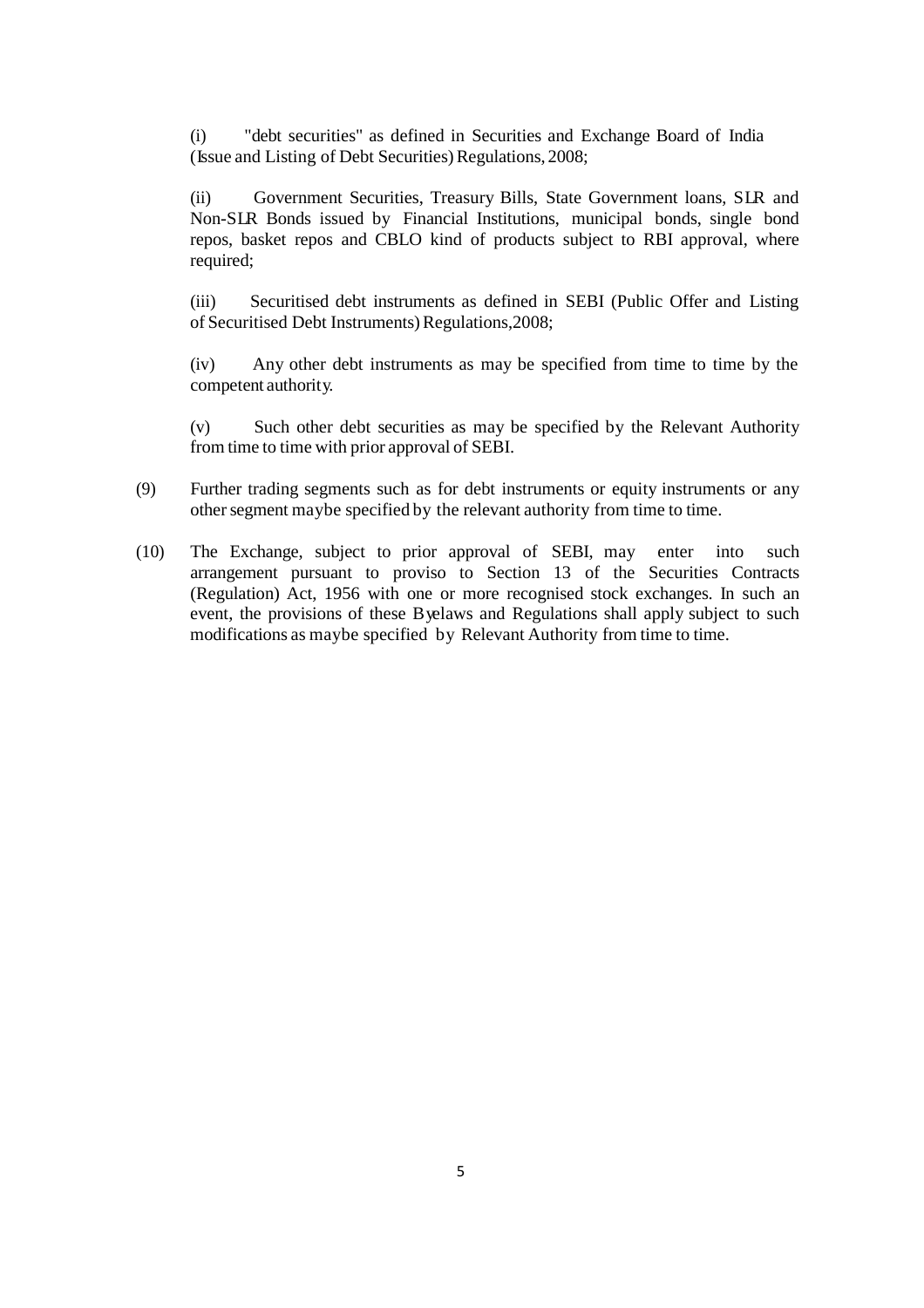# CHAPTER II

# EXECUTIVE COMMITTEE

- (1) Executive Committee(s) shall be appointed by the Board for the purposes of managing the day to day affairs of the different trading segment(s) in such manner as laid down in the Rules.
- (2) The Executive Committee of each trading segment shall have such responsibilities and powers as maybe delegated to it by the Board as provided for in the Rules.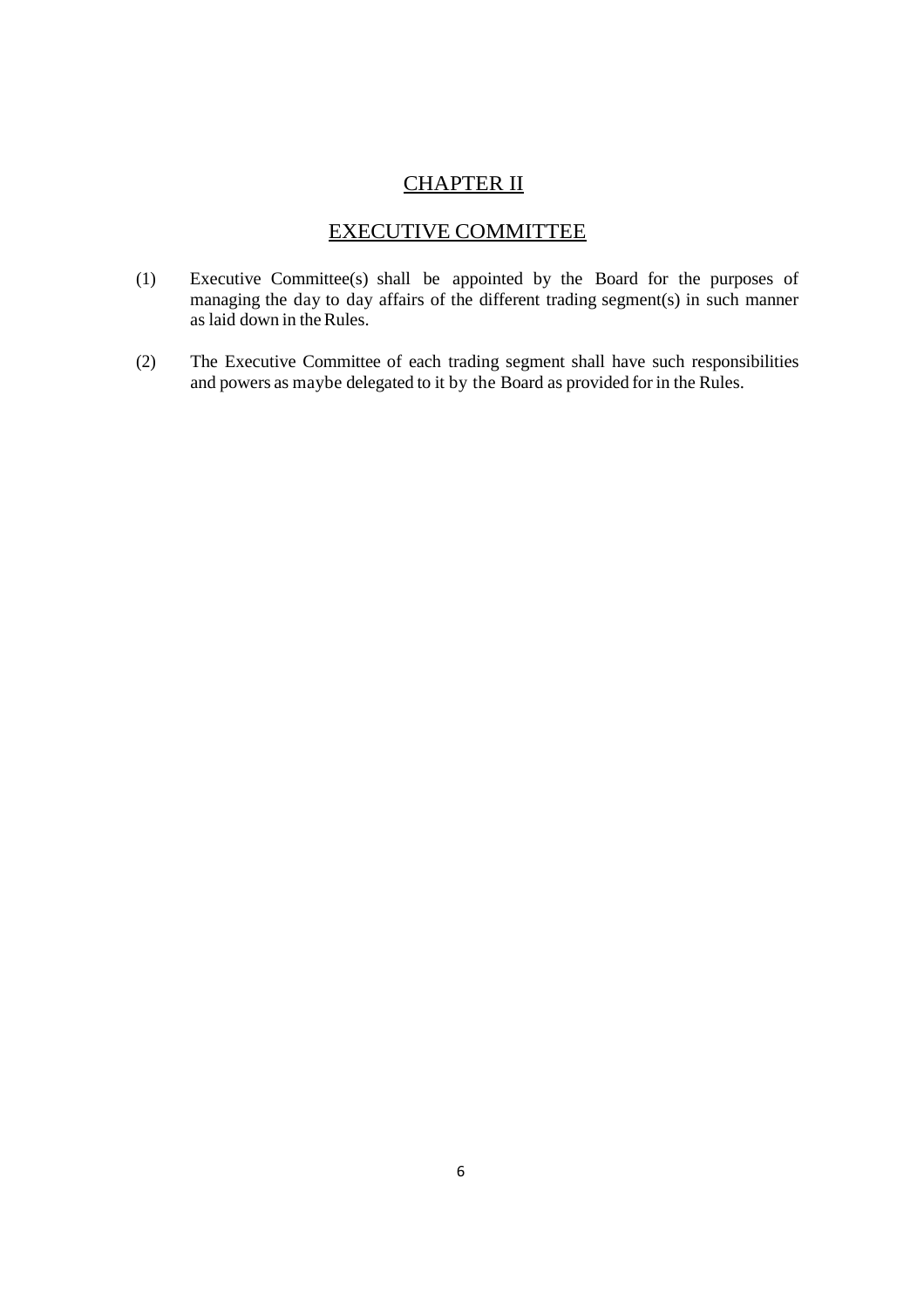## CHAPTER III

## REGULATIONS

- (1) The Board or relevant authority may prescribe Regulations from time to time for the functioning and operations of the Exchange and to regulate the functioning and operations of the trading members of the Exchange.
- (2) Without prejudice to the generality of (1) above, the Board or relevant authority may prescribe regulations from time to time, inter alia, with respect to:
	- (a) norms, procedures, terms and conditions to be complied with for inclusion of securities in the Official List of NSE securities;
	- (b) fees payable by an Issuer for inclusion and continued inclusion in the Official List of NSE Securities;
	- (c) norms and procedures for admission of trading members in accordance with Chapter-V;
	- (d) norms and procedures for approval of market-makers to act as such;
	- (e) forms and conditions of contracts to be entered into, and the time, mode and manner for performance of contracts between trading members inter se or between trading members and their constituents;
	- (f) determination from time to time, of fees, system usage charges, deposits, margins and other monies payable to the Exchange by trading members, participants and by Issuers whose securities are admitted/to be admitted to dealings on the Exchange and the scale of brokerage chargeable by trading members;
	- (g) prescription, from time to time, of capital adequacy and other norms which shall be required to be maintained by trading members;
	- (h) supervision of the market and promulgation of such Business Rules and Codes of Conduct as it may deem fit;
	- (i) maintenance of records and books of accounts by trading members as it may deem fit and records as required under the Securities Contracts (Regulation) Act and Rules and SEBIAct;
	- (j) inspection and audit of records and books of accounts;
	- (k) prescription, from time to time, and administration of penalties, fines and otherconsequences,includingsuspension/expulsionfordefaultsorviolation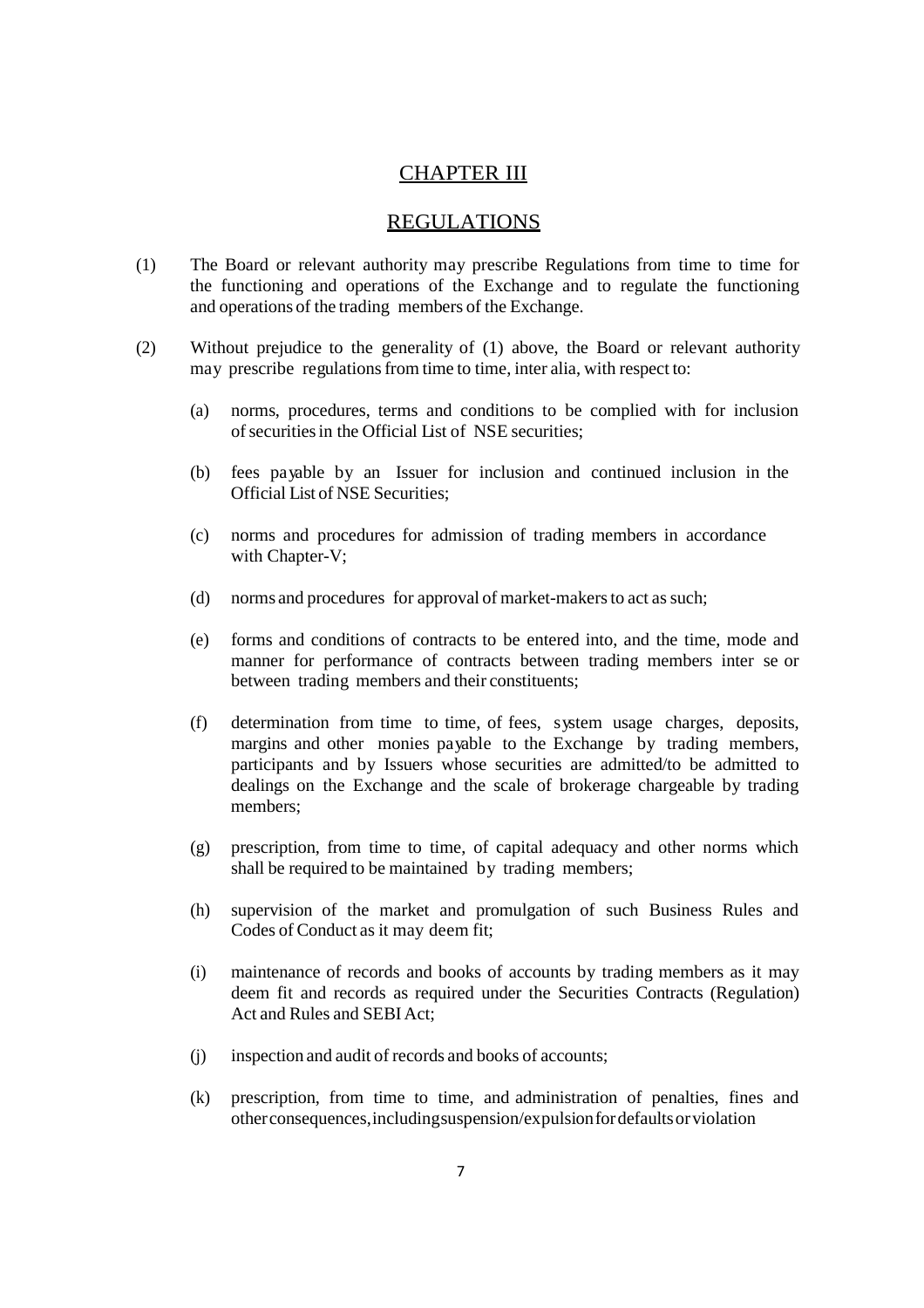of any requirements of the Bye Laws and Regulations and the Rules and Codes of Conduct and criteria for readmission, if any, promulgated thereunder;

- (l) disciplinary action/procedures against any tradingmember;
- (m) settlement of disputes, complaints, claims arising between trading members inter-se as well as between trading members and persons who are not trading members relating to any transaction in securities made on the Exchange including settlement by arbitration;
- (n) norms and procedures for arbitration;
- (o) administration, maintenance and investment of the corpus of the Fund(s) set up by the Exchange including Investor Protection Fund;
- (p) norms and procedures for settlement and clearing of deals, including establishment and functioning of clearing house or other arrangements for clearing and settlement;
- (q) norms, procedures, terms and conditions for registration and continuance of registration of Participants;
- (r) norms and procedures in respect of, incidental or consequential to closing out of contracts,deals or transactions;
- (s) dissemination of information, announcements to be placed on the trading system;
- (t) any other matter as may be decided by the Board.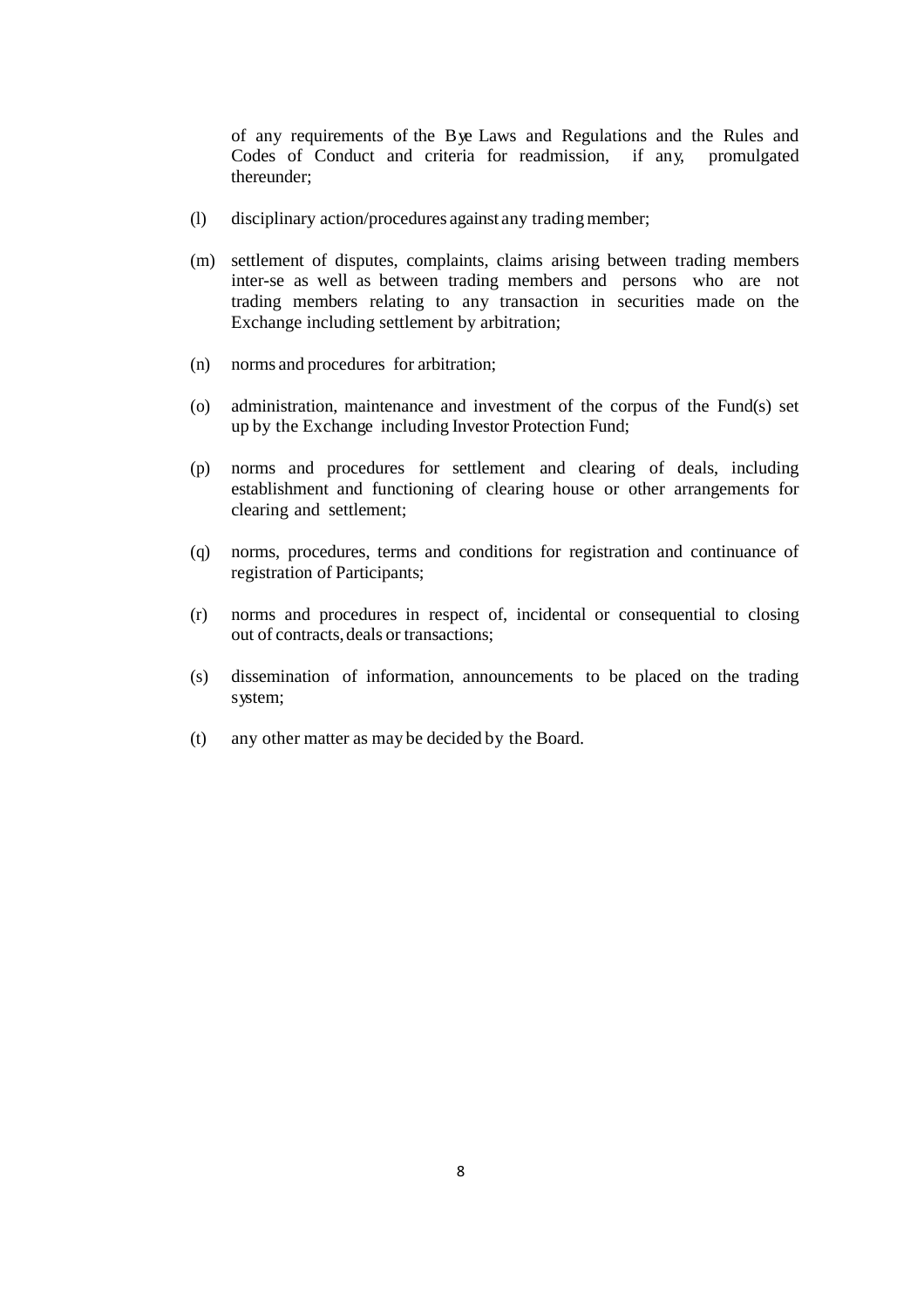# CHAPTER IV

## DEALINGS IN SECURITIES

## Dealings Allowed

(1) Dealings in securities shall be permitted on the Exchange as provided in these Bye Laws and Regulations and save as so provided, no other dealings are permitted.

## Admission of Securities to Dealings

- (2) (a) Dealings are permitted on the Exchange in accordance with the provisions prescribed in these Bye Laws and Regulations in that behalf, in securities which are, from time to time, listed or permitted to trade on the trading segments by the relevant authority.
	- (b) Admission of securities to listing on the Exchange shall be in accordance with provisions prescribed in these Bye Laws and Regulations in that behalf.
	- (c) The relevant authoritymay admit from time to time securities which are permitted to trade on the Exchange.

## Government Securities

- (3) (a) Notwithstanding an ything contained in Byelaw (2) above, dealings shall be deemed to have been permitted in Government securities, which term for the purpose of these Rules, Bye Laws and the Regulations made thereunder shall denote securities issued by the Government of India, State Governments, Port Trusts, Municipalities, local authorities, statutory Governments, Port Trusts, Municipalities, local authorities, statutory bodies and similar other bodies or authorities and include treasury bills issued bythe Government of India.
	- (b) Government securities shall be deemed to have been admitted to dealing on such market segment of the Exchange as may be prescribed by the relevant authority as from the date of their inclusion on the Official List(s) of NSE Securities.

#### Dealings in Securities Dealt on other Stock Exchanges

(4) Without prejudice to the generality of Byelaw (2) above, the relevant authority may in its discretion and subject to such conditions as it may deem proper, permit dealings in any securities admitted to dealings on any other Stock Exchange or which are regularly dealt in on such Stock Exchange.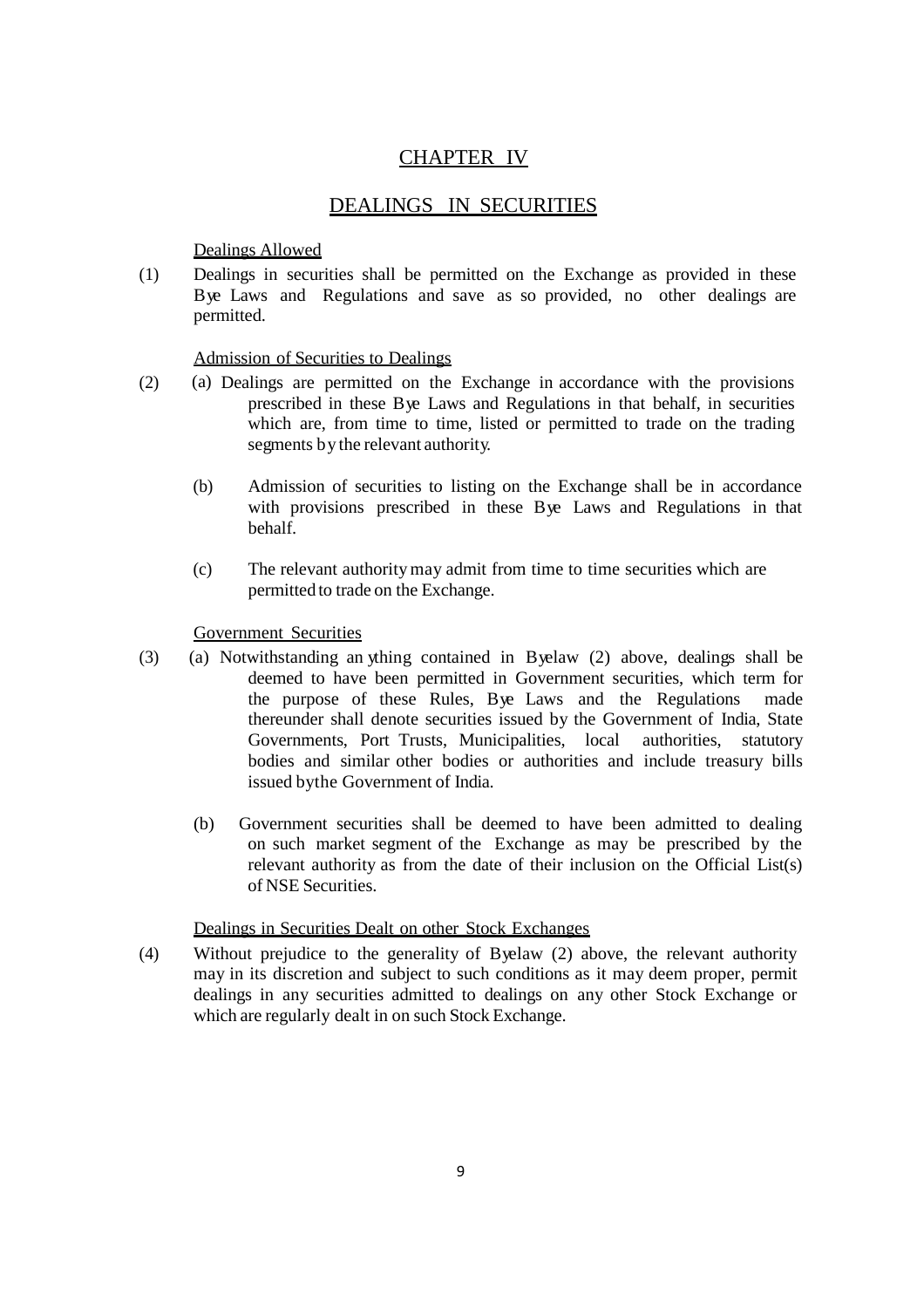#### Application for Admission to Listing

(5) Applications for admission of securities to listing on the Exchange shall be made to the relevant authority in such form as the relevant authority may from time to time prescribe.

### Conditions and Requirements of Dealings

(6) The relevant authority may not grant admission to dealings to the securities of an Issuer unless it complies with the conditions and requirements prescribed in these Bye Laws and Regulations and such other conditions and requirements as the relevant authority may from time to time prescribe.

#### Refusal of Admission to Listing

(7) The relevant authority may, in its discretion, approve subject to such terms as it deems proper, or defer, or reject any application for admission of a security to listing on the Exchange.

Fees

(8) (a) Issuers whose securities are granted admission to dealings on the Exchange shall pay such listing and such other fees and such other deposits as the relevant authority may from time to time determine.

(b) Every Issuer shall comply with the conditions of the Listing Agreement as prescribed by Exchange and/or SEBI from time to time and shall be liable to pay such fine(s) as may be prescribed by Exchange and/or SEBI from time to time for non-compliance of provisions of the Listing Agreement or any of the SEBI Regulations dealing with listing as may be applicable to Issuers listed on Exchange.

#### Dealings in Provisional Documents

(9) The relevant authority may, in its discretion, permit dealings in Provisional Documents. Provisional Documents for purposes of these Bye Laws and Regulations denote Coupons, Fractional Certificates, Letters of Renunciation or transferable Letters of Allotment, Acceptance or Application or options or other rights or interests in securities, warrants issued or to be issued by an issuer or other similar documents in respect of an issuer whose securities are sought to be admitted/admitted to dealings on the Exchange.

#### Issuers Registered Outside India

- (10) Admission to dealings on the Exchange shall not be granted to securities issued by a body corporate, fund or other entity registered or formed outside India unless:
	- (a) there is adequate public interest in such securitiesin India;

(b) the body corporate, fund or other entity agrees to maintain a register of members or other similar record in India and agrees to abide by such other criteria as prescribed by the relevant authority are satisfied.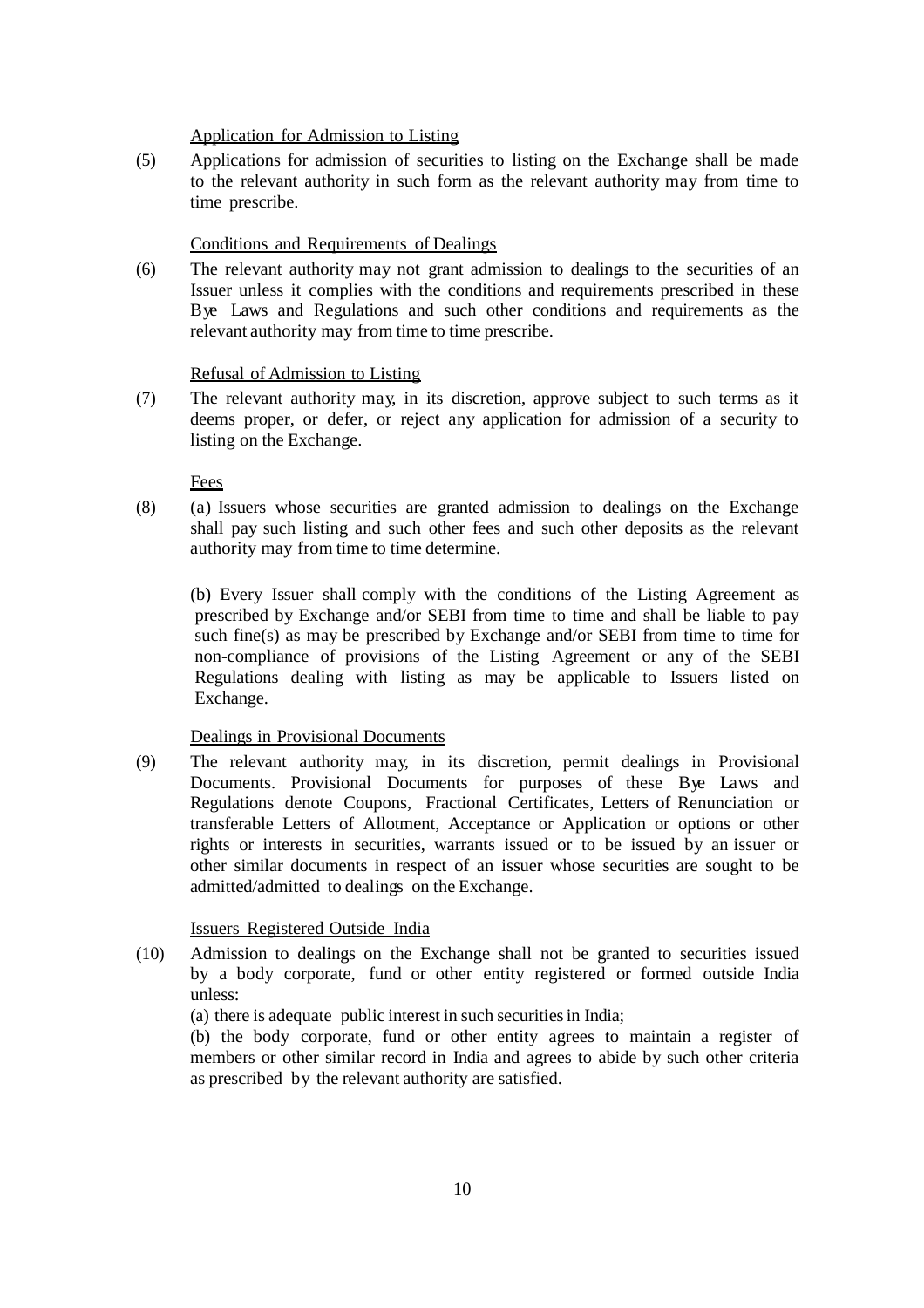## Specific Deals

(11) The relevant authority may permit specific deals to be made in the case of securities of Issuers not admitted to dealings on the Exchange, which for the time being are prohibited or suspended for dealings.

## Prohibited Dealings

(12) The relevant authority may prohibit dealings on the Exchange in any security or securities for any cause.

## Suspension of Admission to Dealings on the Exchange

(13) (a) The relevant authority may suspend at any time the admission to dealings on the Exchange granted to any security for such period as it may determine. At the expiration of the period of suspension the relevant authority may revoke the suspension subject to such conditions as it deems fit.

(b) The manner of suspension and revocation of suspension of admission to dealings on the Exchange shall be in accordance with Standard Operating Procedure (SOP) prescribed by Exchange and/ or SEBI from time to time.

## Withdrawal of Admission to Dealings on Redemption or Conversion

(14) The relevant authority may, if necessar y, withdraw admission to dealings granted to securities which are about to be exchanged or converted into other securities as a result of any scheme of reorganisation or reconstruction or which being redeemable or convertible securities are about to fall due for redemption or conversion.

## Withdrawal of Admission to Dealings on Liquidation or Merger

(15) If any issuer be placed in final or provisional liquidation or is about to be merged into or amalgamated with another entity, the relevant authority may withdraw the admission to dealings on the Exchange granted to its securities. The relevant authority may accept such evidence as it deems sufficient on such liquidation, merger or amalgamation. Should the merger or amalgamation fail to take place or should an issuer placed in provisional liquidation be reinstated and an application be made for readmission of its securities to dealings on the Exchange. The relevant authority shall have the right of approving, refusing or deferring such application.

## Withdrawal of Admission to Dealings on the Exchange

(16) The relevant authority may, where deemed necessary, after giving an opportunity to the issuer to explain, withdraw the admission to dealings on the Exchange granted to its securities either for breach of or non-compliance with any of the conditions or requirements of admission to dealings, or for any other reason whatsoever.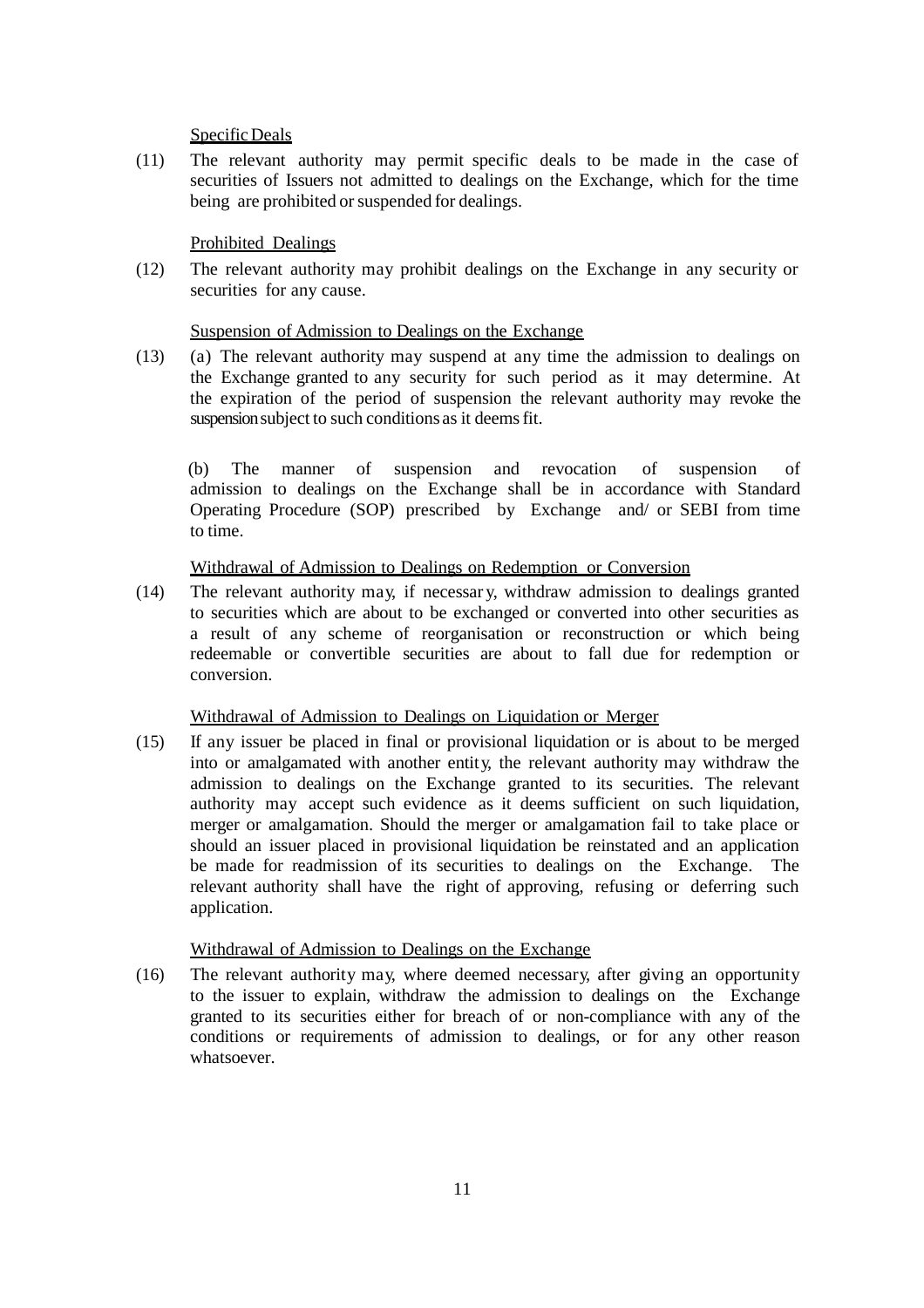# Readmission to Dealings on the Exchange

(17) The relevant authority in its discretion may readmit to dealings on the Exchange the securities of an issuer whose admission to dealings has been previously withdrawn.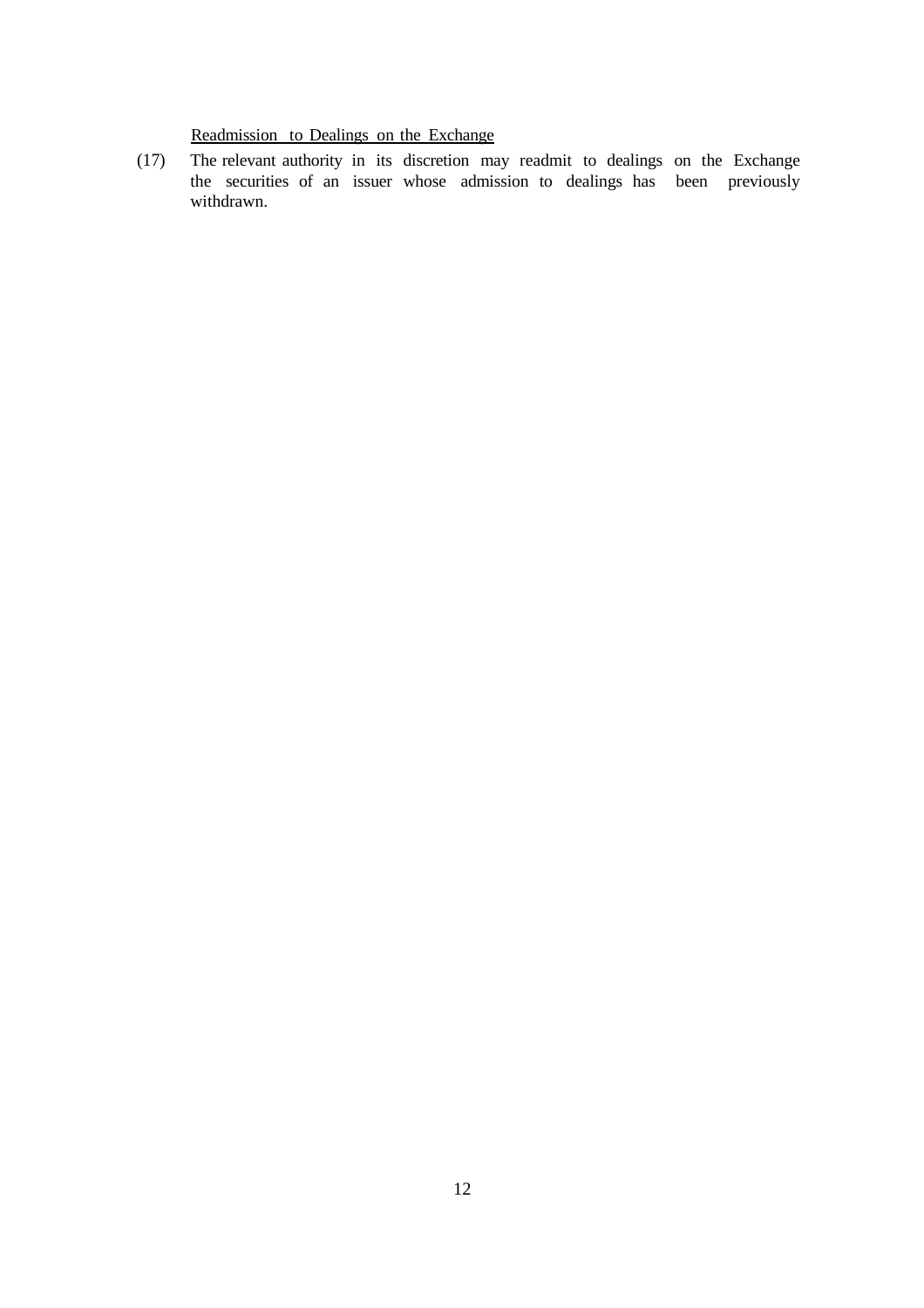# CHAPTER V

## TRADING MEMBERS

## Appointment and Fees

- (1) (a) The relevant authority is empowered to admit trading members in accordance with the Bye Laws, Rules and Regulations it may frame from time to time in accordance with the Securities Contracts (Regulation) Act and Rules and the SEBI Act.
	- (b) The relevant authority may specify prerequisites, conditions, formats and procedures for application for admission, termination, re-admission, etc. of trading members to each trading segment. The relevant authority may, at its absolute discretion, refuse permission to any applicant to be appointed astrading member.
	- (c) The trading member shall pay such fees, security deposits and other monies as may be specified by the Board or the relevant authority from time to time, on admission as trading member and for continued admission. The fees, security deposits, other monies and any additional deposits paid, whether in the form of cash, Bank Guarantee, Securities or otherwise, with the Exchange, by a trading member from time to time, shall be subject to a first and paramount lien for any sum due to the Exchange and all other claims against the trading member for due fulfillment of engagements, obligations and liabilities of trading members arising out of or incidental to any dealings made subject to the Byelaws, Rules and Regulations of the Exchange. The Exchange shall be entitled to adjust or appropriate such fees, deposits and other monies for such dues and claims, to the exclusion of the other claims against the trading member, without any reference to the trading member.
	- (d) Tradingmember of any trading segment may trade on the Exchange in the NSE securities applicable to that segment.
	- (e) Trading members may trade in relevant securities either on their own account as principals or on behalf of their clients unless otherwise specified by the relevant authority and subject to such conditions which the relevant authority may prescribe from time to time. They may also act as market-makers in such securities if they are so authorised and subject to such conditions as under ChapterVIII.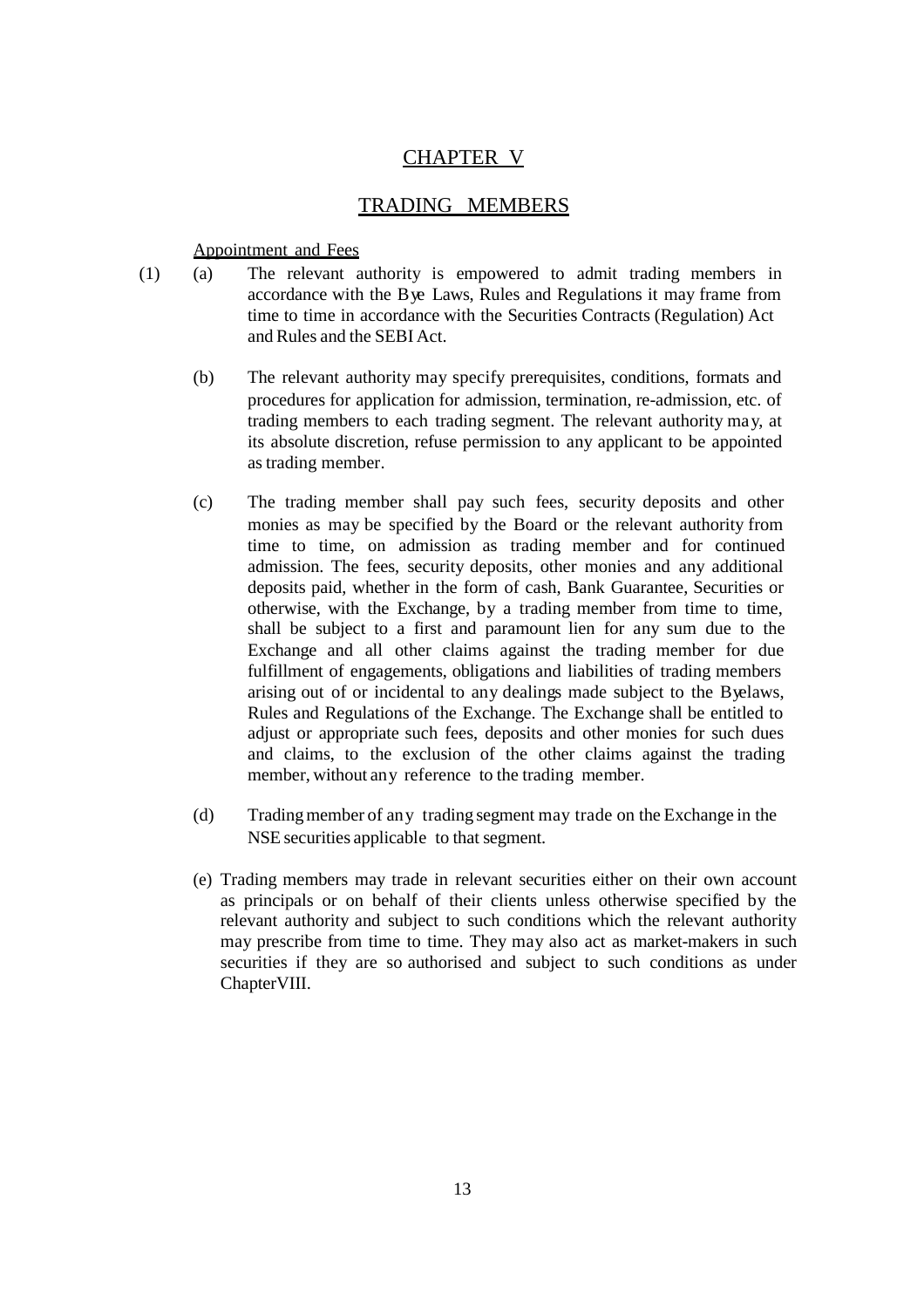- (f) Any bank included in the Second Schedule of the Reserve Bank of India Act, 1934, and specifically authorized by ReserveBank of India for this purpose,
	- i. is eligible to become a Trading Member of the currency derivatives segment of the Exchange, on the recommendation of the Relevant Authority.
	- ii. such bank can act as a Trading Member for its proprietary dealings, to act on its own account, in the currency derivatives segment of the Exchange.
	- iii. such bank can also act as a Trading Member for its clients or constituents in the currency derivatives segment of the Exchange.
	- iv. such bank shall also abide by the circulars and directions issued by RBI and SEBI in respect of dealings of such bank on the Exchange besides Rules, Byelaws and Regulations of the Exchange.

## **Conditions**

- (2) (a) Trading members shall adhere to the Bye Laws, Rules and Regulations of the Exchange and shall comply with such operational parameters, rulings, notices, guidelines and instructions of the relevant authority as may be applicable.
	- (b) All contractsissued for deals on the Exchange shall be in accordance with the Bye Laws, Rules and Regulations of the Exchange.
	- (c) Trading members shall comply with such Exchange requirements as may be prescribed by the relevant authority from time to time with regard to advertisements and issue of circulars in connection with their activities as trading members.
	- (d) Trading members shall furnish declarations relating to such matters and in such forms as may be prescribed by the relevant authority from time to time.
	- (e) Trading members shall furnish to the Exchange an annual Auditors' Certificate certifying that specified Exchange requirements as may be prescribed from time to time by the relevant authority pertaining to their operations have been complied with.
	- (f) Trading members shall furnish such information and periodic returns pertaining to their operations as may be required by the relevant authority from time to time.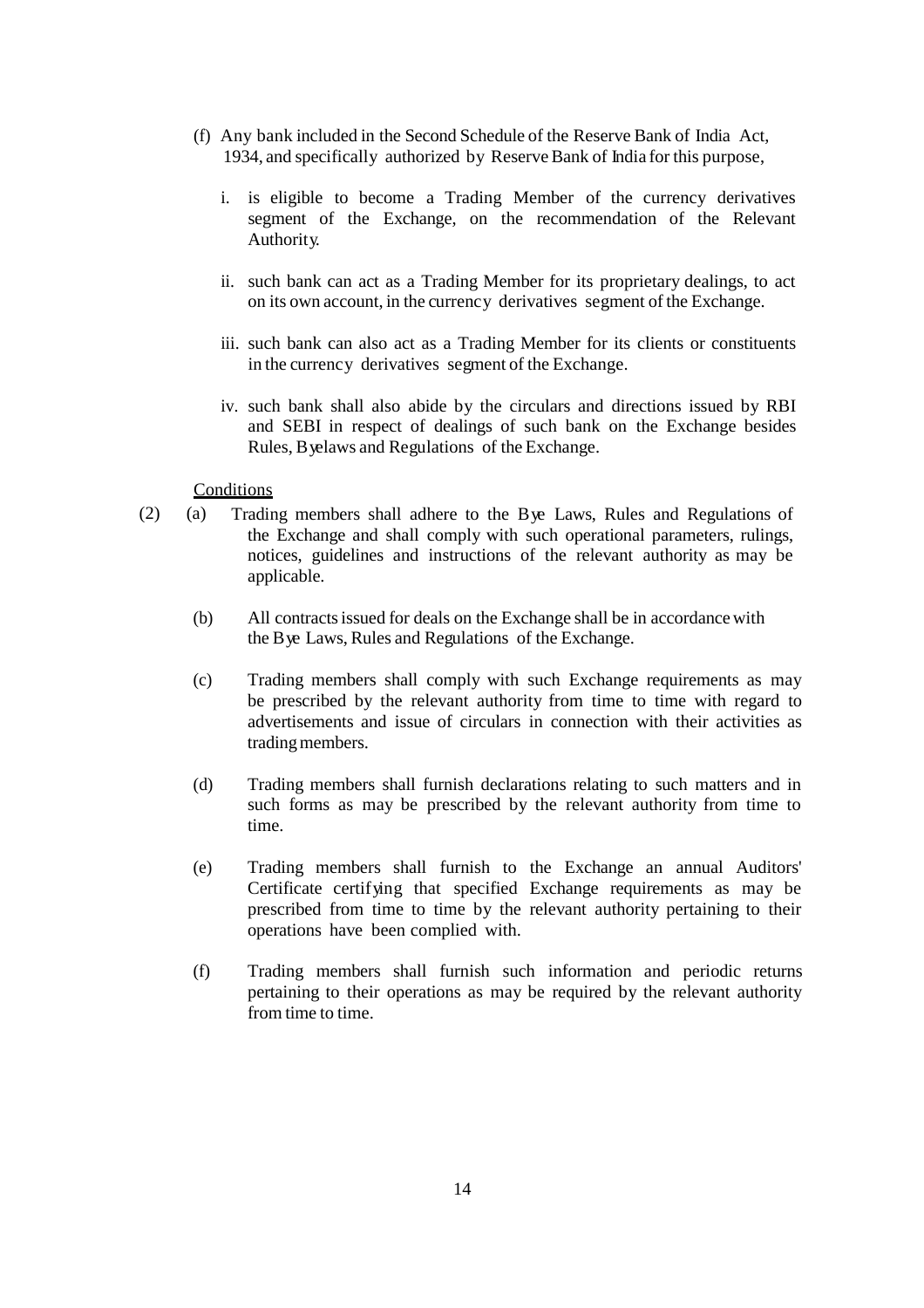- (g) Trading members shall furnish to the extent such audited and/or unaudited financial or quantitative information and statements as may be required by the relevant authority from time to time.
- (h) Trading members shall extend full co-operation and furnish such information and explanation as may be required for the purpose of any inspection or audit authorised by the relevant authority or other authorised official of the Exchange into or in regard to any trades, dealings, their settlement, accounting and/or other related matters.
- (i) A trading member shall not deal with sub-brokers who are not registered with SEBI nor allow operation of its trading terminal at any office other than its registered office, branch offices and the offices of its registered sub-brokers.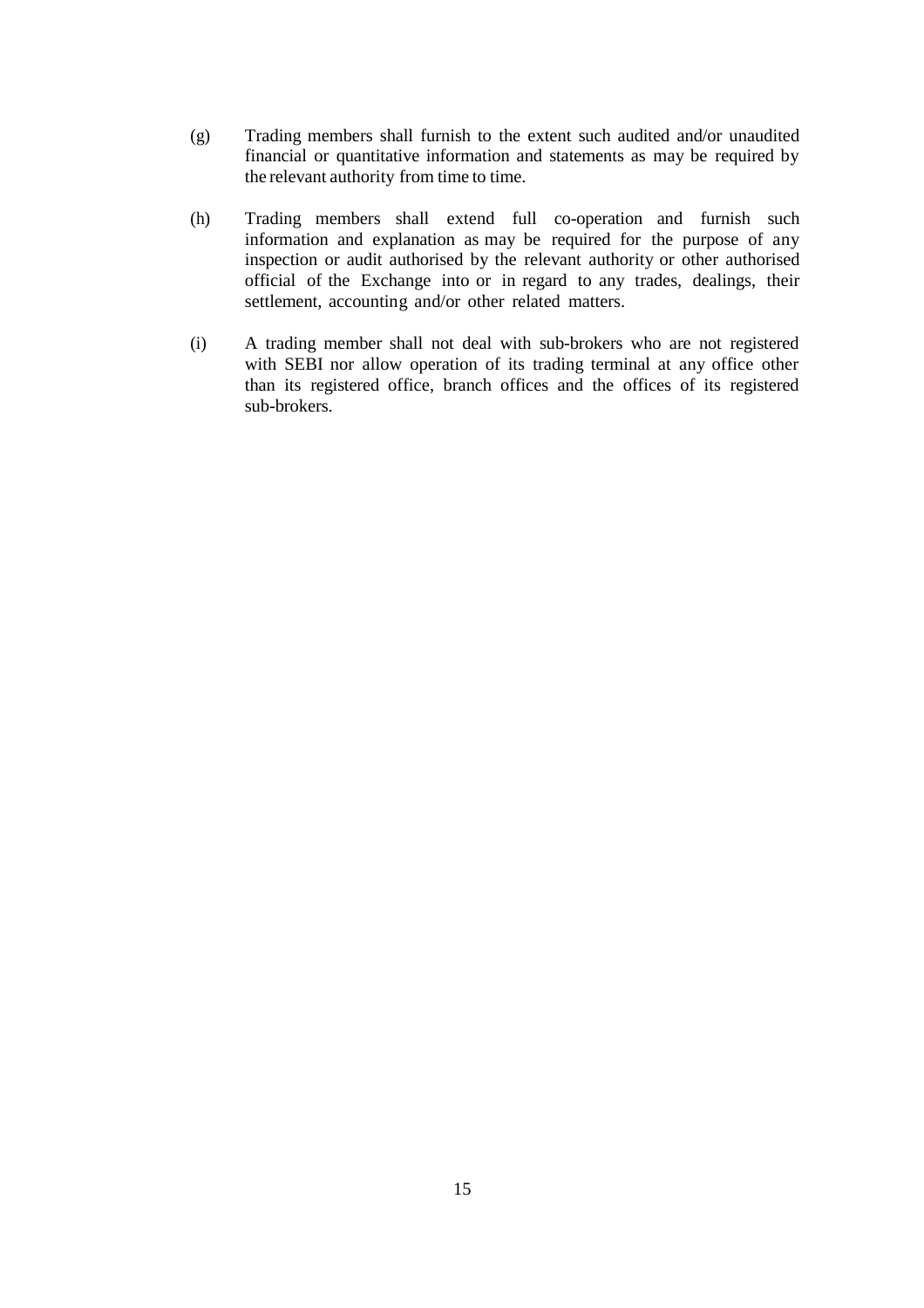# CHAPTER VI

## **PARTICIPANTS**

### Registration of Participants on application

(1) The relevant authority may register as a "Participant", those from amongst the constituents as are desirous of registering themselves as such, in accordance with these Bye Laws and Regulations framed from time to time, for such purpose and subject to such terms and conditions as may be prescribed by the relevant authority.

## Suo Moto Registration of Participant

(2) Notwithstanding anything contained in Byelaw (1) above, the relevant authority may suo moto register as a 'Participant' those from amongst the constituents as, in the opinion of the relevant authority for reasons to be recorded, should be so registered, subject to such terms and conditions as may be prescribed by the relevant authority.

#### Rights and Liabilities of Participants

- (3) (a) Notwithstanding any provisions to the contrary as may be contained in any other part of the Bye Laws especially VII(3) (a), the Exchange may recognise a Participant as a party to the deal or trade made, firmed up or contracted by the Participant through a trading member on any segment of the Exchange, for such purposes (including for clearing and settlement) subject to such terms, conditions and requirements and in such circumstances as may be prescribed by the relevant authority from time to time.
	- (b) Save as otherwise provided in these Bye Laws and Regulations, recognition of the Participant by the Exchange as a party to the deal or trade made, firmed up or contracted by the Participant through the trading member, shall not in any way affect the jurisdiction of the Exchange on the concerned trading member in regard thereto and such trading member shall continue to remain responsible, accountable and liable to the Exchange in this behalf.
- (4) The relevant authority may prescribe from time to time such guidelines governing the functioning and operation of the Participants on the Exchange and conditions for continuance of their registration or recognition. Without prejudice to the generality of the foregoing, such norms, requirements and conditions may include prescription of, inter alia, deposits, margins, fees, system usage charges, system maintenance/propriety, etc.
- (5) Rights and liabilities of the Participants as mentioned in this Byelaw are in addition to their rights and liabilities under these Bye Laws as Constituents, save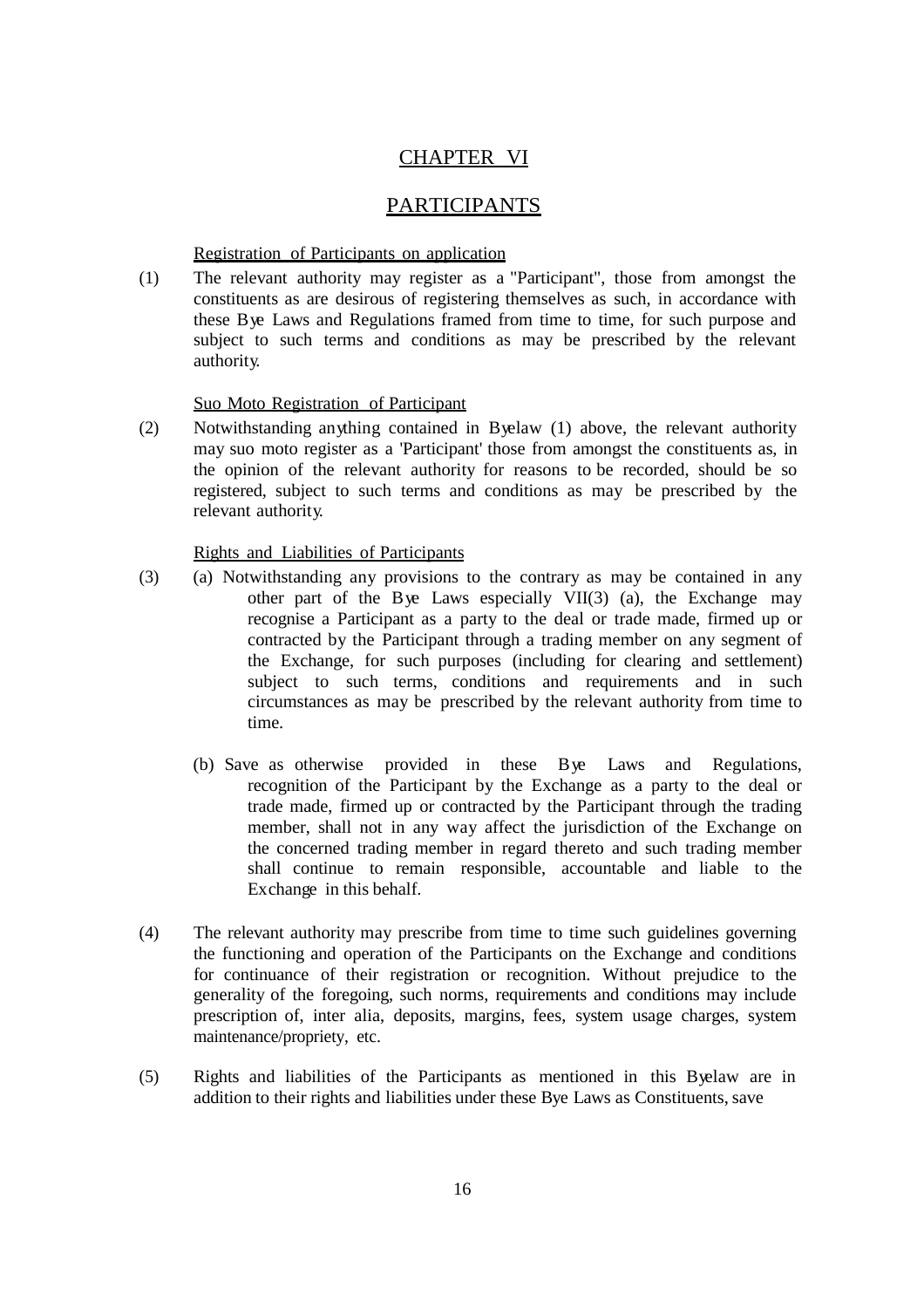where a specific provision of these Bye Laws or Regulations prescribed from time to time regarding any right or liability of a Participant is at variance with that applicable to a Constituent. In the event of such a variance, the specific provision by virtue of the terms and conditions of their registration with the Exchange, regarding any right or liability of a Participant shall prevail.

- (6) Rights and liabilities of the Participants shall be subject to these Bye Laws and Regulations as maybe prescribed by the relevant authority from time to time.
- (7) Subject to the regulations prescribed from time to time, the relevant authority shall at any time be entitled to cancel the registration or recognition of a Participant on such terms and conditions as the relevant authority may specify. Save as otherwise expressly provided in the regulation or in the decision of the relevant authority, all rights and privileges available to the Participant shall accordingly stand terminated on such cancellation.
- (8) At the discretion of the Exchange, and subject to such regulations as may be prescribed or other terms and conditions as may be stipulated by the relevant authority, the Participant may be permitted conditional and / or limited access to the trading system or any part thereof, as may be decided by the relevant authority from time to time.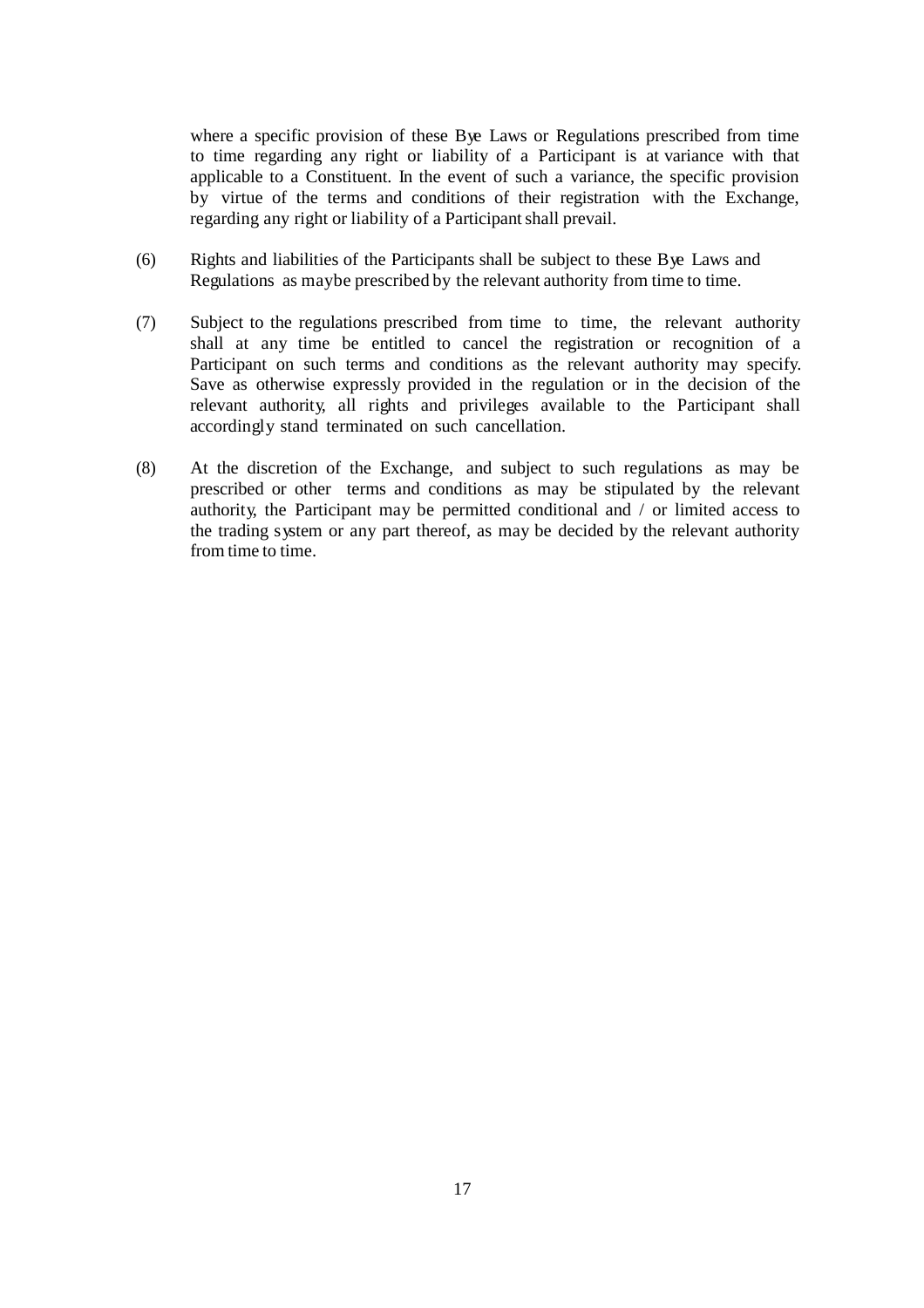# CHAPTER VII

## DEALINGS BY TRADING MEMBERS

### **Jurisdiction**

- (1) (a) Any deal entered into through automated trading system of the Exchange or any proposal for buying or selling or any acceptance of any such proposal for buying and selling shall be deemed to have been entered at the computerised processing unit of the Exchange at Mumbai and the place of contracting as between the trading members shall be at Mumbai. The trading members of the Exchange shall expressly record on their contract note that they have excluded the jurisdiction of all other Courts save and except, Civil Courts in Mumbai in relation to any dispute arising out of or in connection with or in relation to the contract notes, and that only the Civil Courts at Mumbai have exclusive jurisdiction in claims arising out of such dispute. The provisions of this Byelaw shall not object the jurisdiction of any court deciding any dispute as between trading members and their constituents to which the Exchange is not a part y.
	- (b) The record of the Exchange as maintained by a central processing unit or a cluster of processing units or computer processing units, whether Maintained in any register, magnetic storage units, electronic storage optical storage units or computer storage units or in any other manner shall constitute the agreed and authentic record in relation to any transaction entered into through automated trading system. For the purposes of any dispute the record as maintained by the computer processing units by the Exchange shall constitute valid evidence in any dispute or claim between the constituents and the trading member of the Exchange or between the Trading members of the Exchange inter-se.

## Indemnity

(2) The Exchange shall not be liable for any unauthorised dealings on the Exchange by any persons acting in the name of trading member(s).

#### Trading Members Only Parties to Trades

- (3) (a) The Exchange does not recognise as parties to any deal any persons other than its own trading members, and
	- (b) Every trading member is directly and wholly liable, in accordance with the Bye Laws, Rules and Regulations of the Exchange, to every other trading member with whom such trading member effects any deal on the Exchange for due fulfillment of the deal, whether such deal be for account of the trading member effecting it or for account of a constituent.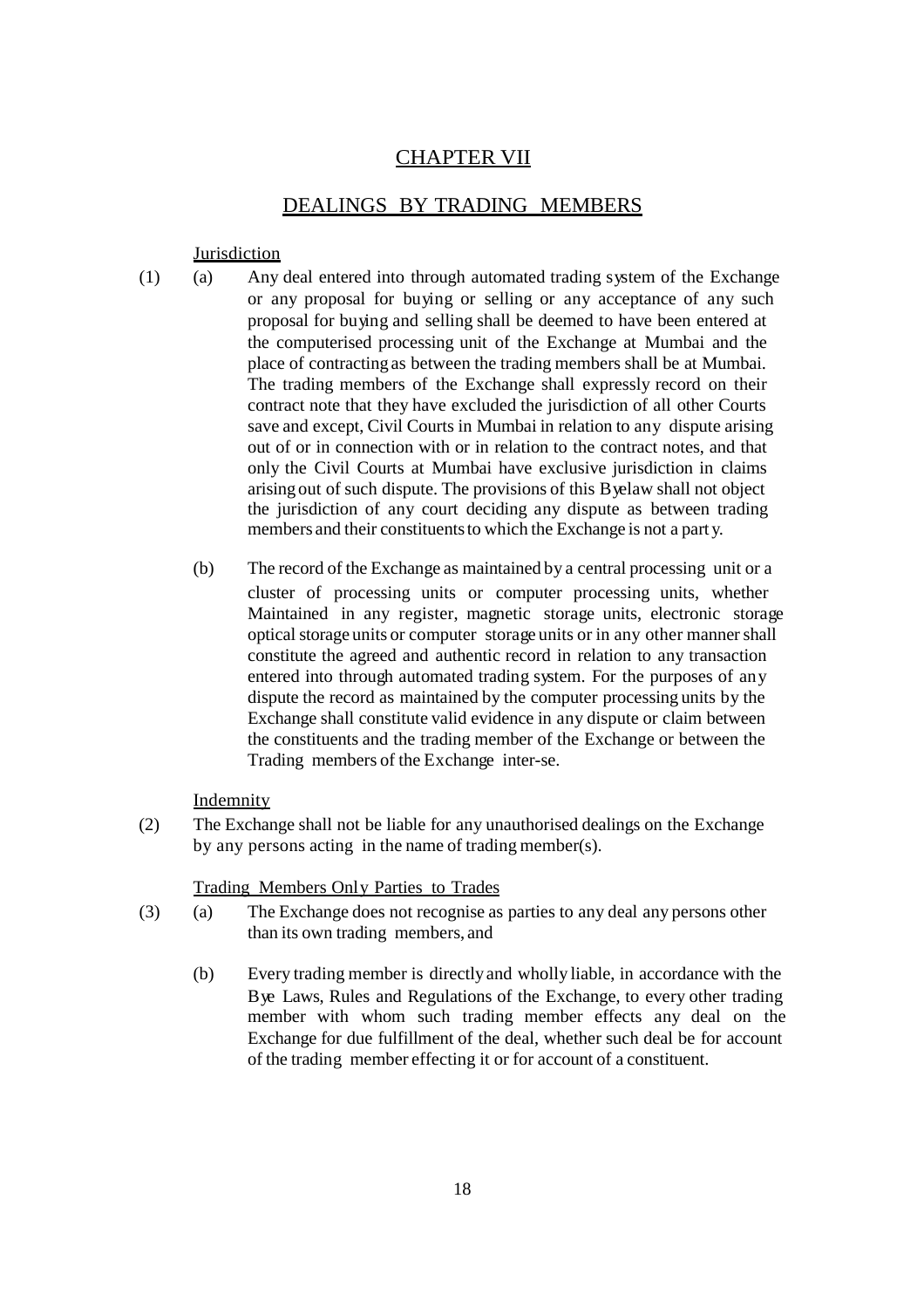#### All Dealings Subject to Bye Laws, Rules and Regulations

(4) All dealings in securities on the Exchange shall be deemed made subject to the Bye Laws, Rules and Regulations of the Exchange and this shall be a part of the terms and conditions of all such deals and the deals shall be subject to the exercise by the relevant authority of the powers with respect thereto vested in it by the Bye Laws, Rules and Regulations of the Exchange.

## Inviolability of Trade

- 5 (a) All the dealings in securities on the Exchange made subject to the Bye Laws, Rules and Regulations of the Exchange shall be in-violable and shall be cleared and settled in accordance with the Bye Laws, Rules and Regulations of the Exchange. However, the Exchange may by a notice annul the deal(s) on an application by a Trading Member in that behalf, if the relevant authority is satisfied after hearing the other party/parties to the deal(s) that the deal(s) is/are fit for annulment on account of fraud or willful misrepresentation or material mistake in the trade.
	- (b) Notwithstanding anything contained in clause (a) above, the Exchange may, to protect the interest of investors in securities and for proper regulation of the securities market, suo motu annul deal(s) at any time if the relevant authority is satisfied for reasons to be recorded in writing that such deal(s) is/are vitiated by fraud, material mistake, misrepresentation or market or price manipulation and the like.
	- (c) Any annulment made pursuant to clauses (a) and (b) above, shall be final and binding upon the parties to trade(s). In such an event, the trading member shall be entitled to cancel the relevant contracts with its constituents.

Deals by Representative trading members

- (6) (a) A trading member may authorise another trading member to act as a representative for a specified period with the prior permission of the relevant authority.
	- (b) When a trading member employs another trading member as a representative to put through the transaction of a constituent, such representative shall report the transaction to the employing trading member at the same price as dealt in the market and the employing trading member shall report the same price to the constituent in respect of such transaction.

## Restriction on the trading members

(7) Unless the Exchange otherwise specifies, a Trading Member shall not become a constituent of another Trading Member.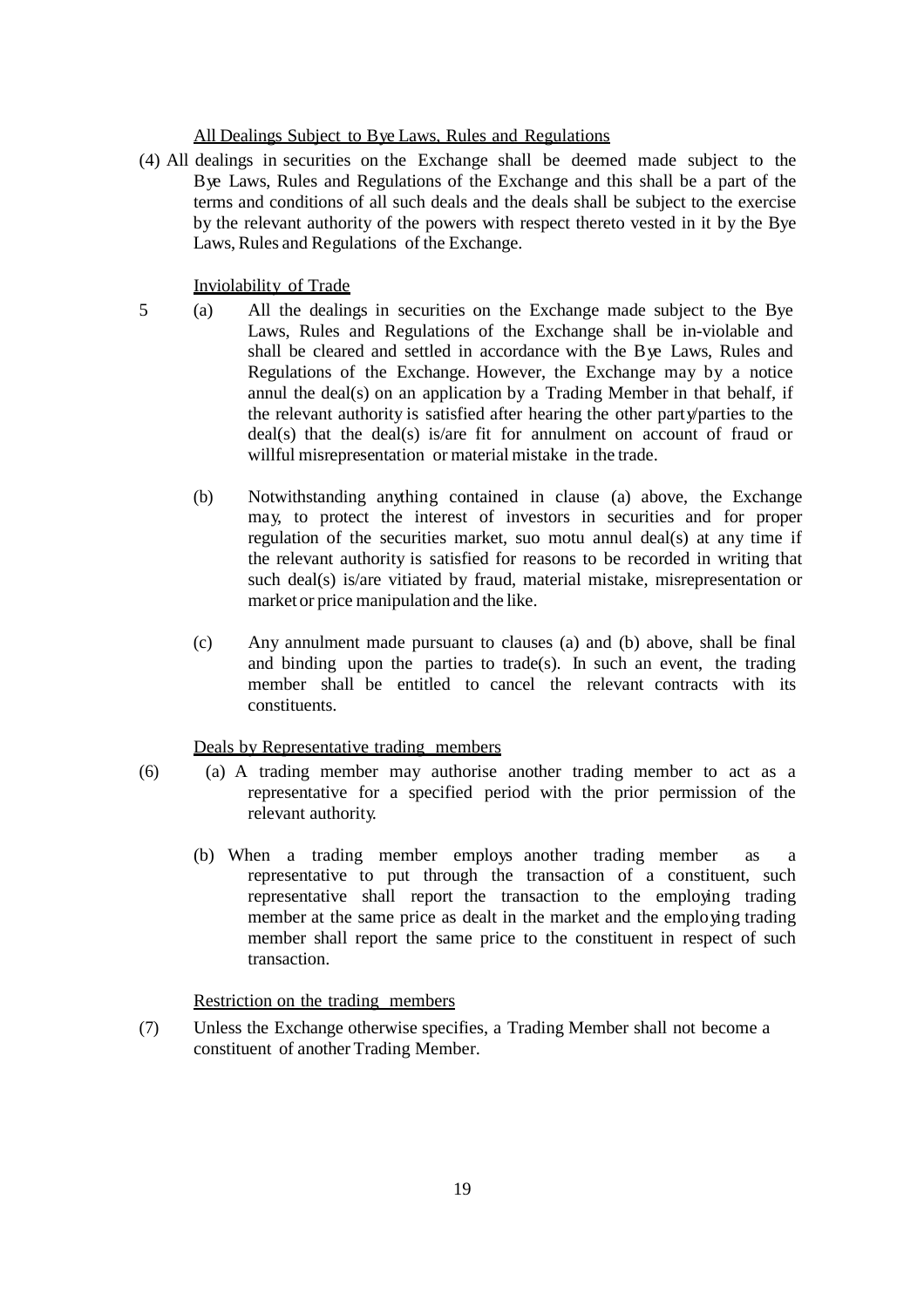# **CHAPTER VIII**

## TRADING SYSTEM AND MARKET MAKERS

(1) Securities which will be eligible for market making, if at all, will be specified by the relevant authority from time to time.

Registration of Market Makers

- (2) (a) Trading members may apply to be market makers in any security eligible for market making.
	- (b) No trading member shall act as a market maker unless such Member is approved in accordance with this Bye Law and the approval has not been suspended or cancelled. Application for registration shall be in such and with such particulars as maybe prescribed from time to time.
	- (c) A market maker shall apply to be registered to the relevant authority before commencing market making operations in each relevant security. If the relevant authority is satisfied, it shall within fifteen business days of receipt of such notification, designate the market maker as a registered market maker for that security. A registered market maker shall not commence to make a market in any relevant security until one business day after notice of its registration has been disseminated through the Trading system.
	- (d) A registered market makerin anyExchange security must :
		- (i) undertake to make bid and offer quotations in the trading system with respect to that security and to effect transactions in a minimum quantity of such other number of securities as may be prescribed from time to time at its quoted price per business day;
		- (ii) undertake to make market for the security for as long as prescribed from time to time from the date the security becomes available for trading by public in the case of a registered market makers approved under Byelaw 2(b) above.
		- (iii) undertake to execute orders for the purchase or sale of relevant securities at its quoted prices with trading members or clients.
	- (e) A registered market maker may cease making a market in a particular Exchange security any time after a minimum period as prescribed from time to time from commencement of making market in that security, after having given the required notice of intention to the relevant authority. The required period of notice in this case shall be fifteen business days or such other period as maybe prescribed from time to time.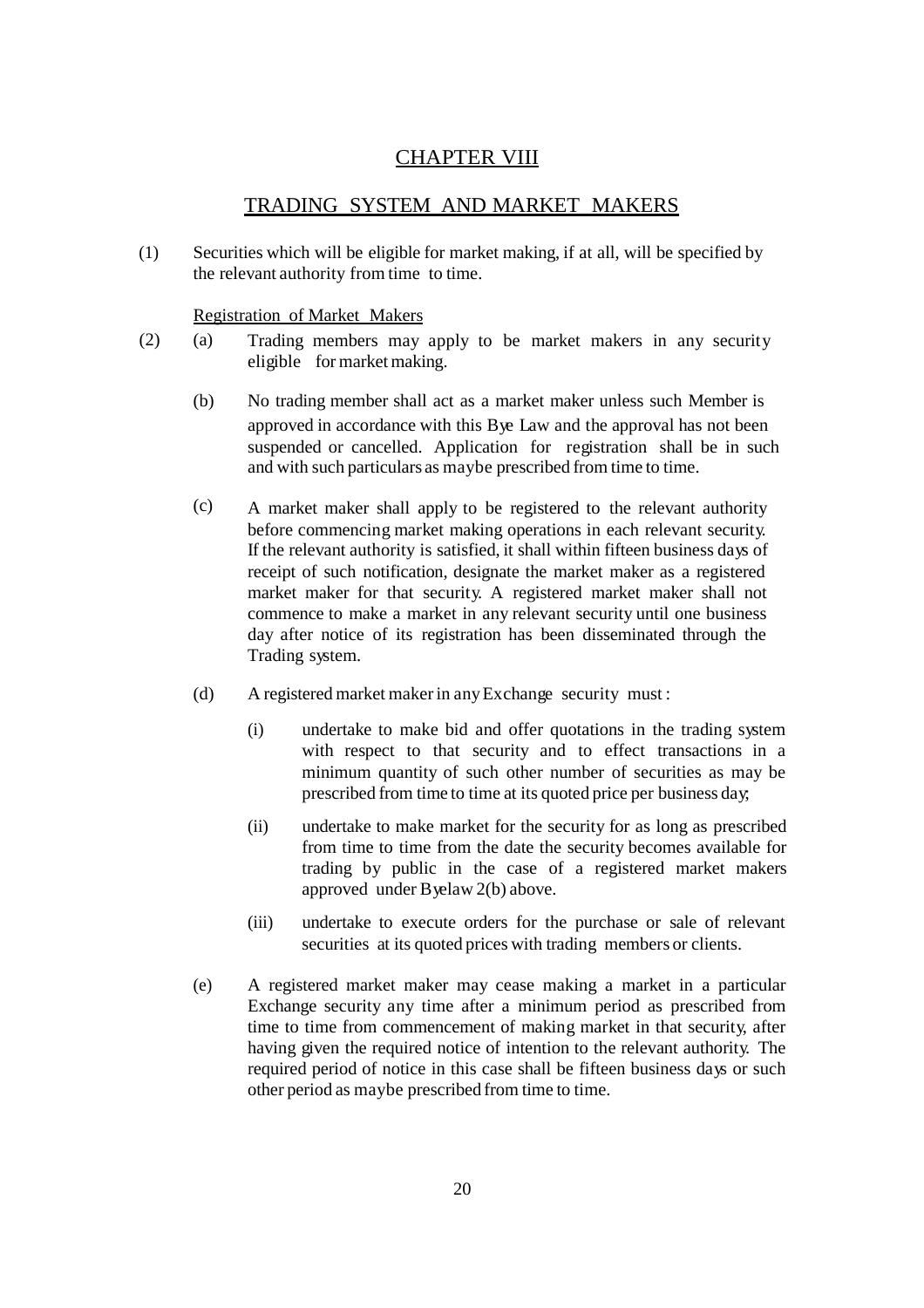- (f) A registered market maker may cease making a market in that security provided formal approval has been obtained from the relevant authority. Such approval will normally be granted in situations where, in the opinion of the relevant authority, it is either impractical or undesirable for the registered market maker to continue to operate on account of events beyond its control.
- (3) An obligation may be imposed on a trading member taking up market making operations in certain securities to take up additional market making operations in certain other securities as determined by the relevant authority from time to time.

## Suspension and Prohibition of Market Makers

- (4) (a) The relevant authority may limit or prohibit the authority of a registered market maker to display on or enter quotations into the trading system or deal in the securities in which he is registered as a market maker if:
	- (i) such market maker has been or is expelled or suspended from membership of the Exchange, or is unable to comply with the Exchange's Bye Laws, Rules and Regulations or whose registration is cancelled by the Securities and Exchange Board of India;
	- (ii) such market maker has defaulted on any transaction effected in respect of Exchange securities;
	- (iii) such market maker is in such financial or operating difficulty that the relevant authority determines that such market maker cannot be permitted to display on or enter quotation into the trading system with safety to investors, creditors, other trading members of the Exchange;
	- (iv) where such market maker in the view of the relevant authority, ceases to meet qualification requirements for registration as market maker.
	- (b) Any market maker which the relevant authority takes action against pursuant to Byelaw 4 (a) above shall be notified in writing of such action. Such a market maker shall forthwith cease to make market.
	- (c) Any market maker against which the relevant authority takes action may request an opportunity for a hearing within ten days of the date of notification pursuant to Byelaw 4 (b ) above. A request for hearing shall not operate as a stay of action.
	- (d) A written decision shall be issued within one week of the date of hearing and a copy shall be sent to the market maker.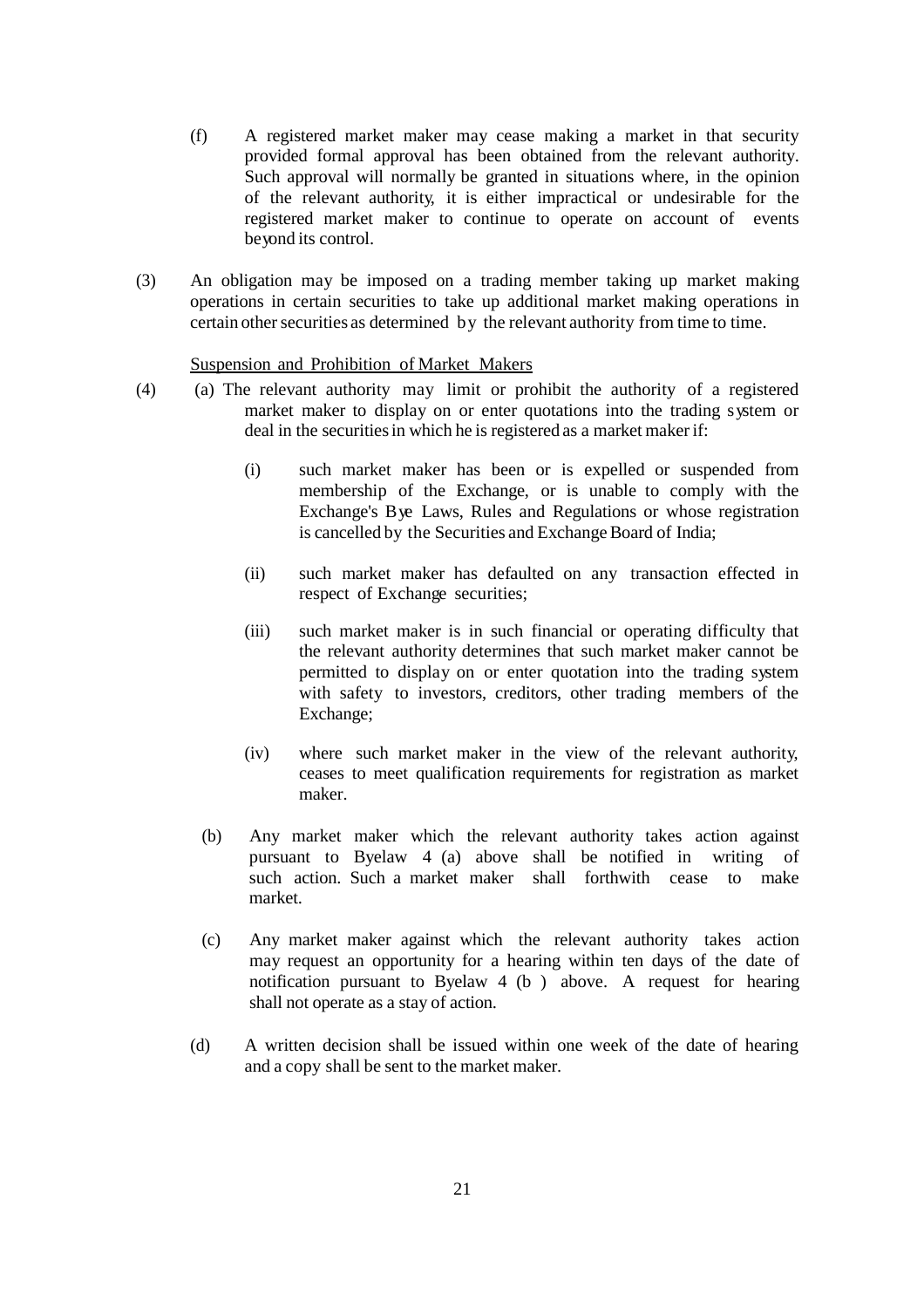(e) On revocation of suspension or prohibition, the market maker can display on or enter quotationsinto the trading system.

## Operational Parameters for Market Makers

- (5) The relevant authority may determine and announce from time to time operational parameters for market makers which registered market makers shall adhere to.
- (6) The operational parameters may, inter alia, include :
	- (a) limit of spread between bid and offer rates for different securities, if found necessary;
	- (b) fixation of market lots, odd lots and/or minimum number of securities to be offered to be bought or sold;
	- (c) limit of variation within a day or between daysin bid and offer prices;
	- (d) the minimum stock of scrips which the trading member must maintain, below which he must intimate the relevant authority;
	- (e) in the event of stock of scrips with a market maker being sold out, allowing the market maker to quote only purchase price offers till such time as marketable lot of securities is built up to re-commence selling operations; and
	- (f) other matters which may affect smooth operation of trading in securities in which he acts as a market maker, keeping in view larger interest of the public.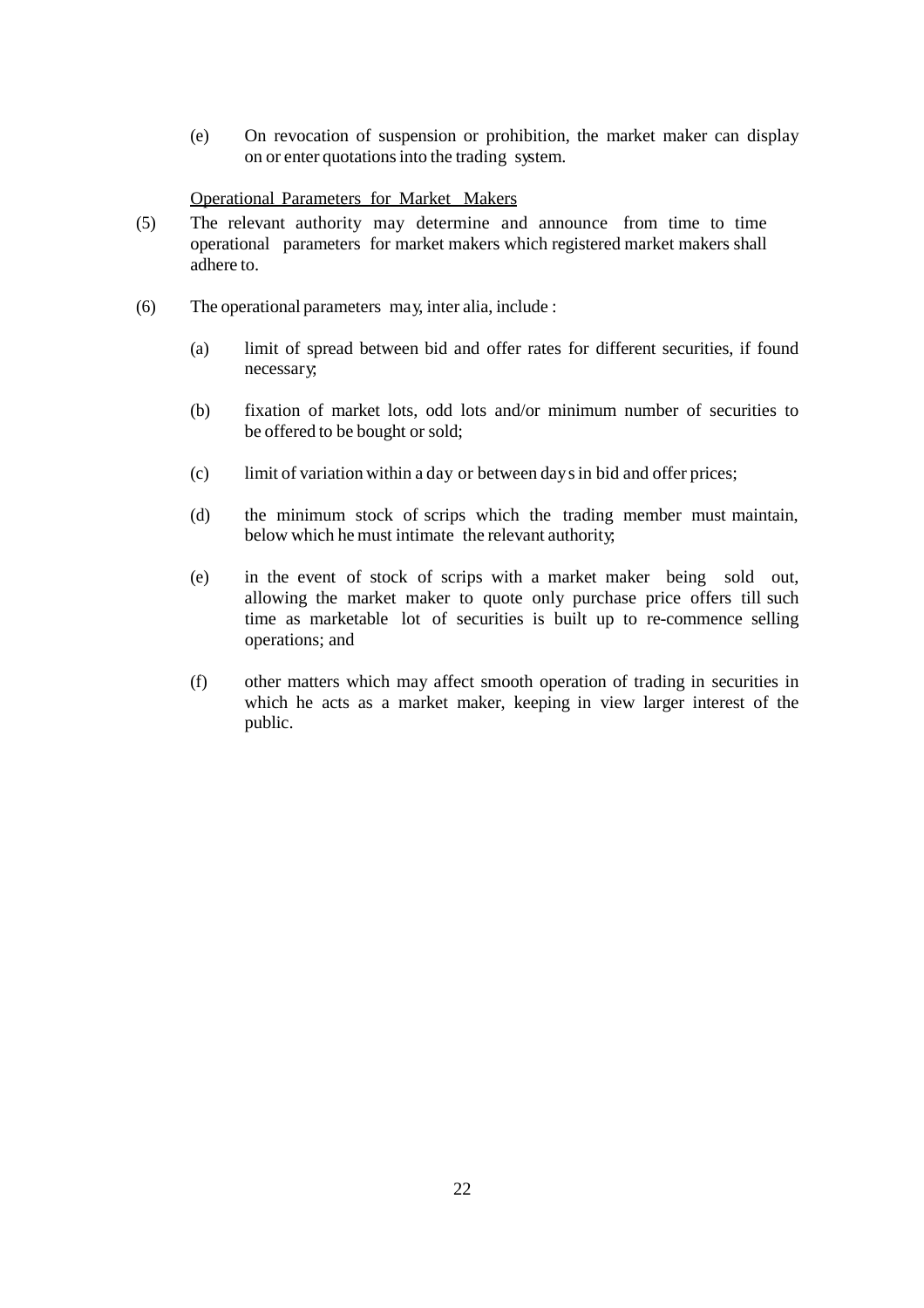# CHAPTER IX

# TRANSACTIONS AND SETTLEMENTS

## **Transactions**

## Business Hours

- (1) The business hours for dealing in the Exchange securities in different segments on the Exchange shall be during such time as may be decided by the relevant authority from time to time. The relevant authority may, from time to time, specify business hours for different types of deals such as for spot, ready and odd lots.
- (2) The relevant authority may declare a list of holidays in a calendar year. The relevant authority may from time to time alter or cancel any of the Exchange holidays fixed in accordance with these provisions. It may, for reasons to be recorded, close the market on days other than or in addition to holidays.

## Trading System

- (3) (a) Deals may be effected through order driven, quote driven (market makers) or such other system as the Exchange may put in place for the trading segments from time to time.
	- (b) Deals between trading members may be effected by electronic media or computer network or such other media as specified by the relevant authority from time to time.
	- (c) Deals may be effected on spot, ready or on such other basis as may be specified by the relevant authority from time to time, subject to the SecuritiesContracts(Regulation) Act and Rules and the SEBI Act.

## Transaction at Best Quotation

(4) In transaction with or on behalf of clients, trading members must indicate to the clients the current best quotation as reflected in the trading system.

## Operational Parameters for Trading

- (5) The relevant authority may determine and announce from time to time operational parameters regarding dealing of securities on the Exchange which trading members shall adhere to.
- (6) The operational parameters may, inter alia, include :
	- (a) trading limits allowed which may include trading limits with reference to net worth and capital adequacy norms;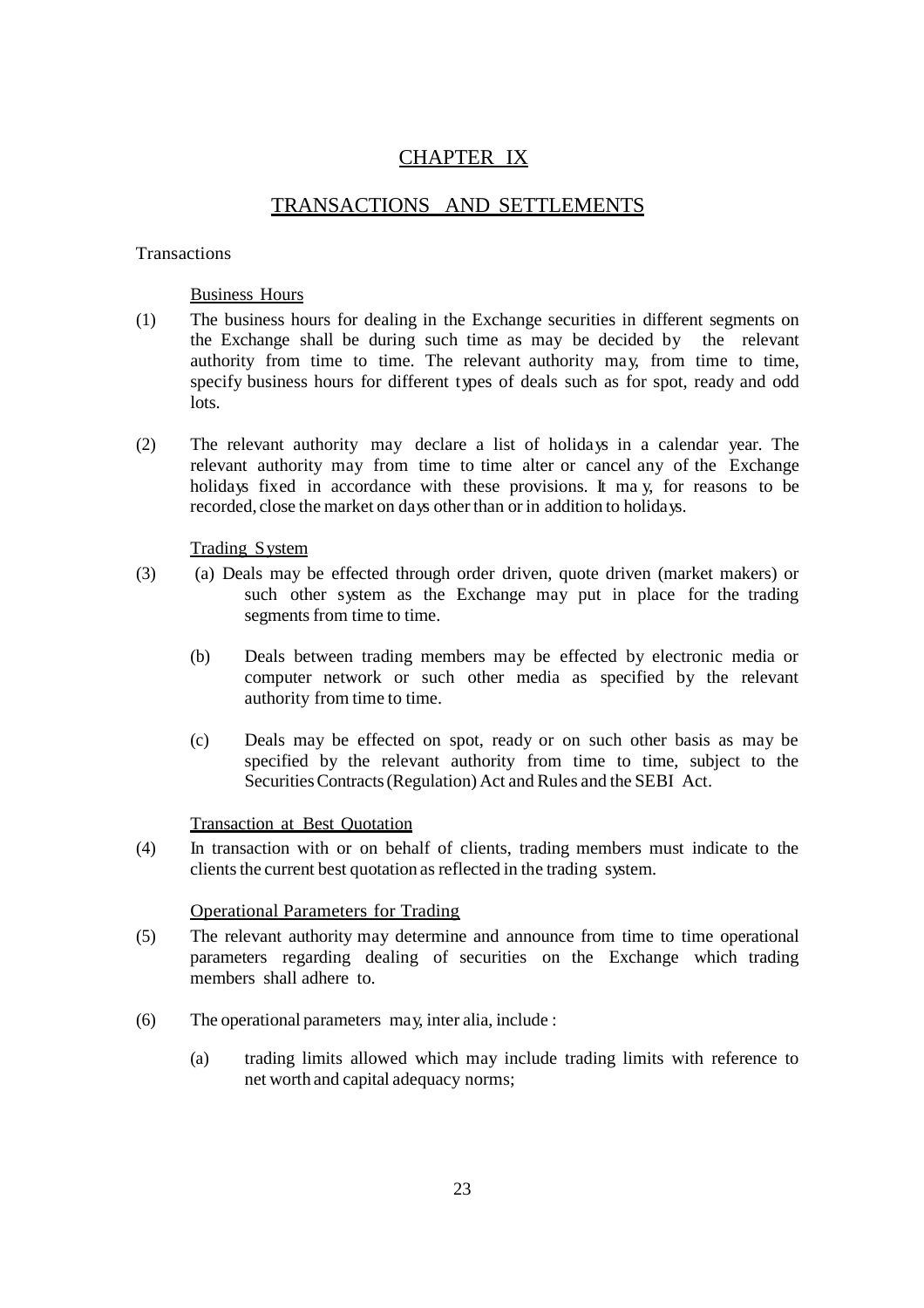- (b) trading volumes and limits at which it will be incumbent for trading members to intimate the Exchange;
- (c) limit of spread between bid and offer rates for different securities, if found necessary;
- (d) fixation of market lots, odd lots and/or minimum number of securities to be offered to be bought or sold;
- (e) limit of variation within a day or between daysin bid and offer prices;
- (f) other matters which may affect smooth operation of trading in securities keeping in view larger interest of the public;
- (g) determine the types of trades permitted for a member and a security;
- (h) determining functional details of the trading system including the system design, users infrastructure, system operation.

## Suspension on Failure to meet Trading Limits

(7) A trading member failing to restrict dealings on the Exchange to his trading limits as provided in these Bye Laws and Regulations shall be required by the relevant authority to reduce dealings to within trading limits forthwith. The relevant authority at its discretion may suspend a trading member for violation of trading limits and the suspension shall continue until the relevant authority withdraws suchsuspension.

## Contract Notes

- (8) Contract Notes shall be issued within such period as may be specified by the relevant authority from time to time for deals effected with clients or on behalf of clients, and will contain such details as the relevant authority may specify from time to time. The contract notes shall specify that the deal is subject to the Bye Laws, Rules and Regulations of the Exchange and subject to arbitration as provided therein.
- (9) Details of all deals effected, as may be specified, shall be communicated to the offices of the Exchange on the day of the transaction.
- (10) Unless otherwise provided in these Bye Laws, all dealings carried out in respect of Exchange securities shall be subject to the Bye Laws, Rules and Regulations of the Exchange.

## Delivery of securities

(11) Delivery of all securities, documents and papers and payments in respect of all deals shall be in such manner and such place(s) as may be prescribed by the relevant authority from time to time.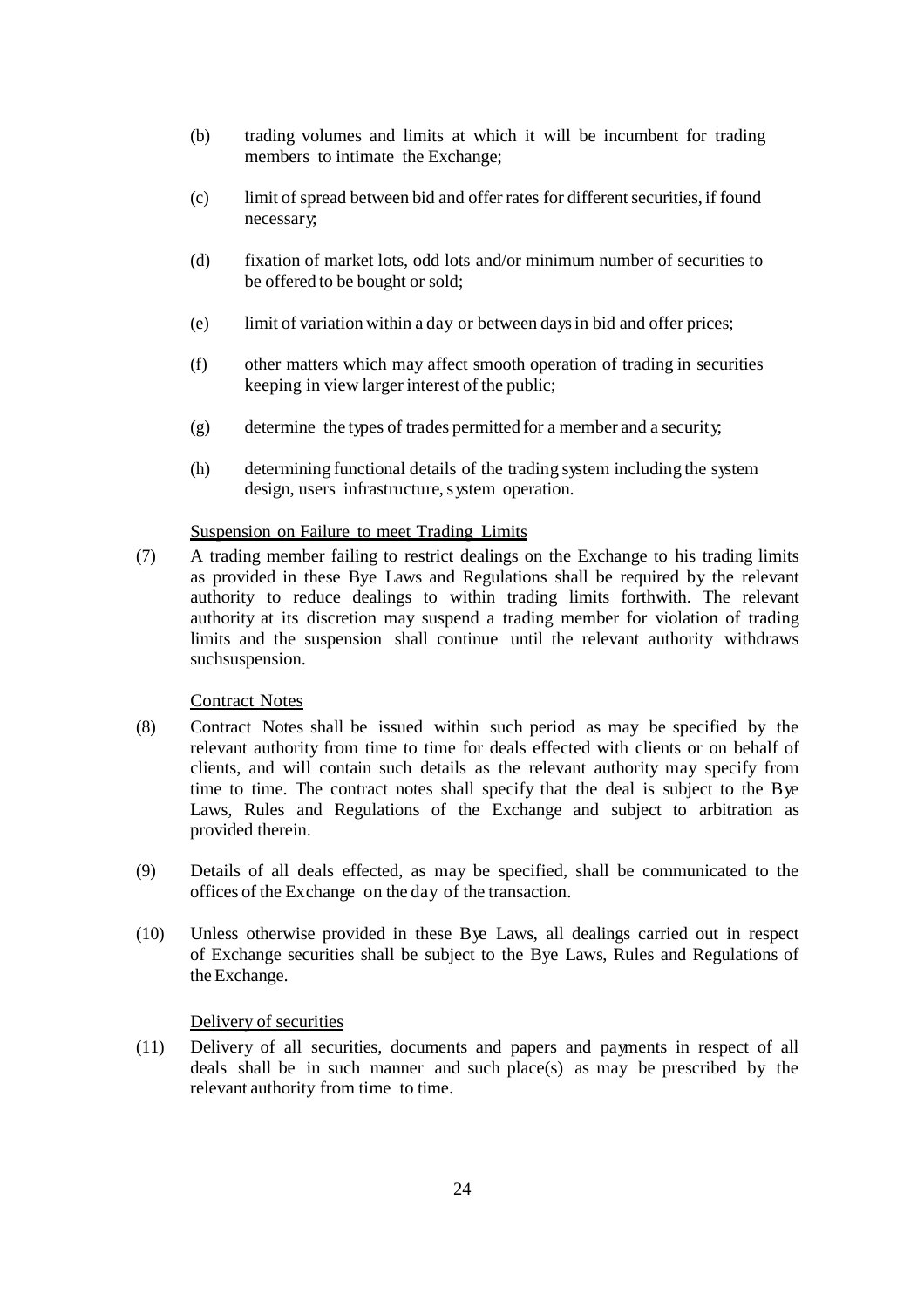- (12) The relevant authority shall specify from time to time, the securities, documents and papers which, when delivered in prescribed manner, shall constitute good delivery. Where circumstances so warrant, the relevant authority may determine, for reasons to be recorded, whether or not a delivery constitutes a good delivery and such finding shall be binding on the parties concerned. Where the relevant authority determines that a delivery does not constitute a good delivery, the delivering party shall be required to substitute good delivery instead within such time period as maybe specified.
- (13) The norms and procedures for delivery with respect to market lot, odd lot, minimum lot, part delivery, delivery of partly paid securities, etc. shall be as prescribed by the relevant authority from time to time.
- (14) The requirements and procedures for determining disputed deliveries or defective deliveries, and measures, procedures and system of resolving the dispute or defect in deliveries or of consequences of such deliveries or the resolution shall, subject to these Bye Laws, be as prescribed by the relevant authority from time to time.

## Clearing and Settlement

- (15) Clearing and Settlement of deals shall be effected by the parties concerned by adopting and using such arrangements, systems, agencies or procedures as may be prescribed or specified by the relevant authority from time to time. Without prejudice to the generality of the foregoing, the relevant authority may prescribe or specify, for adoption and use by the trading members, participants, and other specified constituents, such custodial and depository services from time to time to facilitate smooth operation of the clearing and settlement arrangement or system.
- (16) The function of the clearing house may be performed by the Exchange or any agency identified by the relevant authority for this purpose. The role of the clearing house shall be to act as a facilitator for processing of deliveries and payments between trading members/participants for trades effected by them on the Exchange. Settlement in each market segment of the Exchange shall be either on netted basis, gross basis, trade for trade basis or any other basis as may be specified by the relevant authority from time to time. Save as otherwise expressly provided in the regulations, when funds and securities are, under a prescribed arrangement, routed through the clearing house, the settlement responsibility shall rest wholly and solely upon the counter parties to the trade and /or the concerned trading members as the case may be and the clearing house shall act as the common agent of the trading members / Participants for receiving or giving delivery of securities and for receiving and paying funds, without incurring an y liability or obligation as a principal.

#### Closing out

(17) Subject to the regulations prescribed by the relevant authority from time to time, any dealing in securities made on the Exchange maybe closed out by buyingin or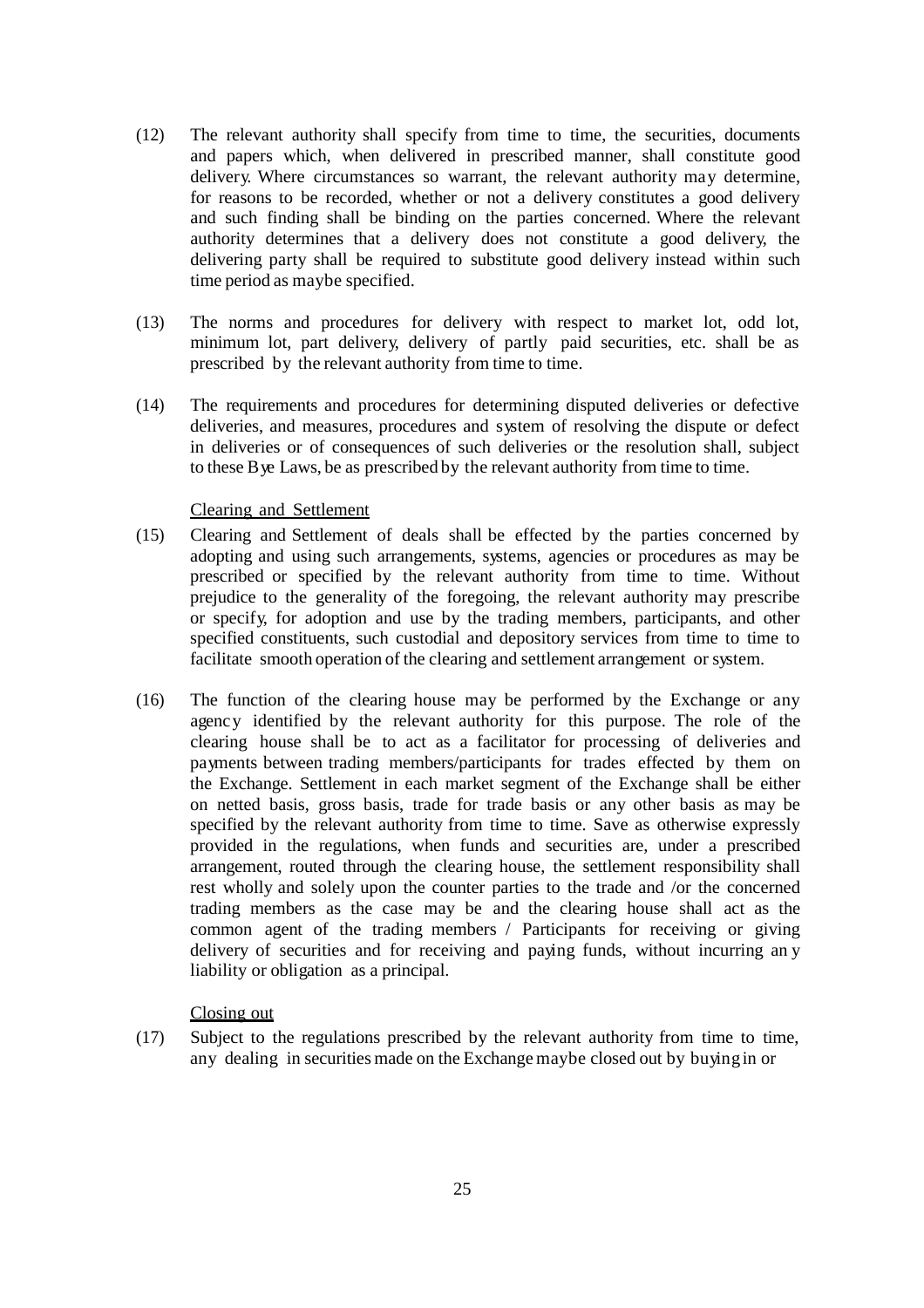selling out on the Exchange against a trading member and/or Participant as follows:-

- (a) in case of the selling trading member/Participant, on failure to complete delivery on the due date; and
- (b) in case of the buying trading member/Participant, on failure to pay the amount due on the due date, and any loss, damage or shortfall sustained or suffered as a result of such closing out shall be payable by the trading member or participant who failed to give due delivery or to pay amount due.
- (18) Closing out of contracts or dealings in securities and settlement of claims arising therefrom shall be in such manner within such time frame and subject to such conditions and procedures as may be prescribed from time to time by the relevant authority.
- (18A) Subject to the regulations prescribed by the relevant authority from time to time, any deal in securities made on the Exchange may be transferred from one Trading Member to another Trading Member under such circumstances and in respect of such trading segment of the Exchange as may be specified by the relevant authority from time to time.

#### Margins

#### Margin Requirements

(19) Dealings in any security or securities shall be subject to such margin requirements asthe relevant authority may from time to time prescribe.

#### Form of Margin Deposit

(20) The margin to be furnished by a trading member under these Bye Laws and Regulations shall, inter alia, be in the form of cash or Deposit Receipt of or a Guarantee given by a Bank approved by the relevant authority or securities approved by it subject to such terms and conditions as it may from time to time impose. Deposits of cash shall not carry interest and the securities deposited by a trading member valued at the ruling market price shall exceed the margin amount for the time being covered by them by such percentage as relevant authority may from time to time specify.

#### Value of Margin Deposit to be Maintained

(21) The trading member depositing margin in the form of securities shall always maintain the value thereof at not less than the margin amount for the time being covered by them by providing further security to the satisfaction of the relevant authority which shall always determine the said value and whose valuation shall conclusively fix the amount of any deficiency to be made up from time to time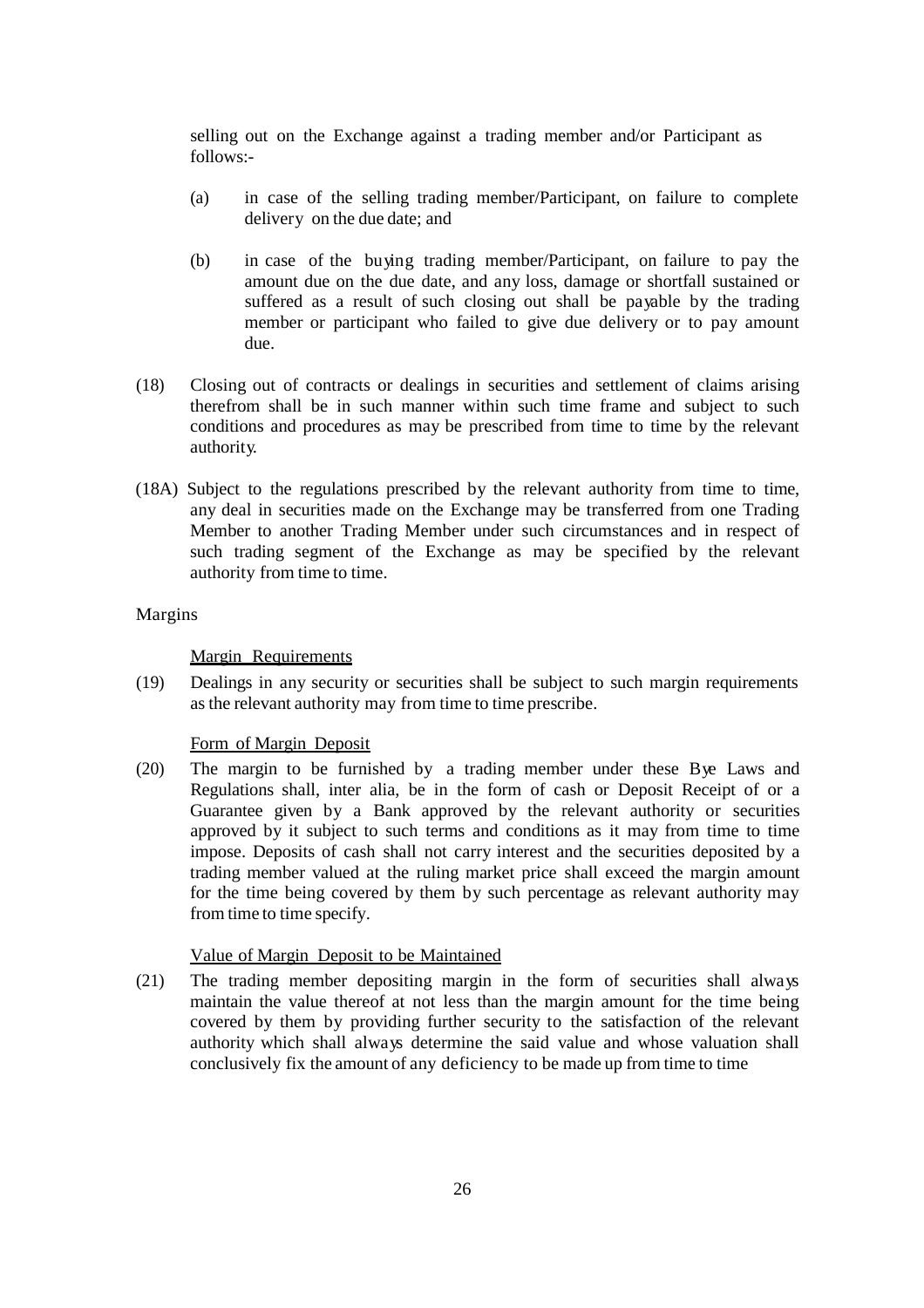## Margin Deposit to be held by the Exchange

(22) The margin deposits shall be held by the Exchange and when they are in the form of Bank Deposit Receipts and securities and such Receipts and securities may at the discretion of the relevant authority be transferred to such persons or to the name of a Bank approved by the Exchange. All margin deposits shall be held by the Exchange and/ or by the approved persons and /or by the approved Bank solely for and on account of the Exchange without any right whatsoever on the part of the depositing trading member or those in its right to call in question the exercise of such discretion.

## Letter of Declaration

(23) A trading member depositing margin under the provisions of these Bye Laws and Regulations shall when required to do so sign a Letter of Declaration in respect of such matters and in such form or forms as the relevant authority may from time to time prescribe.

## Lien on Margins

(24) The monies, Bank Deposit Receipts and other securities and assets deposited by a trading member by way of margin under the provisions of these Bye Laws and Regulations shall be subject to a first and paramount lien for any sum due to the Exchange. Subject to the above, the margin shall be available in preference to all other claims of the trading member for the due fulfillment of its engagements, obligations and liabilities arising out of or incidental to any bargains, dealings, transactions and contracts made subject to the Bye Laws, Rules and Regulations of the Exchangeor anythingdone in pursuance thereof.

## Evasion of Margin Requirements Forbidden

(25) A trading member shall not directly or indirectly enter into any arrangement or adopt any procedure for the purpose of evading or assisting in the evasion of the margin requirements prescribed under these Bye Laws and Regulations.

## Suspension on Failure to Deposit Margin

(26) A trading member failing to deposit margin as provided in these Bye Laws and Regulations shall be required by the relevant authority to suspend its business forthwith. A notice of such suspension shall be immediately placed on the trading system and the suspension shall continue until the margin required is duly deposited.

## Interest, Dividends, Rights and Calls

(27) The buying constituent shall be entitled to receive all vouchers, coupons, dividends, cash bonus, bonus issues, rights and other privileges which may relate to securities bought cum voucher, cum coupons, cum dividends, cum cash bonus, cum bonus issues, cum rights, etc. The selling constituent shall be entitled to receive all vouchers, coupons, dividends, cash bonus, bonus issues, rights and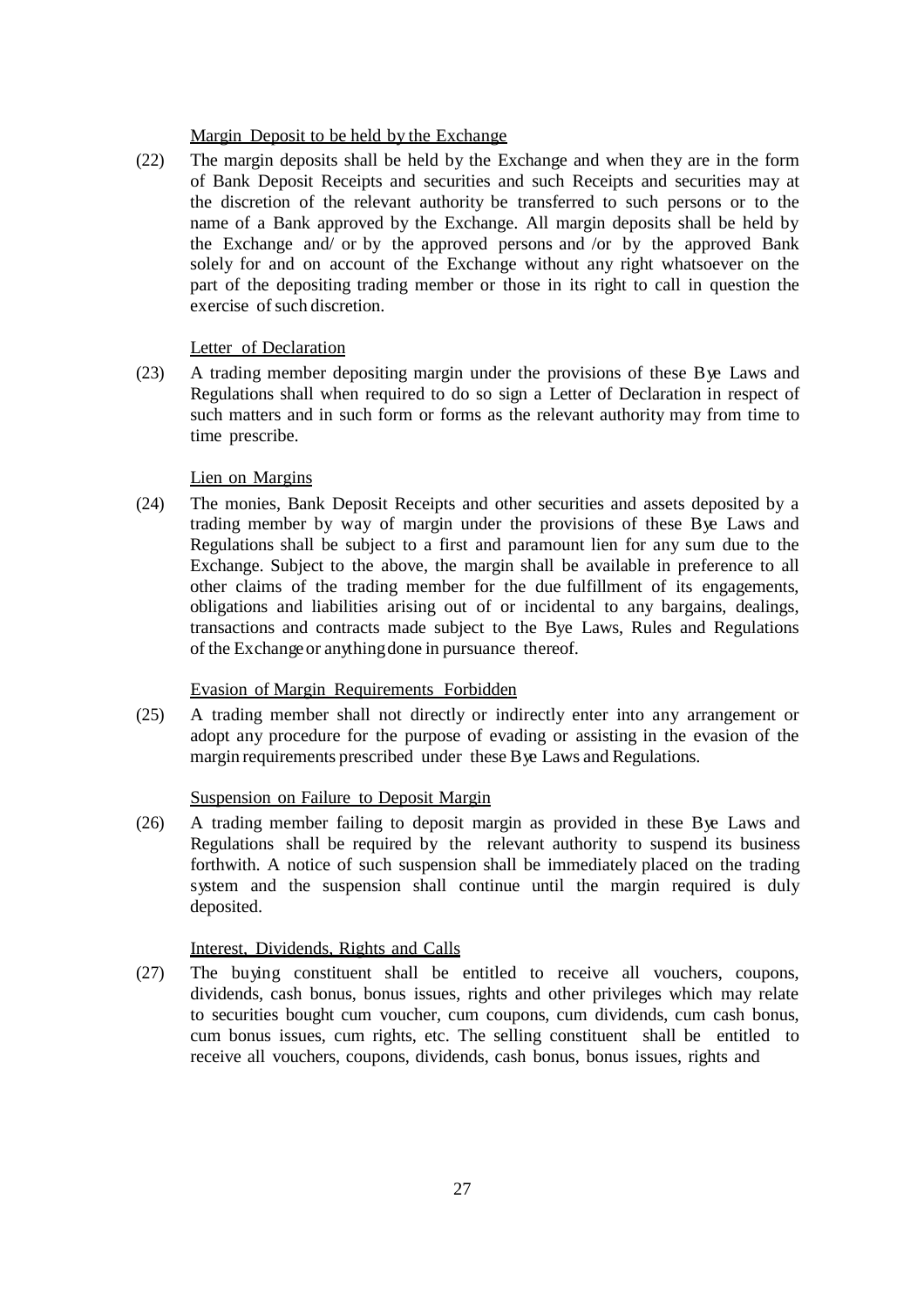other privileges which may relate to securities sold ex voucher, ex coupons, ex dividends, ex cash bonus, ex bonusissues, ex rights, etc.

- (28) The manner, mode, information requirements, alterations, date and timing, etc., of adjustment with respect to vouchers, coupons, dividends, cash bonus, bonus issues, rights and other privileges between buying trading member and selling trading member shall be as prescribed by the relevant authority from time to time. The trading members shall be responsible between themselves and to their constituents for effecting such adjustments.
- (29) In respect of a contract in securities which shall become or are exchangeable for new or other securities under a scheme of reconstruction or reorganisation, the selling constituent shall deliver to the buyer, as the relevant authority directs, either the securities contracted for or the equivalent in securities and/or cash and/or other property receivable under such scheme of reconstruction or reorganisation.

Brokerage on Dealings

#### Brokerage

(30) Trading members are entitled to charge brokerage upon the execution of all orders in respect of purchase or sale of securities at rates not exceeding the official scale prescribed by the relevant authority from time to time.

## Brokerage on Calls

(31) A trading member buying securities on which calls have been prepaid by the seller may charge brokerage on the purchase price with the amount of such calls added.

#### Underwriting Commission and Brokerage

(32) Unless otherwise determined and restricted by the relevant authority, a trading member may, in its discretion, charge such brokerage or commission for underwriting or placing or acting as a broker or entering into any preliminary arrangement in respect of any floatation or new Issues or Offer for Sale of any security as it may agree upon with the issuer or offerer or with the principal underwriters or brokers engaged by such issuer or offerer, subject to limits stipulated under the relevant statutory provisions as may be applicable from time to time.

## Sharing of Brokerage

- (33) (a) A tradingmember may not share brokerage with a person who
	- (i) is one for or with whom trading members are forbidden to do business under the Bye Laws, Rules and Regulations of the Exchange;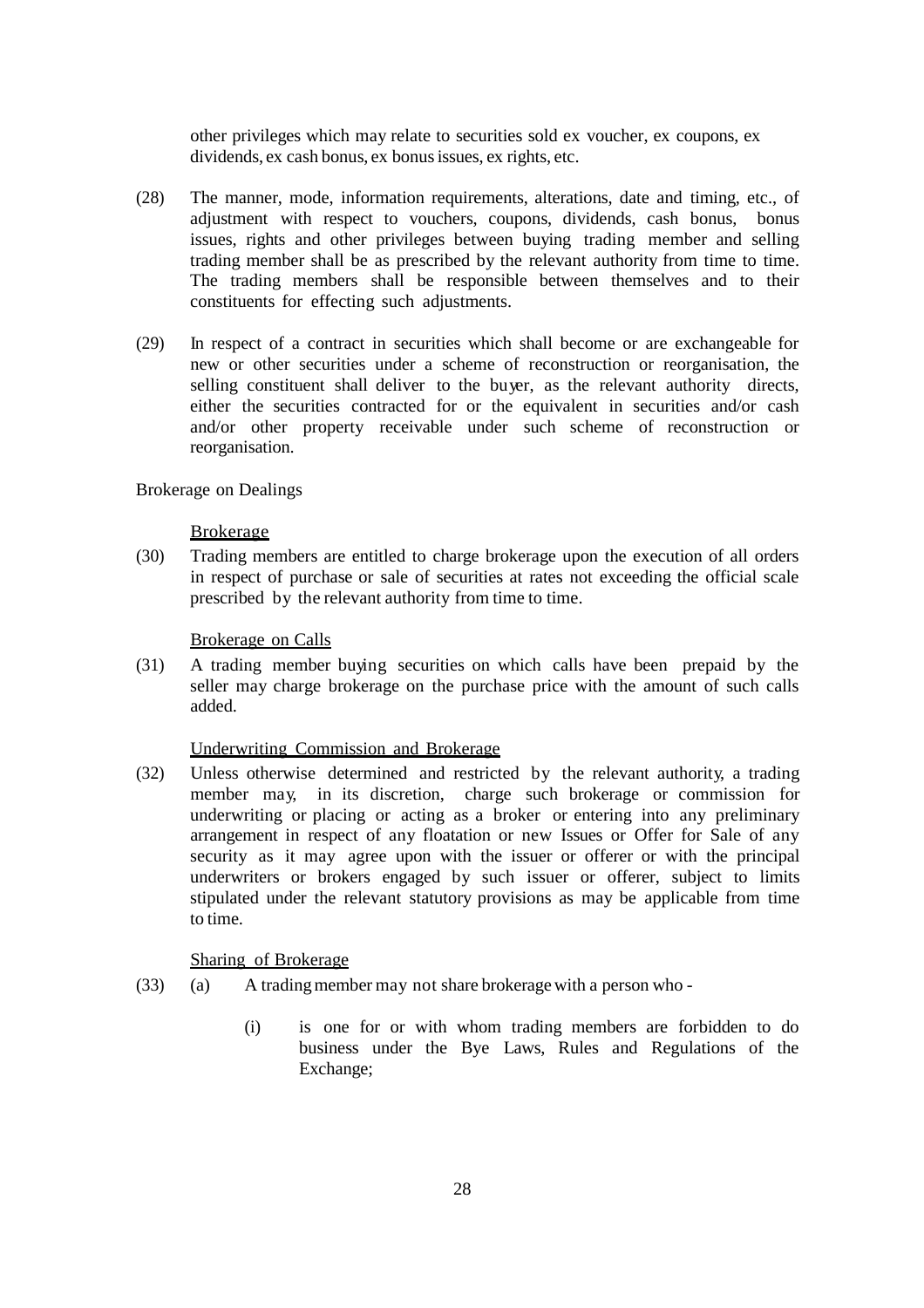- (ii) is a trading member or employee in the employment of another trading member;
- (b) Irrespective of any arrangement for the sharing of brokerage with any person, the trading member shall be directly and wholly liable to every other member with whom such trading member effects any deal on the Exchange.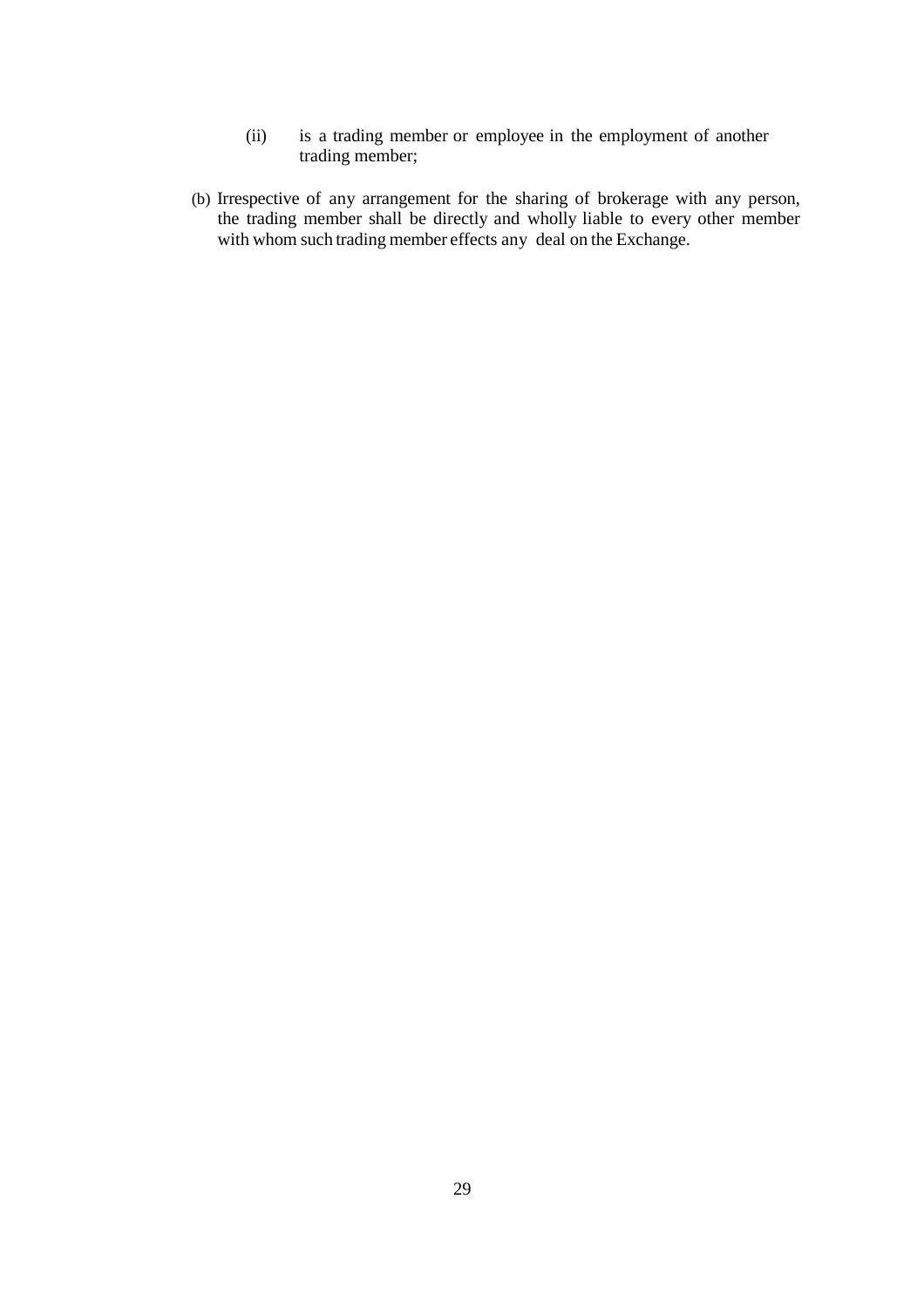# CHAPTER X

# RIGHTS AND LIABILITIES OF MEMBERS AND CONSTITUENTS

## All Contracts subject to Bye Laws, Rules and Regulations

(1) All contracts relating to dealings permitted on the Exchange made by a trading member shall in all cases be deemed made subject to the Bye Laws, Rules and Regulations of the Exchange. This shall be a part of the terms and conditions of all such contracts and shall be subject to the exercise by the relevant authority of the powers with respect thereto vested in it by the Bye Laws, Rules and Regulations of the Exchange.

## Trading members not bound to accept Instructions and Orders

(2) A trading member may not accept instructions or orders of constituents for purchase, sale, etc., of securities where circumstances appear to justify such action or on reasonable grounds. Where such refusal is made, the same may be communicated to the constituent. The trading member shall also furnish the constituent the reasons for such refusal on a request being made by him.

## Margin

(3) A trading member shall have the right to demand from its constituent the margin deposit he has to provide under these Bye Laws, Rules and Regulations in respect of the business done by it for such constituent. A trading member shall also have the right to demand an initial margin in cash and/or securities from its constituent before executing an order and/or to stipulate that the constituent shall make a margin deposit or furnish additional margin according to changes in market prices. The constituent shall when from time to time called upon to do so forthwith provide a margin deposit and/or furnish additional margin as required under these Bye Laws, Rules and Regulations in respect of the business done for him by and/or as agreed upon by him with the trading member concerned.

## Closing-out of Constituent's Account

- (4) (a) The Exchange may close-out open positions of a constituent or transfer his open positions to another trading member under such circumstances and in respect of such trading segment of the Exchange as may be specified by the relevant authority from time to time.
	- (b) When closing-out the account of a constituent a trading member may assume or take over such transactions to his own account as a principal at prices which are fair and justified by the condition of the market or he may close-out in the manner specified by the relevant authority and any expense incurred or any loss arising therefrom shall be borne by the constituent. The contract note in respect of such closing-outshall disclose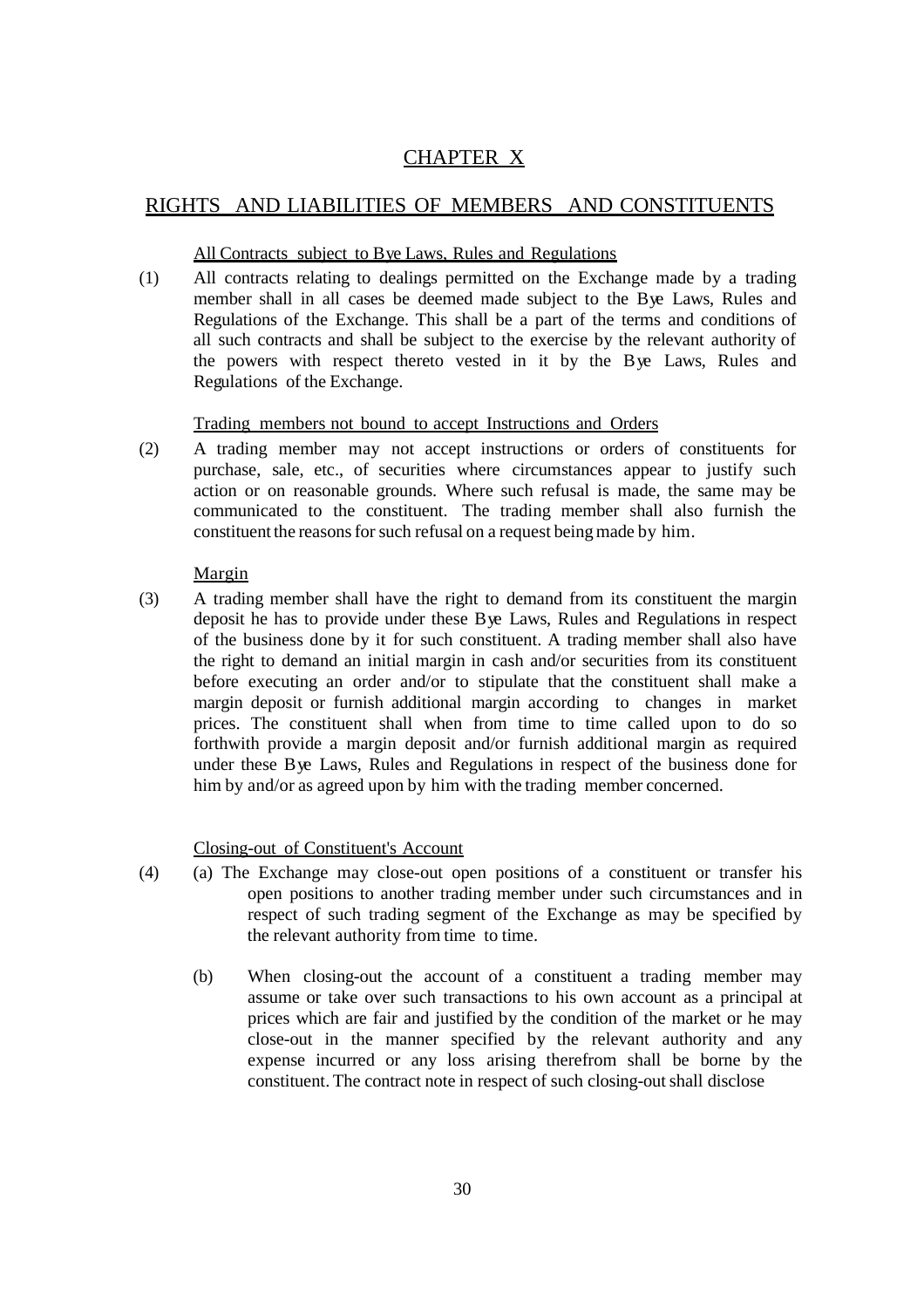whether the trading member is acting as a principal or on account of another constituent.

(c) Notwithstanding anything contained in clause (a) above closing out of Participants' account shall be in such manner and subject to such stipulations as maybe prescribed from time to time.

Trading member not Liable to attend to Registration of Transfer

(5) A trading member shall not be deemed to be under any obligation to attend to the transfer of securities and the registration thereof in the name of the constituent. If it attends to such work in the ordinary course or at the request or desire or by the consent of the constituent it shall be deemed to be the agent of the constituent in the matter and shall not be responsible for loss in transit or for the issuer's refusal to transfer nor be under any other liability or obligation other than that specifically imposed by these Bye Laws, Rules and Regulations. The stamp duty, the transfer fees and other charges payable to the issuer, the fee for attending to the registration of securities and all incidental expenses such as postage incurred by the trading membershall be borne by the constituent

## Registration of Securities when in Name of trading member or Nominee

- (6) (a) When the time available to the constituents of a trading member is less than thirty days to complete transfers and lodge the securities for registration before the closing of the transfer books and where the security is purchased cum interest, dividend, bonus or rights which the issuer may have announced or declared the trading member may register the securities in its or its nominee's name and recover the transfer fee, stamp duty and other charges from the buying constituent.
	- (b) The trading member shall give immediate intimation to the Exchange of the names of such constituents and details of the transactions as may be specified by the relevant authority from time to time. The trading member shall also give immediate intimation thereof to the buying constituent and shall stand indemnified for the consequences of any delay in delivery caused by such action.
	- (c) The trading member shall be obliged to retransfer the security in the name of the original constituent as soon as it has become ex interest, dividend, bonus or rights.

## Closing-out/ transfer by Constituent on Failure to perform a Contract

(7) If a trading member fails to complete the performance of a contract by delivery or payment in accordance with the provisions of these Bye Laws, Rules and Regulations the constituent shall, after giving notice in writing to the trading member and Exchange, close-out such contract through any other trading member of the Exchange or make an application to the Exchange for transfer of contracts to another trading member as soon as possible and any loss or damages sustained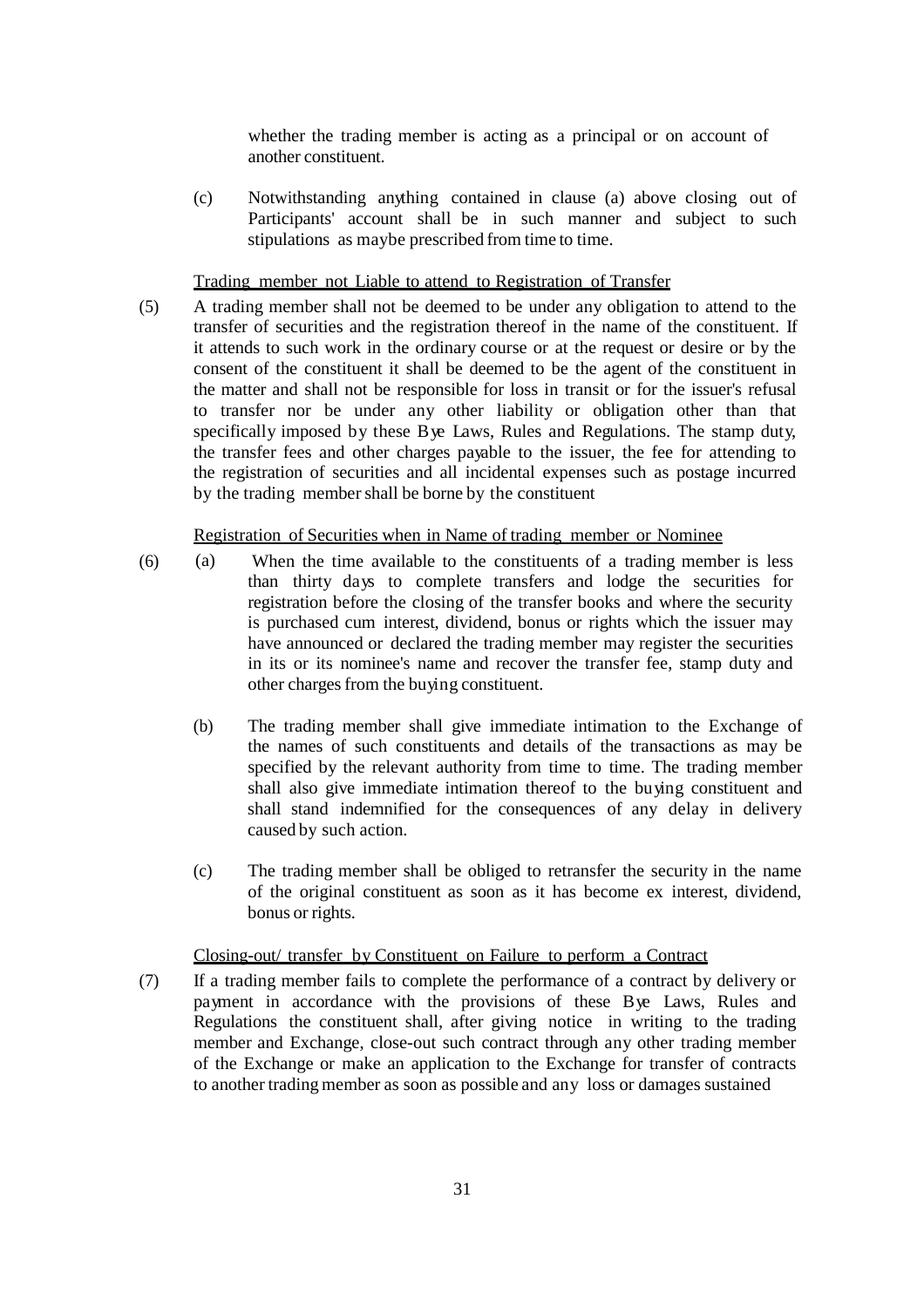as a result of such closing-out or transfer, as the case may be, shall be immediately payable by the defaulting trading member to the constituent. If closing-out or transfer be not effected as provided herein, the damages between the parties shall be determined on such basis as specified by the relevant authority from time to time and the constituent and the trading member shall forfeit all further right of recourse against each other.

#### No Lien on Constituent's Securities

(8) If a trading member is declared a defaulter after delivering securities on account of his constituent, the constituent shall be entitled to claim and on offering proof considered satisfactory by the relevant authority, and in the absolute discretion of the relevant authority, receive from the Exchange accordingly as the relevant authority directs either such securities or the value thereof subject to payment or deduction of the amount if any due by him to the defaulter.

### Complaint by Constituent

(9) When a complaint has been lodged by a constituent with the relevant authority that any trading member has failed to implement his dealings, the relevant authority shall investigate the complaint and if it is satisfied that the complaint is justified it may take such disciplinary action as it deems fit.

### Relationship between trading member and Constituents

- (10) Without prejudice to any other law for the time being in force and subject to these Bye Laws, the mutual rights and obligations inter se between the trading member and his/its constituent shall be such as may be prescribed by the relevant authority from time to time.
- (11) The Relevant Authority shall constitute an Investors' Services Committee to supervise the working of the Investors' Services Cell of the Exchange and in suitable cases attend to grievances of the Investors personally. The composition of Investors' Services Committee shall be such as may be prescribed by SEBI.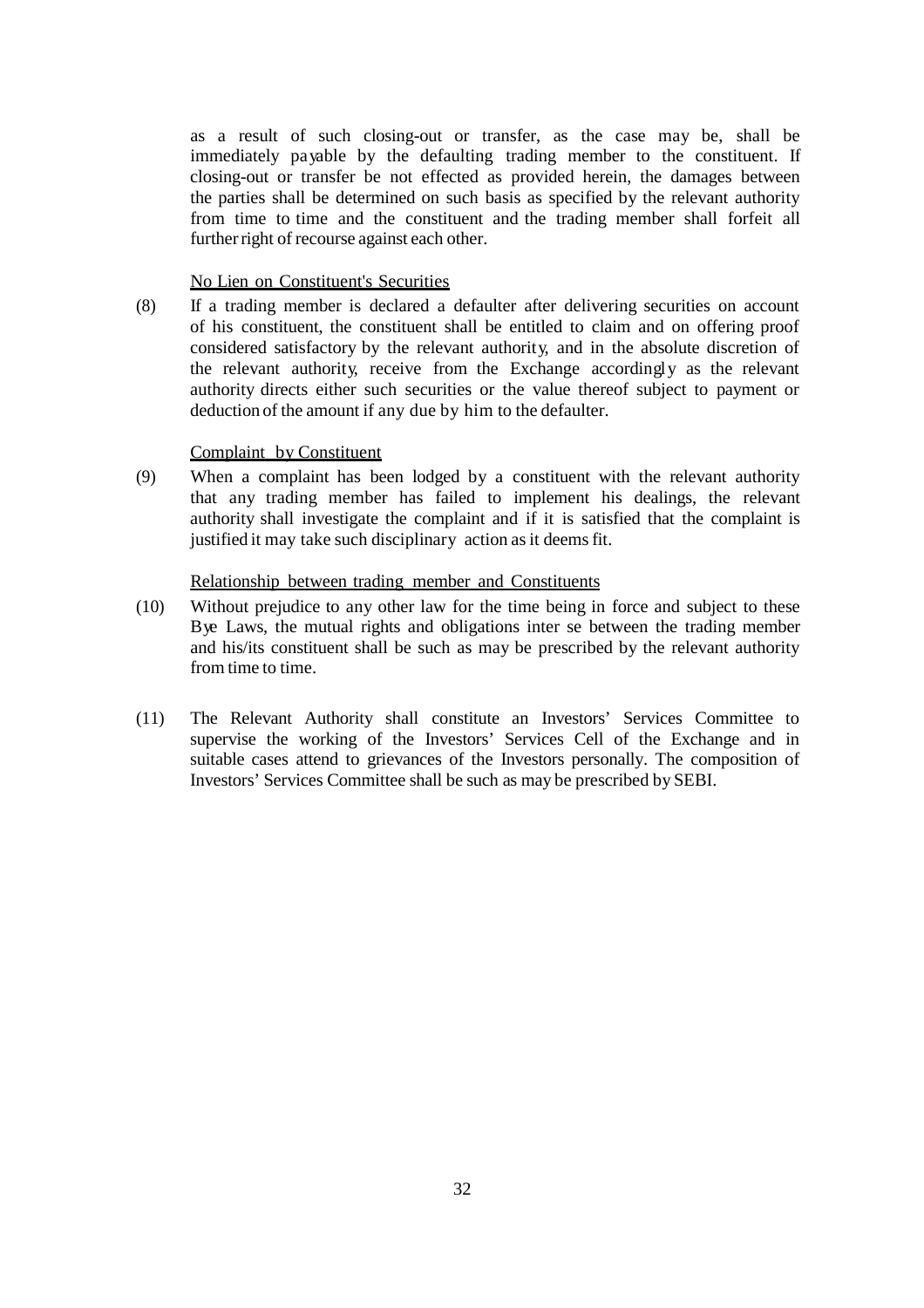## CHAPTER XI

## ARBITRATION

Definitions

'Arbitrator'shall mean a sole arbitrator or a panel of arbitrators.

'Act' shall mean the Arbitration and Conciliation Act, 1996 and includes any statutory modification, replacement or re-enactment thereof, for the time being in force. 'Admissible claim value' shall mean the claim value admissible to the Constituent as ascertained by the Investor Grievance Redressal Committee or Panel and recorded in the directions or order.

'Arbitral Award'shall mean an award passed by the Arbitrator.

'Appellate Arbitrator'shall mean a panel of arbitrators who hears the appeal filed against the Arbitral Award.

'Appellate Arbitral Award' shall mean an award passed by the Appellate Arbitrator.

Reference to Arbitration

- (1) All claims, differences or disputes between the Trading Members inter se and between Trading Members and Constituents arising out of or in relation to dealings, contracts and transactions made subject to the Bye-Laws, Rules and Regulations of the Exchange or with reference to anything incidental thereto or in pursuance thereof or relating to their validity, construction, interpretation, fulfilment or the rights, obligations and liabilities of the parties thereto and including any question of whether such dealings, transactions and contracts have been entered into shall be submitted to arbitration in accordance with the provisions of these Byelaws and Regulations. The Exchange shall be entitled to facilitate arbitration for such disputes and parties as mentioned in the provisions of Byelaw 1, including the arbitration reference filed by Trading Member against the directions or order of the Investor Grievance Redressal Panel (IGRP), by adopting such procedures as may be prescribed by it under this Chapter.
- (1A) All claims, differences or disputes between the Trading Members and Subbrokers and between Sub-brokers and Clients of Sub-brokers arising out of or in relation to dealings, contracts and transactions made subject to the Byelaws, Rules and Regulations of the Exchange or with reference to anything incidental thereto or in pursuance thereof or relating to their validity, construction, interpretation, fulfilment or the rights, obligations and liabilities of the parties thereto and including any question of whether such dealings, transactions and contracts have been entered into shall be submitted to arbitration in accordance with the provisions of these B yelaws and Regulations;

Provided in disputes between Sub-brokers and clients of Sub-brokers, the Trading Member should be added as a necessary party.

Explanation: For the purpose of these Byelaws, Sub-broker and Clients will have the respective meanings assigned by SEBI (Stock-Brokers and Sub-Brokers) Regulations, 1992, provided the Sub-brokers have obtained SEBI registration under the TradingMember of the Exchange.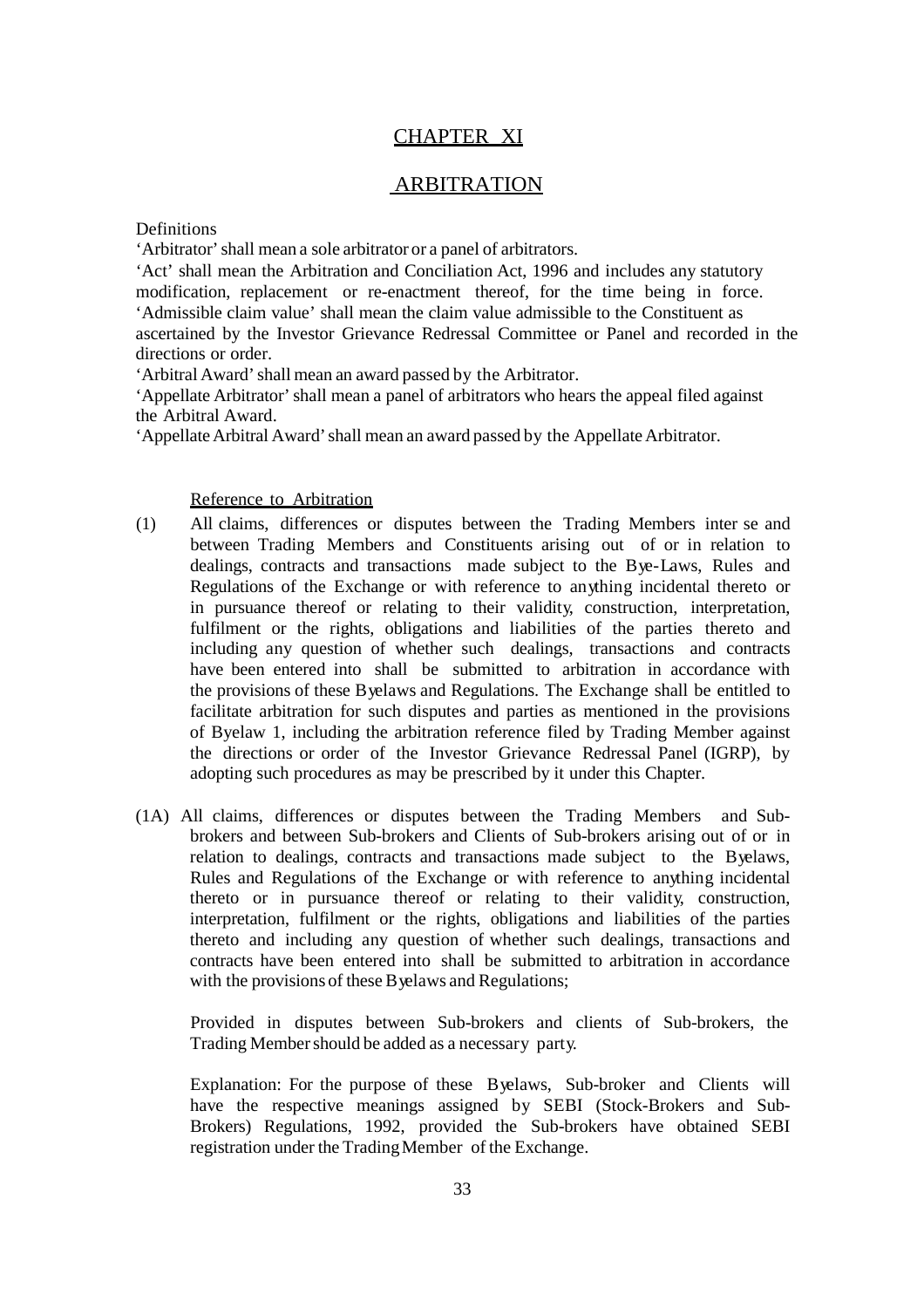- (1B) All claims, differences or disputes between the Trading Members inter se, Trading Members and Constituents, whether or not registered as Participants, Constituents inter se, whether or not registered as Participants, arising out of or in relation to dealings, contracts and transactions executed or reported on the Wholesale Debt Market Trading Segment of the Exchange and made subject to the Byelaws, Rules and Regulations of the Exchange or with reference to anything incidental thereto or in pursuance thereof or relating to their validity, construction, interpretation, fulfillment or the rights, obligations and liabilities of the parties thereto and including any question of whether such dealings, transactions and contracts have been entered into shall be submitted to arbitration in accordance with the provisions of these Byelaws and Regulations. Provided this Byelaw shall not in any way affect the jurisdiction of the Exchange on the Trading Member, through whom such a Participant has dealt with or traded, in regard thereto and such Trading Member shall continue to remain responsible, accountable and liable to the Exchange in this behalf.
- (1C) All claims, differences or disputes arising between an Issuer and a Constituent in respect of such matters as may be specifically provided from time to time in the Listing Agreement as entered into by an Issuer with the Exchange shall be submitted to arbitration in accordance with the provisions of these Byelaws and Regulations.

For the purpose of these Byelaws and Regulations, the term 'Issuer' shall have the same meaning as defined in these Byelaws and the term 'Constituent' shall mean the investor who has bought or sold, on the Exchange, the securities of the Issuer in respect of which the claim, differences or dispute has arisen.

(1D) The Exchange shall be entitled to facilitate arbitration for such disputes and parties other than those mentioned in the provisions of Byelaws 1, (1A), (1B), and (1C) of this Chapter by adopting such procedures as may be prescribed by it under this Chapter.

## Provisions of these Byelaws and Regulations deemed to form part of all dealings, contracts and transactions

(2) In all dealings, contracts and transactions, which are made or deemed to be made subject to the Byelaws, Rules and Regulations of the Exchange, the provisions relating to arbitration as provided in these Byelaws and Regulations shall form and shall be deemed to form part of the dealings, contracts and transactions and the parties shall be deemed to have entered into an arbitration agreement in writing by which all claims, differences or disputes of the nature referred to in Bye laws  $(1)$ ,  $(1A)$ ,  $(1B)$  and  $(1C)$  above shall be submitted to arbitration as per the provisions of these Byelaws and Regulations.

Limitation period for arbitration

(3) The limitation period for filing an arbitration application shall be governed by the law of limitation i.e. The Limitation Act, 1963 as specified under section 43 of the Act.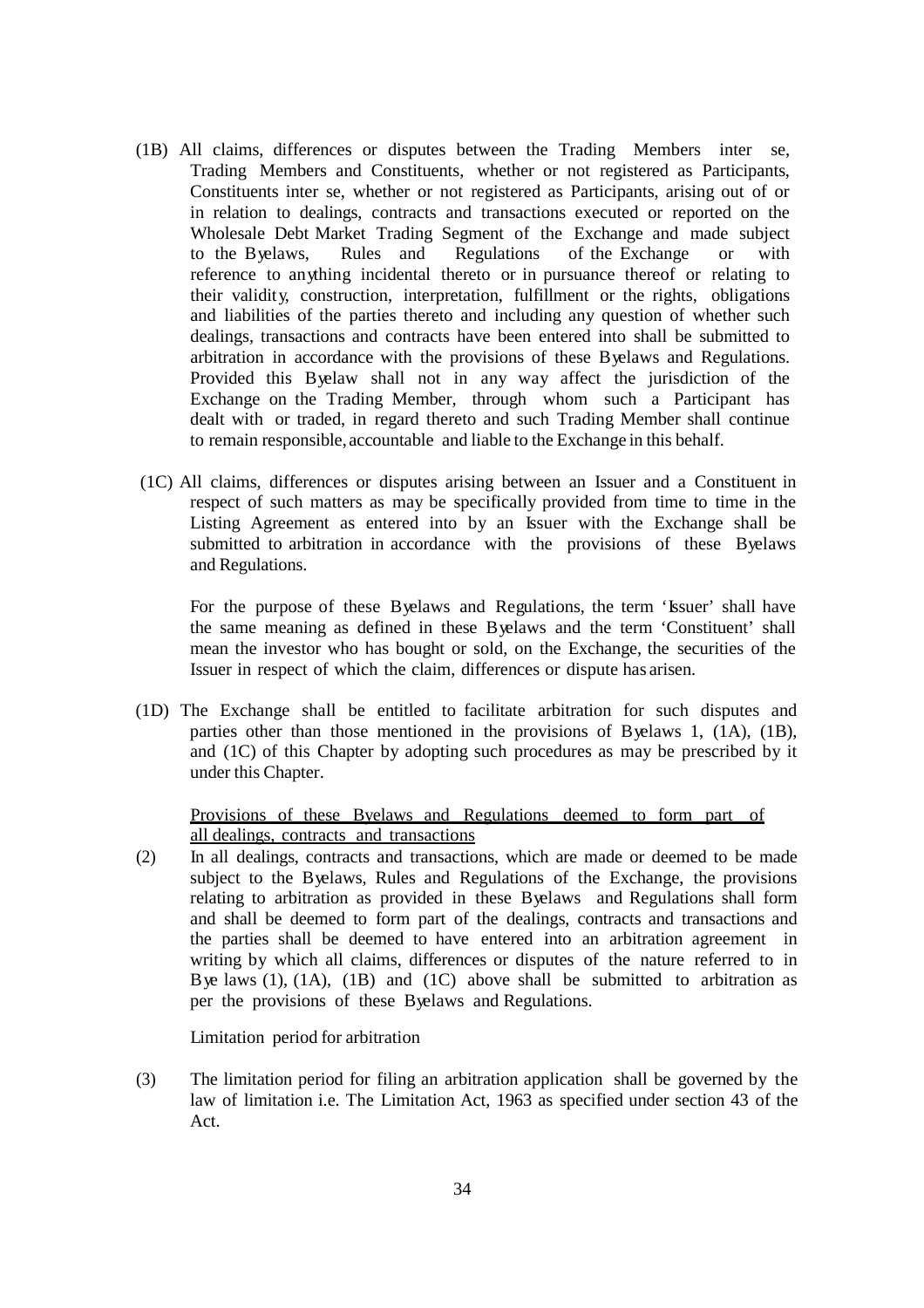Explanation: Arbitration Applications filed prior to September 1, 2010, where the Arbitration application has been dismissed solely on grounds of limitations and three years from the date of dispute have not yet elapsed will be covered in the limitation period stated above.

## Power of the Relevant Authority to prescribe Regulations

- (4) (a) The Relevant Authoritymay, from time to time prescribe Regulations for the following:
	- (i) The procedure to be followed by the parties in arbitral proceedings. In particular, and without prejudice to the generality of the foregoing power, such procedure ma y, inter alia, provide for the following:
		- (a) the forms to be used;
		- (b) the fees to be paid;
		- (c) the mode, manner and time period for submission of all pleadings by both the parties;
		- (d) matters relating to requests from the parties for amending or supplementing the pleadings; and
		- (e) the consequences upon failure to submit such pleadings by the parties.
	- (ii) The procedure to be followed by the arbitrator in conducting the arbitral proceedings. In particular, and without prejudice to the generality of the foregoing power, such procedure ma y, inter alia, provide for
		- (a) Adjournment of hearings; and
		- (b) terms and conditions subject to which the arbitrator may appoint experts to report on specific issues and the procedure to be followed in arbitral proceedings upon such an appointment.
	- (iii) Different set of arbitration procedures for different claims, differences or disputes after taking into consideration such circumstances and facts as the Relevant Authority may deem fit, which circumstances and facts may include the value of the subject matter and the persons who are involved as parties to such claims, differences or disputes.
	- (iv) Creation of seats of arbitration for different regions or prescribing geographical locations for conducting arbitrations and prescribing the courts which shall have jurisdiction for the purpose of the Act.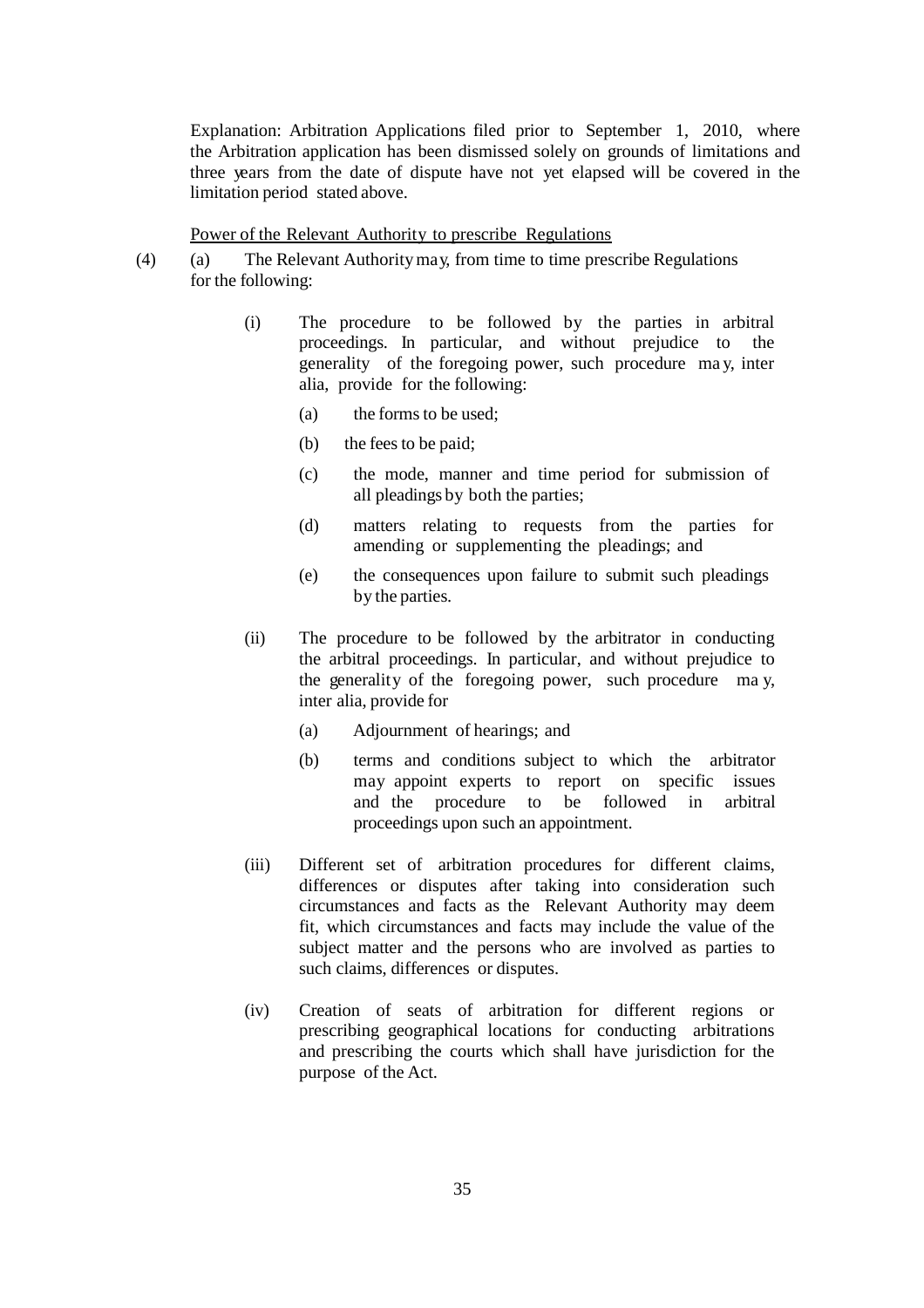- (v) The claims, differences or disputes which may be referred to a sole arbitrator and the claims, differences or disputes which may be referred to a panel of arbitrators.
- (vi) The procedure for selection of persons eligible to act as arbitrators.
- (vii) The procedure for appointment of arbitrator.
- (viii) The terms, conditions and qualifications subject to which any arbitrator may be appointed.
- (ix) Determination of the number of arbitrators in the case of a panel of arbitrators, subject to the condition that where any claim, difference or dispute is heard and determined by Panel of Arbitrators, the number of arbitrators of such a panel shall not be an even number and shall not include Trading Members.
- (x) The time period within which a substitute arbitrator has to be appointed in case the office of the arbitrator falls vacant for any reason whatsoever.
- (xi) The matters to be disclosed by any person who is approached in connection with his possible appointment as an arbitrator.
- (xii) The procedure to be adopted by the parties for challenging an arbitrator.
- (xiii) (a) The claims, differences or disputes which, may be decided by the arbitrator without a hearing unless either party in writing requests the Relevant Authority for a hearing and the time period within which such a request shall be made.
	- (b) The claims, differences or disputes which, may be decided by the arbitrator only by hearing the parties unless both the parties jointly waive the right to such hearing and the time period within which such a waivershall be made.
- (xiv) The place of arbitration for each reference and the places where the arbitrator can meet for consultation, for hearing witnesses, experts, or the parties, or for inspection of documents, goods or other property.
- (xv) The making of the arbitral award including the manner in which a decision is to be taken in the case of panel of arbitrators and the form and contents of the arbitral award.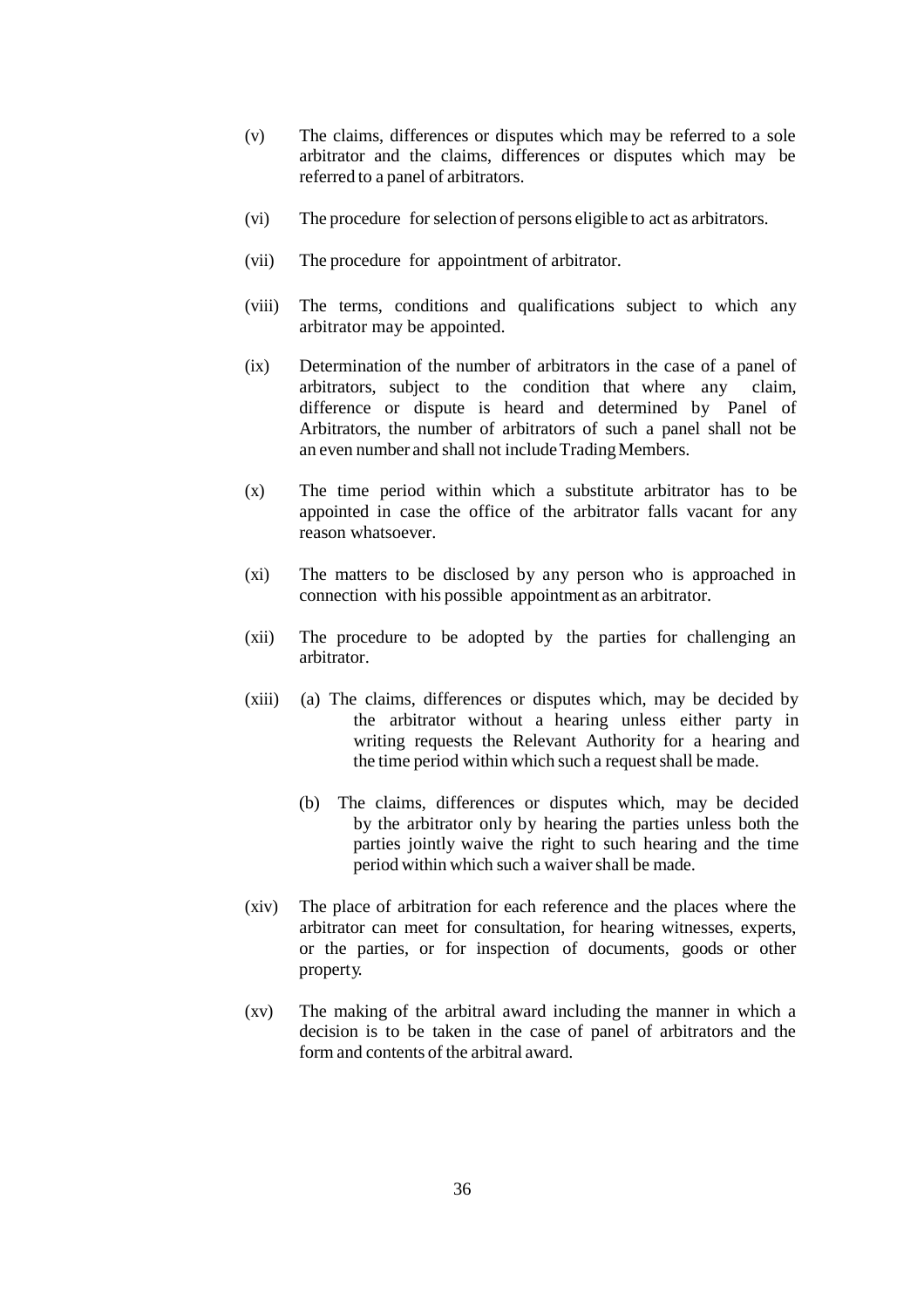The term arbitral award shall also include an arbitral award on agreed terms. Prescriptions as to the contents of the arbitral award may include provisions for costs and where the arbitral award is for the payment of money, may include interest payable on principal sum due.

- (xvi) The amount of deposit or supplementary deposit, as the case may be, as an advance for the costs which it expects will be incurred in respect of the claim, difference or dispute; Provided where a counter-claim is submitted to the arbitrator, a separate amount of deposit for the counter-claim mayalso be prescribed.
- (xvii) The administrative assistance which the Exchange may render in order to facilitate the conduct of arbitral proceedings.
- (xviii) All matters regarding the mode and the manner of service of notices and communications by the parties including communication addressed to arbitrator.
- (xix) Any other matter which in the opinion of the Relevant Authority is required to be dealt with in the Regulations to facilitate arbitration.
- (b) The Relevant Authority from time to time may amend, modify, alter, repeal, or add to the provisions of the Regulations.

## Disclosure by persons to be appointed as arbitrators

(5) Every person who is approached in connection with his possible appointment as an arbitrator, shall disclose to the Relevant Authority in writing any circumstances likely to give rise to justifiable doubts as to his independence and impartiality. If the person discloses any circumstances which in the opinion of the Relevant Authority are likely to give rise to justifiable doubts as to his independence and impartiality, then he shall not be appointed as an arbitrator.

#### Disclosure by persons appointed as arbitrators

(6) An arbitrator, from the time of his appointment and throughout the arbitral proceedings, shall, without delay, disclose to the Relevant Authority in writing any circumstances referred to in Byelaw (5) above which have come to his knowledge after his appointment as an arbitrator.

#### Termination of mandate of the arbitrator

- (7) The mandate of the arbitrator shall terminate if
	- (a) the arbitrator withdrawsfrom office for any reason; or
	- (b) in the opinion of the Relevant Authority, the arbitrator becomes de jure or de facto unable to perform his functions or for other reasons fails to act without undue delay including failure to make the arbitral award within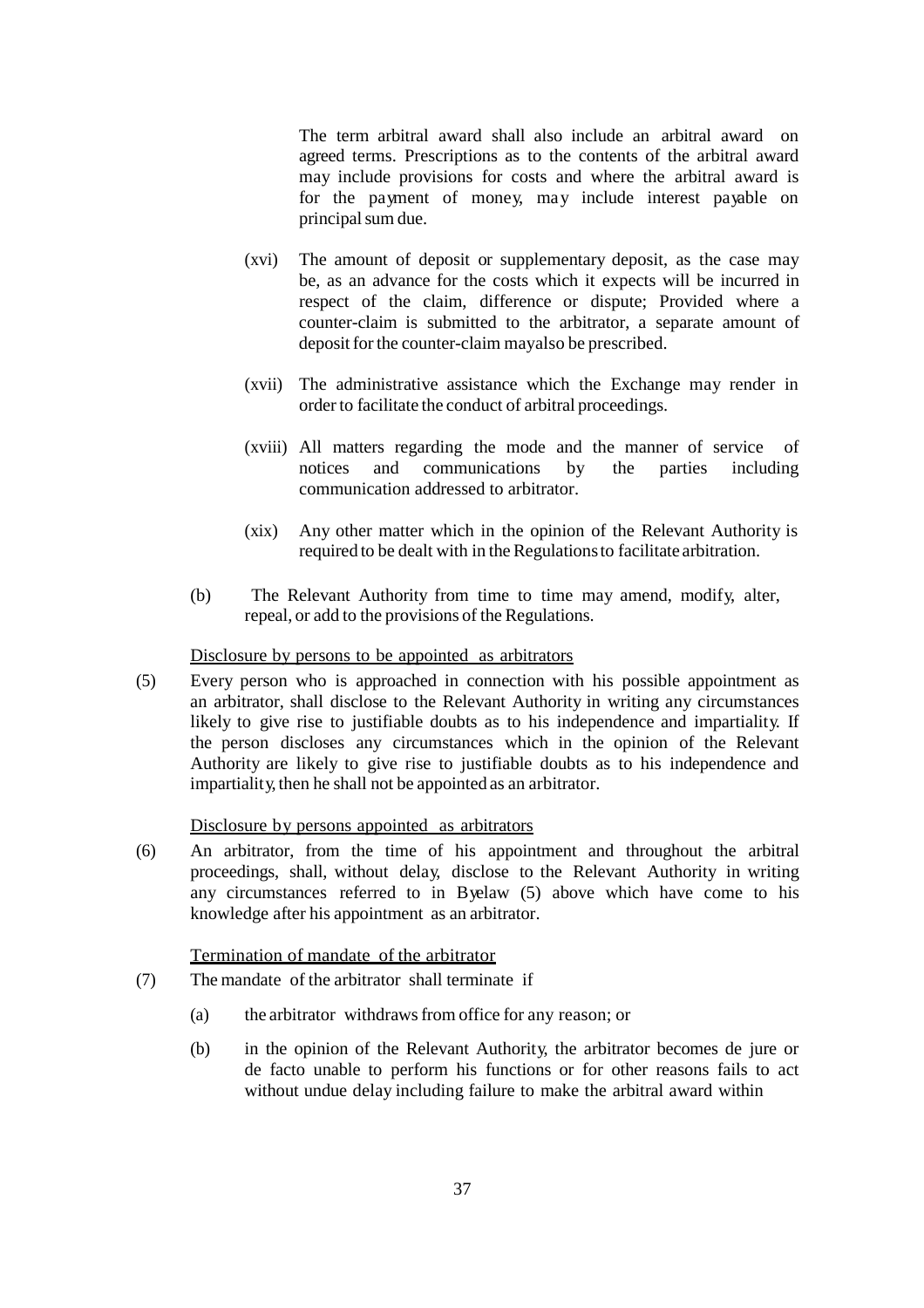the time period prescribed by the Relevant Authority. Such a decision of theRelevant Authority shall be final and binding on the parties; or

- (c) the mandate of the arbitrator is terminated by the Relevant Authority upon receipt of written request for the termination of the mandate of the arbitrator from both the parties to arbitration; or
- (d) the arbitrator discloses any circumstances referred to in Byelaws (5) and (6) which in the opinion of the Relevant Authority are likely to give rise to justifiable doubts as to his independence and impartiality.
- (e) the arbitral proceedings are terminated as provided for herein.

#### Supplying of vacancy to the office of the arbitrator

(8) At any time before the making of the arbitral award should the office of the arbitrator fall vacant for any reason whatsoever including any vacancy due to the illness or death of the arbitrator or termination of the mandate of the arbitrator by the Relevant Authority or otherwise, the vacancy shall be supplied by the Relevant Authority by following the same procedure as specified by it for appointment of the arbitrator.

### Consideration of recorded proceedings and evidence

(9) Unless otherwise agreed by parties, any arbitrator who has been appointed by the Relevant Authority to supply a vacancy to the office of the arbitrator, may repeat any hearings previously held.

#### Order or ruling of previous arbitrator not invalid.

(10) An order or ruling of the arbitrator made prior to the termination of his mandate shall not be invalid solely because his mandate has been terminated; Provided that when the termination has been effected pursuant to Byelaw (7)(d), the order or ruling of the arbitrator made prior to termination of his mandate shall become invalid unless otherwise agreed upon by the parties.

#### Interim arbitral award and interim measures ordered by the arbitrator

(11) The arbitrator may be empowered to make an interim arbitral award as well as to provide interim measures of protection. An arbitrator may require a party to provide appropriate security in connection with an interim measure.

#### Appearance in arbitral proceedings by counsel, attorney or advocate

(12) In arbitral proceedings where both the parties are Trading Members, the parties shall not be permitted to appear by counsel, attorney or advocate but where one of the parties is a Constituent, then the Constituent shall be permitted to appear by counsel, attorney or advocate. If the Constituent chooses to appear by counsel, attorney or advocate, then the Trading Member and Issuer shall be granted a similar privilege.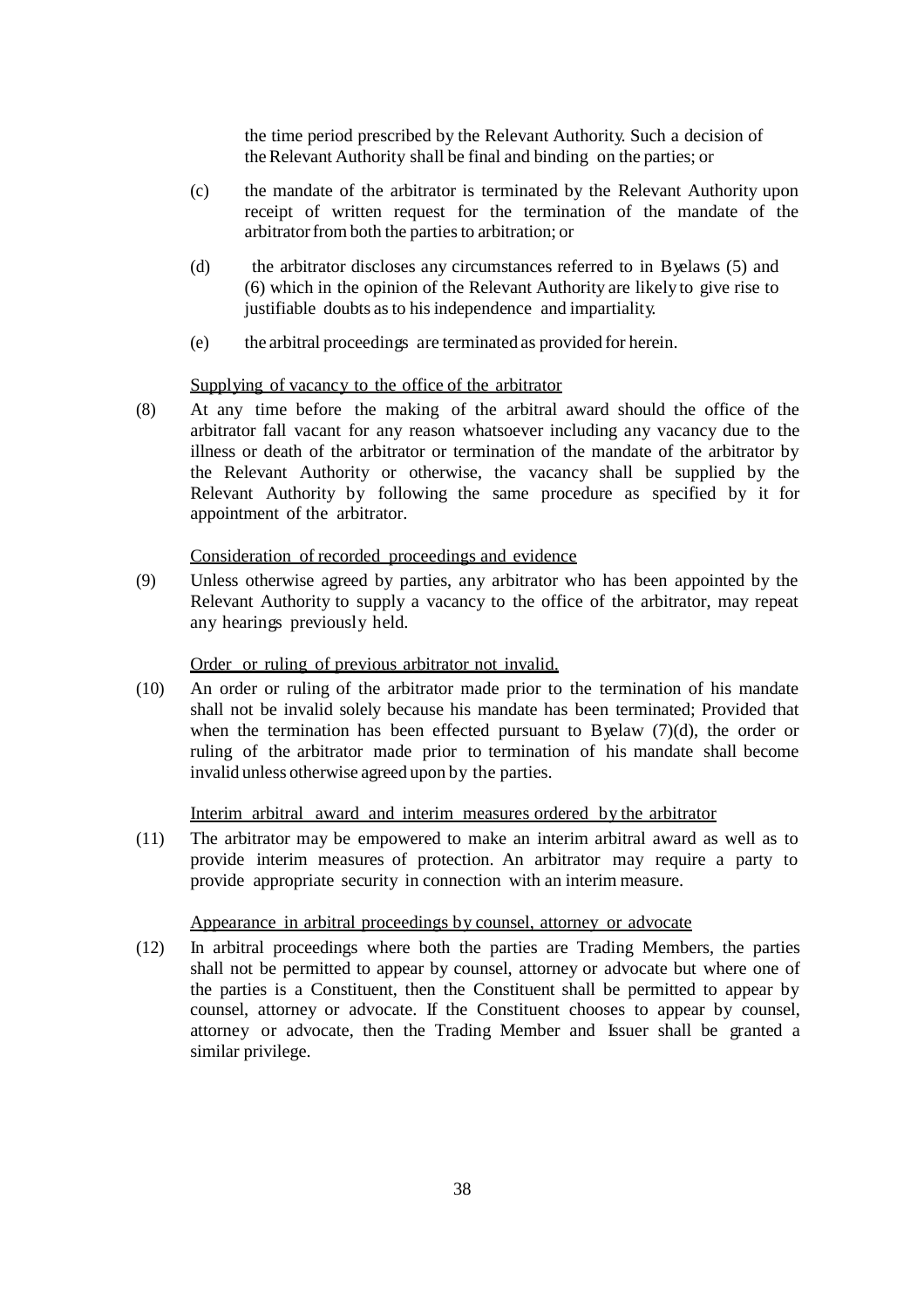(13) (a) Adjournment

Adjournment, if an y, shall be granted by the arbitrator only in exceptional cases, for bonafide reasons to be recorded in writing.

(b) Time for completion of Arbitration

The arbitral proceedings shall be concluded by way of issue of Arbitral Award within four months from the date of appointment Arbitrator(s) and may be extended by such further time periods may be specified by the ManagingDirector.

- (13A) (i) In cases where the Trading Member informs the Exchange of his intention to pursue arbitration against the order of the IGRP in favour of the Constituent, within 7 days from the date of signing of IGRP order, and the admissible claim value is not more than Rupees Ten Lakhs then 50% of the admissible claim value or Rupees Seventy-Five thousand, whichever is less, shall be released to the Constituent from Investor Protection Fund (IPF) of the Exchange.
	- (ii)In case the arbitration award is in favour of the Constituent in the matter as mentioned in clause (i) above or Arbitration award in favour of the Constituent is not more than Rupees Ten Lakhs in the matter directly filed for arbitration and the Member conveys his intention of preferring appeal against such arbitral award or filing petition in Court to set aside such arbitral award or Application u/s 33 of Arbitration and Conciliation Act, 1996, within 7 days from the date of receipt of the award, then a positive difference of 50% of the award amount or Rupees One Lakh Fifty Thousand, whichever is less after reducing any amount already released to the Constituent from IPF, will be released to the Constituent from IPF of the Exchange.

In case 50% of the award amount or Rupees One Lakh Fifty Thousand, whichever is less, exceeds the amount already released as per admissible claim of the Constituent, then the same shall be construed as positive difference for the above.

(iii)In case the appellate arbitration award is in favour of the Constituent and the Trading Member conveys his intention of filing petition in court to set aside the appellate arbitration award u/s 34 or application u/s 33 of the Arbitration and Conciliation Act, 1996, within 7 days from the receipt of the appellate award, then a positive difference of 75% of the amount determined in the appellate arbitration award or Rupees Two Lakhs, whichever is less, after reducing any amount already released to the Constituent from IPF, will be released to the Constituent from the IPF of the Exchange.

In case 75% of the award amount or Rupees Two Lakhs whichever is less, exceeds the amount already released to the Constituent from IPF, then the same shall be construed as positive difference for the above purpose.

- (iv)Before release of the said amounts from the IPF to the Constituent, the Exchange shall obtain appropriate undertaking or indemnity from the Constituent against the release of the amount from IPF, to ensure return of the amount so released to the Constituent, in case the proceedings are decided against the Constituent.
- (v) If it is observed that there is an attempt by Constituent either individually or through collusion with Trading Member(s) or with any other stakeholders, to misuse the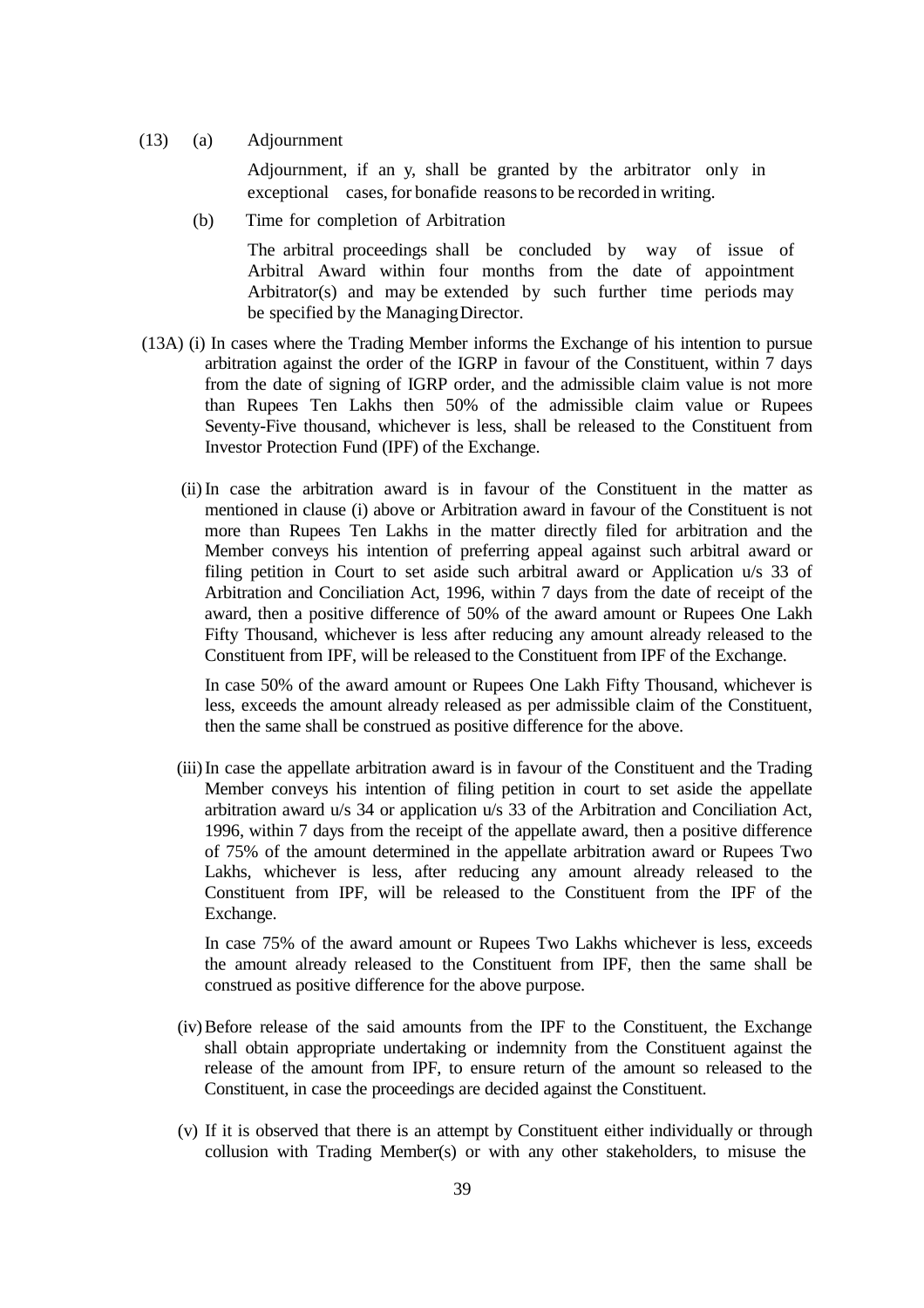clauses (i) to (iv) above, then without prejudice to the powers of SEBI to take action, appropriate action in this regard shall be taken against any such person, by the Relevant Authority, including disqualification of the person so involved from henceforth accessing the benefits of these provisions.

- (vi)The amount released to the Constituent from IPF as per the admissible claim will be replenished back to IPF from the deposit or collaterals or any other amounts, including the blocked amount of the Trading Member available with the Exchange/National Securities Clearing Corporation Limited (NSCCL) and the balance will be paid to the Constituent in the following cases:
	- (a) The Trading Member informs the Exchange, within 7 days from the date of signing of IGRP directions ascertaining the admissible claim amount, his intention to refer the matter to arbitration and fails to refer the matter to arbitration within the prescribed time limit i.e. three years.
	- (b) The Trading Member fails to inform the Exchange his intention to prefer an appeal before Appellate Arbitrators of the Exchange or court or intention to make a request u/s 33 of Arbitration and Conciliation Act, 1996 for rectification or correction of award, against the arbitral award, within 7 days from the date of receipt of award.
	- (c) The Trading Member informs the Exchange his intention to prefer an appeal before Appellate Arbitrators of the Exchange or court but fails to prefer the same within prescribed time limit (one month from date of receipt of award in case of appellate arbitration and three months from date of receipt of award, in case of petition in court).

For cases where request is made under Section 33 of Arbitration and Conciliation Act, 1996 for clarification or rectification of award, the one month period in case of appeal and three months period in case of petition mentioned above will be from the date of receipt of the order passed by arbitrator u/s 33 applications by the Trading Member.

- (d) The matter is decided in favour of the Constituent after conclusion of arbitration or appellate arbitration or court proceedings and the Trading Member decides not to pursue the matter further.
- (vii) In case Constituent loses at any stage of the proceedings and decides not to pursue the matter further, then the Constituent shall refund the amount released from IPF, back to the IPF of the Exchange. In case the Constituent fails to make good the amount released out of IPF then the Constituent (based on the PAN of the Constituent) shall not be allowed to trade on any of the Exchanges till such time the Constituent refunds the amount to IPF. Further the securities lying in the demat account(s) of the Constituent shall be frozen till such time as the Constituent refunds the amount to the IPF.
- (viii) The Exchange may be empowered to initiate any proceedings in a court of law for the purpose of recovering any amounts due to the IPF, against such Constituent who fails to make good the amount released to him out of IPF as mentioned in clause (vii) above.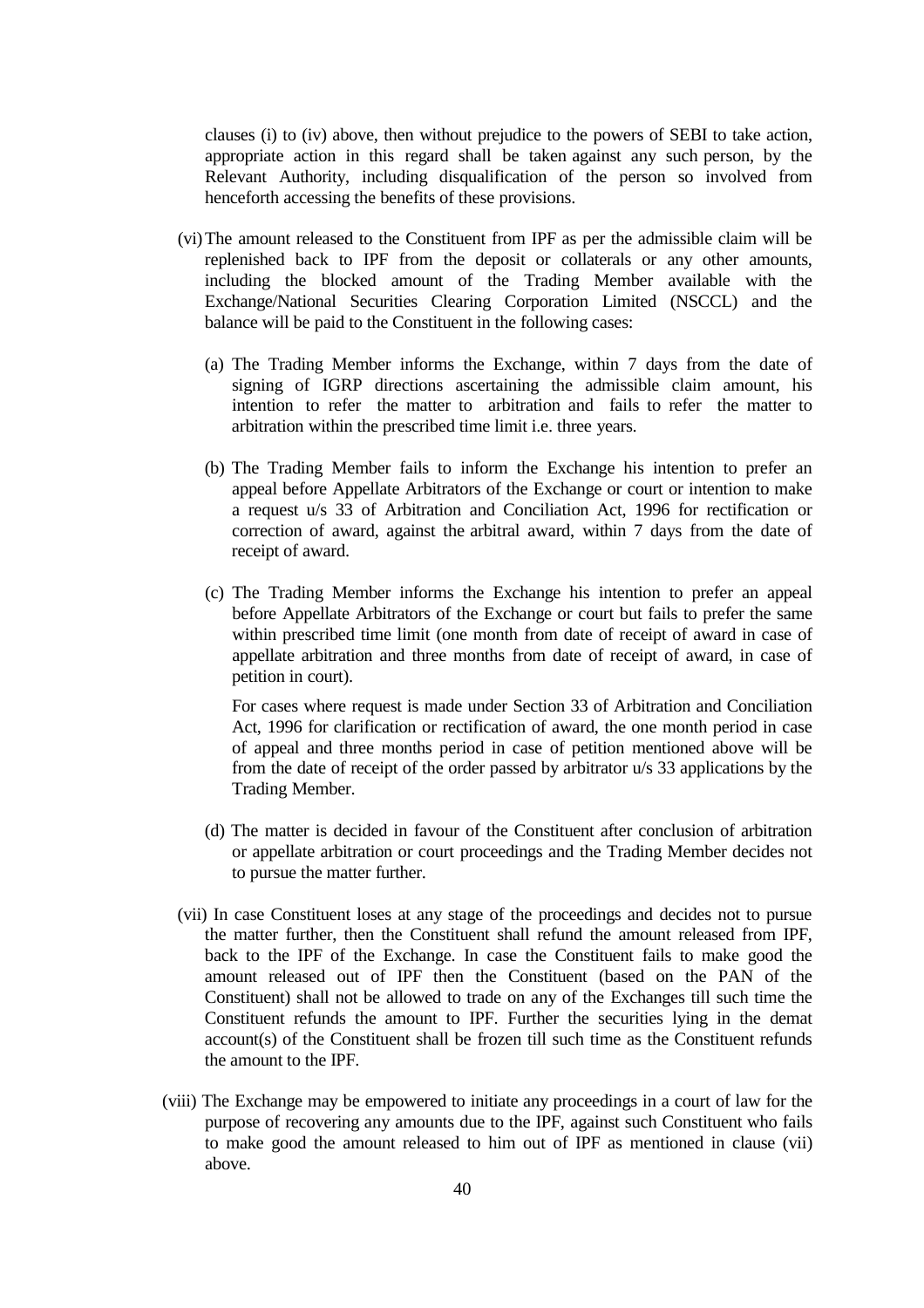(13B) For cases, other than cases falling under the purview of Byelaw 13A above, where the arbitration award is passed against the Trading Member and/or its sub-brokers and in favour of a Constituent, the Exchange may debit from the deposits or other monies of the Trading Member lying with the Exchange, the amount of award payable to the awardee together with interest payable, if any, till the date of debit after setting off the counter claim of the Trading Member and /or its sub-brokers allowed under the award, if an y, and keep aside the said amount in a separate account to be dealt with in such manner as mentioned in Byelaw 13C below;

Provided however, where the award is for the delivery of securities, the Exchange may consider the closing price of such securities on the Exchange as on the date of the award or such other date the relevant authority may specify to be reasonable, stating reasons for arriving at the value of such securities and award amount.

(13C) (a) The Exchange shall make the payment of the Arbitral Award amount kept aside in a separate account as specified in Byelaw 13B above to the awardee, along with interest earned on the amount that has been set aside, in case the Trading member fails to convey within 7 days of receipt of the award his desire to challenge the award or appellate award in court to the Exchange.

> Further, the Exchange shall release the award amount as soon as the time for preferring an appeal before the Appellate Arbitrator or Court has expired and no appeal has been preferred.

- (b) The Exchange shall make payment of the Appellate Arbitral Award to the awardee along with the interest earned on the amount that has been set aside as soon as
	- i) the time for making an application to a court to set aside such Appellate Arbitral Award under Section 34 of Act has expired and no application has been made, or
	- ii) an application to a court to set aside such Appellate Arbitral Award under Section 34 of the Act, having been made, has been refused by such court, or
	- iii) an application to a court to set aside such Appellate Arbitral Award under Section 34 of the Act, having been made, but where no stay has been granted by such court within a period of three months from the date on which the party making that application had received the Appellate Arbitral Award.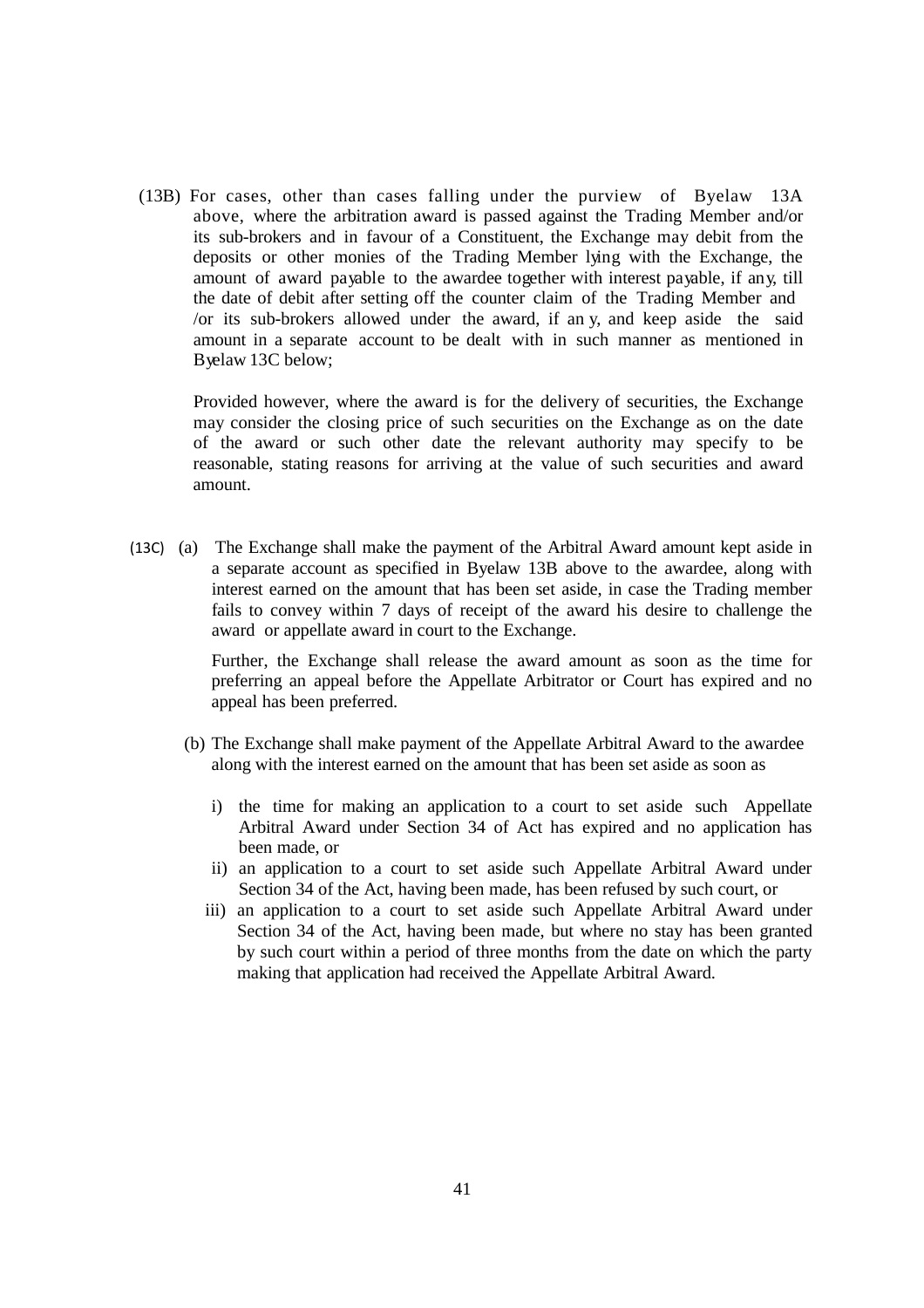#### Arbitration proceedings subject to the provisions of the Act

(14) The arbitration proceedings as provided for by the provisions of these Byelaws and Regulations shall be subject to the provisions of the Act to the extent not provided for in these Byelaws or the Regulations.

## Construction of references

(15) For the purposes of section 2(6) of the Act, in all claims, differences or disputes which are required to be submitted to arbitration as per the provisions of these Byelaws and the Regulations, wherever Part 1 of the Act leaves the parties free to determine a certain issue, the parties shall be deemed to have authorised the Relevant Authority to determine that issue.

#### Administrative assistance

(16) For the purpose of section 6 of the Act, in all claims, differences or disputes which are required to be submitted to arbitration as per the provisions of these Byelaws and Regulations, the parties shall be deemed to have arranged for administrative assistance of the Relevant Authority in order to facilitate the conduct of the arbitral proceedings.

#### **Jurisdiction**

(17) The arbitration and appellate arbitration shall be conducted at the regional centre nearest to the address provided by Constituent in the KYC form or as per the change in address communicated thereafter by the Constituent to the trading member. The application under Section 34 of the Act, if any, against the decision of the Appellate Arbitral Award passed by the Appellate Arbitrator shall be filed in the competent court nearest to the address provided by Constituent in the KYC form or as per the change in address communicated thereafter by the Constituent to the trading member.

## **Exclusion**

(18) For removal of doubts, it is hereby clarified that the Exchange shall not be construed to be a party to the dealings, contracts and transactions referred to under these Byelaws; and the provisions of this Chapter shall not apply in case of claims, differences or disputes between the Exchange and a Trading Member and no arbitration shall lie between the Exchange and a Trading Member.

#### Appellate Arbitration

(19) (a)A party aggrieved by an Arbitral Award may appeal to the Appellate Arbitrator against Arbitral Award within one month from the date of receipt of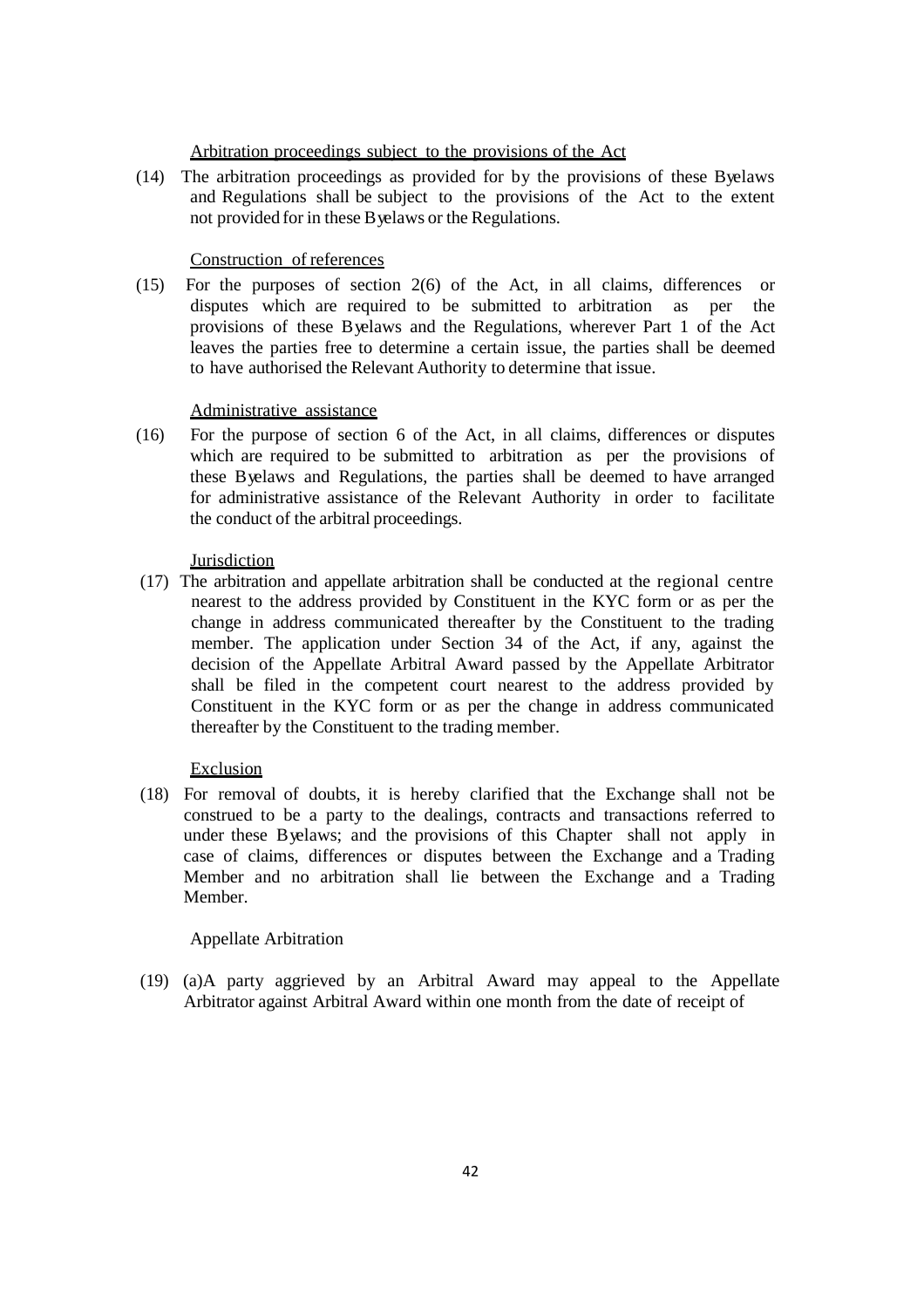Arbitral Award and in such manner as prescribed by the Relevant Authority from time to time notwithstanding the provisions contained under Byelaw3.

(b) The Appellate Arbitrator shall consist of three arbitrators who shall be different from the ones who passed the Arbitral Award appealed against and such Appellate Arbitrators shall dispose of the appeal by way of issue of an Appellate Arbitral Award within three months from the date of appointment of the Appellate Arbitrator.

(c) A party aggrieved by the Appellate Arbitral Award may file an application in accordance with Section 34 of the Act before the court of competent jurisdiction nearest to the address provided by Constituent in the KYC form or as per the change in address communicated thereafter by the Constituent to the trading member.

(d) The above provisions of Byelaws 1 to 18 shall be applicable to Appellate Arbitration.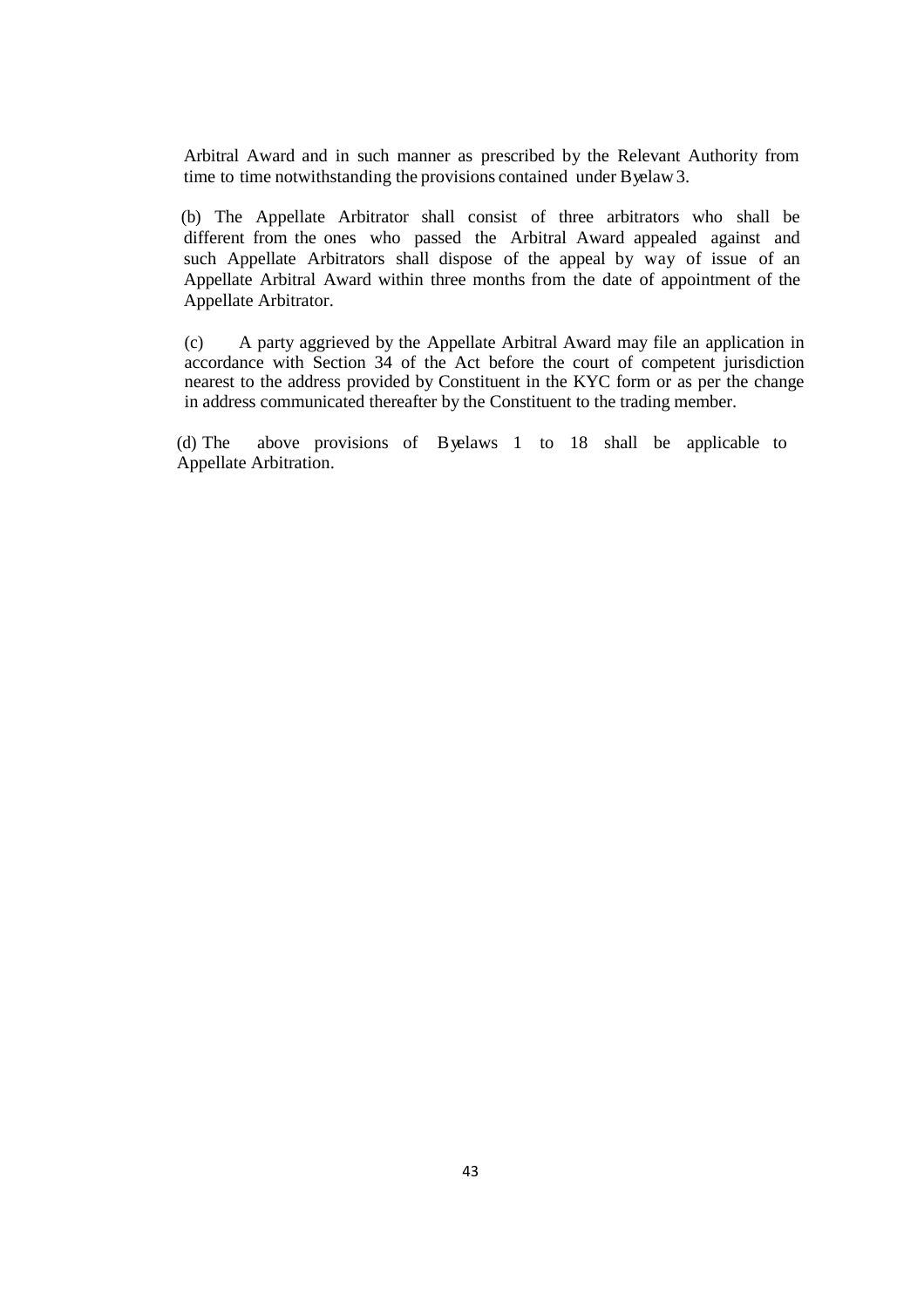## CHAPTER XII

## **DEFAULT**

## Declaration of Default

- (1) A trading member may be declared a defaulter by direction / circular / notification of the relevant authority of the trading segment if-
	- (a) he is unable to fulfill his obligations; or
	- (b) he admits or discloses his inability to fulfill or discharge his duties, obligations and liabilities; or
	- (c) he fails or is unable to pay within the specified time the damages and the money difference due on a closing-out effected against him under these Bye Laws, Rules and Regulations; or
	- (d) he fails to pay any sum due to the Exchange or to submit or deliver to the Exchange on the due date, delivery and receive orders, statement of differences and securities, balance sheet and such other clearing forms and other statements as the relevant authority may from time to time prescribe; or
	- (e) if he fails to pay or deliver to the Defaulters' Committee all monies, securities and other assets due to a trading member who has been declared a defaulter within such time of the declaration of default of such trading member as the relevant authority may direct; or
	- (f) if he fails to abide by the arbitration proceedings as laid down under the Bye Laws, Rules and Regulations; or
	- (g) if he, being an individual and /or partnership firm, /it, being a company incorporated under the Companies Act, files a petition before a Court of Law for adjudication of himself as an insolvent or for its winding up, as the case maybe.
- (1A) Without prejudice to the foregoing, if a trading member is either expelled or declared a defaulter by any other recognised stock exchange on which he is a member or if the registration certificate is cancelled by SEBI, the said Trading Member may be expelled from the Exchange after providing an opportunity of being heard to such Trading Member.

Notwithstanding an ything contained in this Byelaw, the trading facility of the member shall be withdrawn immediately after the receipt of information of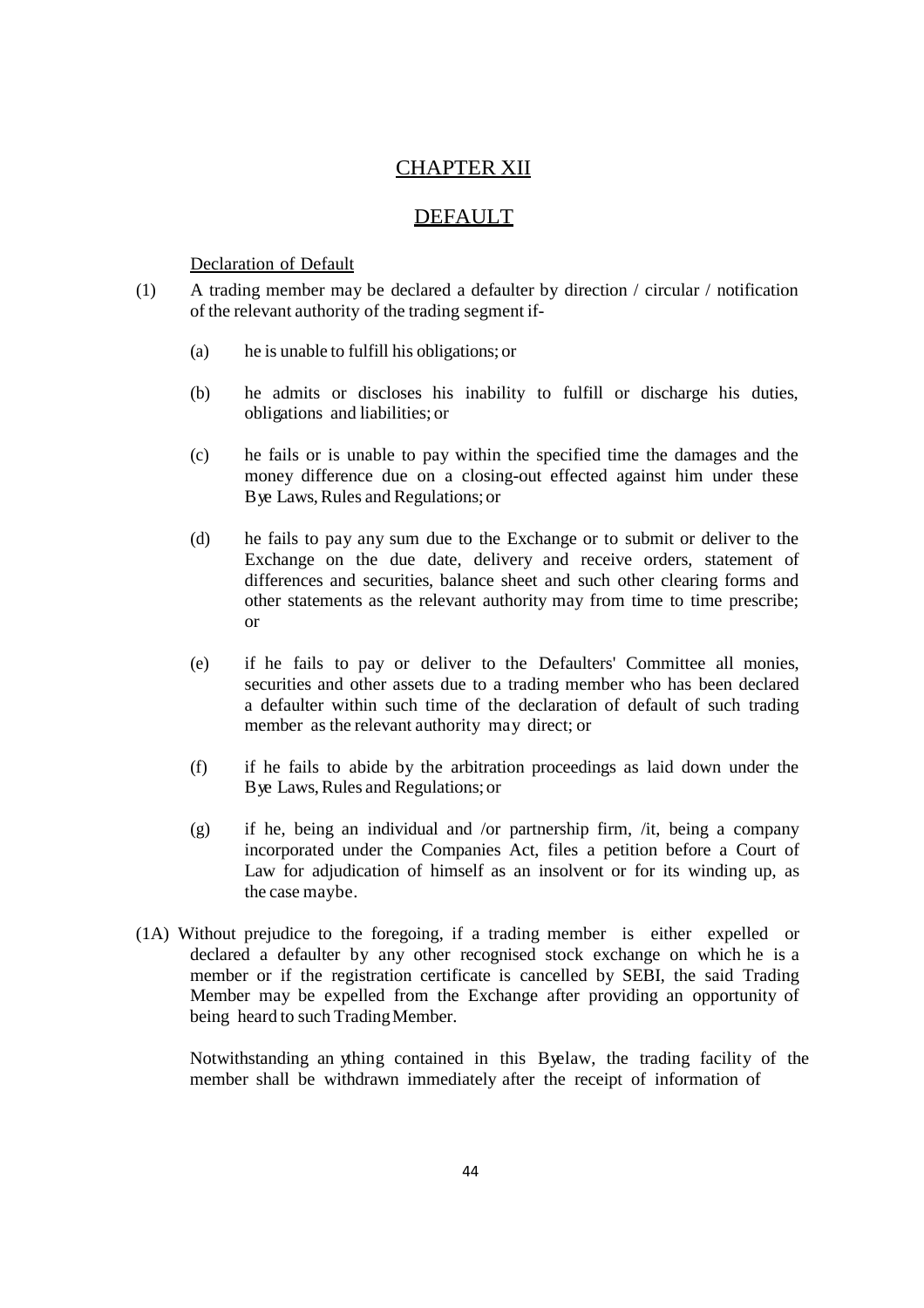expulsion /default by any other stock exchange or cancellation of registration certificate by SEBI.

## Failure to fulfil Obligations

(2) The relevant authority may order a trading member to be declared a defaulter if he fails to meet an obligation to a trading member or constituent arising out of Exchange transactions.

## Insolvent a Defaulter

(3) A trading member, being an individual and/or partnership firm, has been adjudicated as an insolvent or it, being a company incorporated under the Companies Act, has been ordered to be wound up by a Court of Law in the petition filed by any of his/its creditors, shall be declared a defaulter although he/it may not have at the same time defaulted on any of his / its obligations on the Exchange provided however the time for preferring an appeal against such order under the applicable Acts, if any, has expired.

## Trading member's Duty to Inform

(4) A trading member shall be bound to notify the Exchange immediately if there be a failure by any trading member to discharge his liabilitiesin full.

## Compromise Forbidden

(5) A trading member guilty of accepting from any trading member anything less than a full and bona fide money payment in settlement of a debt arising out of a transaction in securities shall be suspended for such period as the relevant authority may determine.

## Notice of Declaration of Default

(6) On a trading member being declared a defaulter a notice to that effect shall be placed forthwith on the trading system of the relevant trading segment.

## Defaulter's Book and Documents

(7) When a trading member has been declared a defaulter, the Defaulters' Committee shall take charge of all his books of accounts, documents, papers and vouchers to ascertain the state of his affairs and the defaulter shall hand over such books, documents, papers and vouchers to the Defaulters' Committee.

## List of Debtors and Creditors

(8) The defaulter shall file with the Defaulters' Committee within such time of the declaration of his default as the relevant authority may direct a written statement containing a complete list of his debtors and creditors and the sum owing by and to each.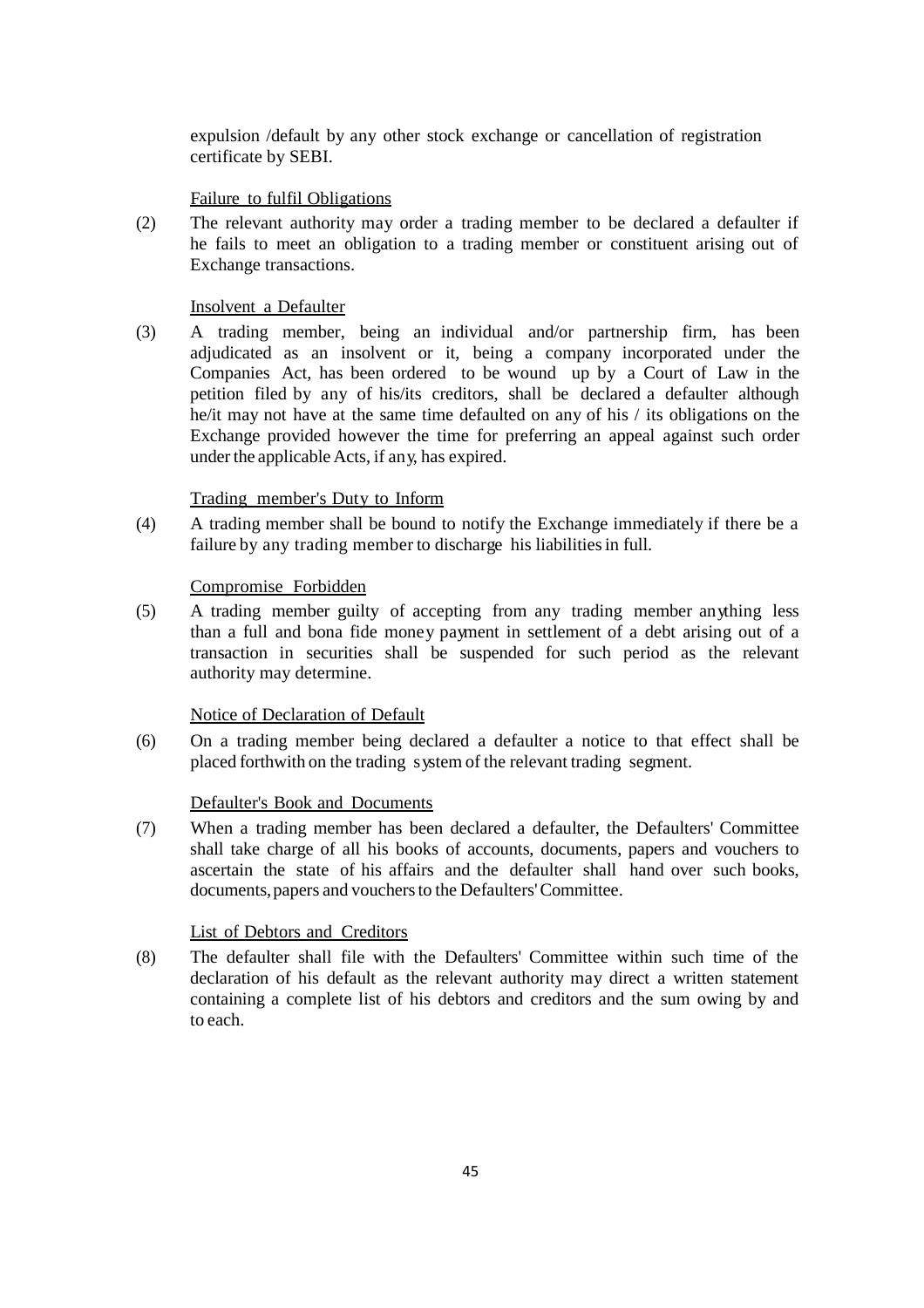#### Defaulter to give Information

(9) The defaulter shall submit to the Defaulters' Committee such statement of accounts, information and particulars of his affairs as the Defaulters' Committee may from time to time require and if so desired shall appear before the Committee at its meetings held in connection with its default.

## **Inquiry**

(10) The Defaulters' Committee shall enter into a strict inquiry into the accounts and dealings of the defaulter in the market and shall report to the relevant authority anything improper, unbusinesslike or unbecoming a trading member in connection therewith which may come to its knowledge.

#### Vesting of assets in the Exchange

(11) The Defaulters' Committee shall call in and realise the security deposits in any form, margin money, other amounts lying to the credit of and securities deposited by the defaulter and recover all moneys, securities and other assets due, payable or deliverable to the defaulter by any other Trading Member in respect of any transaction or dealing made subject to the Bye-laws, Rules and Regulations of the Exchange and such assets shall vest ipso facto, on declaration of any trading member as a defaulter, in the Exchange for the benefit of and on account of any dues of the Exchange, National Securities Clearing Corporation Limited, Securities and Exchange Board of India, other trading members, Constituents and registered sub-brokers of the defaulter, approved banks and any other persons as may be approved by the Defaulters' Committee and other recognised stock exchanges.

#### Payment to Defaulters' Committee

- (12) (a) All monies, securities and other assets due, payable or deliverable to the defaulter must be paid or delivered to the Defaulters' Committee within such time of the declaration of default as the relevant authority may direct. A trading member violating this provision shall be declared a defaulter.
	- (b) A trading member who shall have received a difference on account or shall have received any consideration in any transaction prior to the date fixed for settling such account or transaction shall, in the event of the trading member from whom he received such difference or consideration being declared a defaulter, refund the same to the Defaulters' Committee for the benefit and on account of the creditor members. Any trading member who shall have paid or given such difference or consideration to any other trading member prior to such settlement day shall again pay or give the same to the Defaulters' Committee for the benefit and on account of the creditor memberin the event of the default of such other member.
	- (c) A trading member who receives from another trading member during any clearing a claim note or credit note representing a sum other than a difference due to him or due to his constituent which amount is to be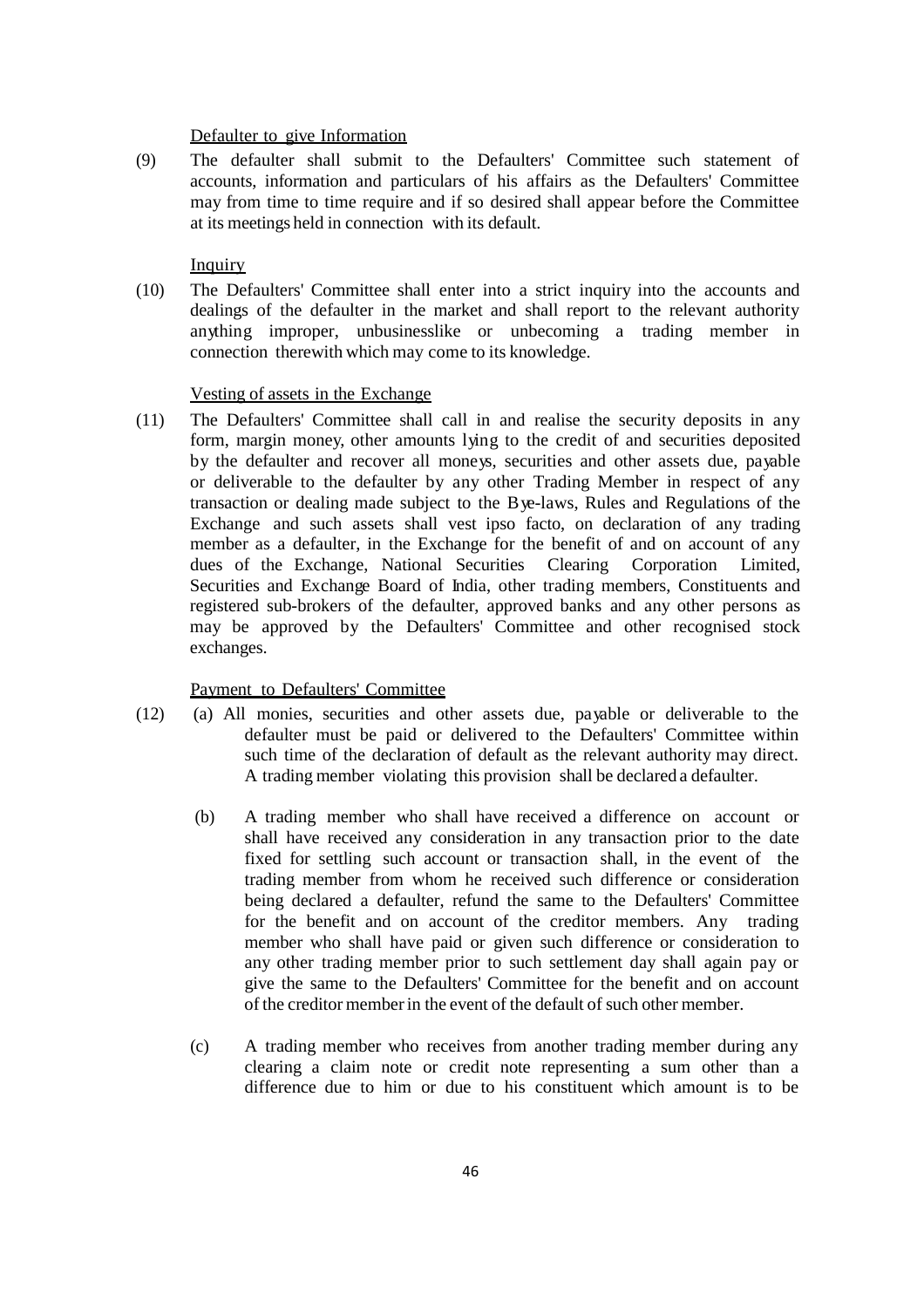received by him on behalf and for the account of that constituent shall refund such sum if such other trading member be declared a defaulter within such number of days as prescribed by the relevant authority after the settling da y. Such refunds shall be made to the Defaulters' Committee for the benefit and on account of the creditor members and it shall be applied in liquidation of the claims of such creditor members whose claims are admitted in accordance with these Bye Laws, Rules and Regulations.

## **Distribution**

(13) The Defaulters' Committee shall at the risk and cost of the creditor members pay all assets received in the course of realisation into such bank and/or keep them with the Exchange in such names as the relevant authority may from time to time direct and shall distribute the same as soon as possible pro rata but without interest among creditor members whose claims are admitted in accordance with these B ve Laws, Rules and Regulations.

## Closing-out

- (14) (a) Trading members having open transactions with the defaulter shall close out such transactions on the Exchange after declaration of default. Such closing out shall be in such manner as may be prescribed by the relevant authority from time to time. Subject to the regulations in this regard prescribed by the relevant authority, when in the opinion of the relevant authority, circumstances so warrant, such closing out shall be deemed to have taken place in such manner as may be determined by the relevant authority or other authorised persons of theExchange.
	- (b) Differences arising from the above adjustments of closing out shall be claimed from the defaulter or paid to the Defaulters' Committee for the benefit of creditor trading members of the defaulter.
- $(15)$  [Deleted]
- $(16)$  [Deleted]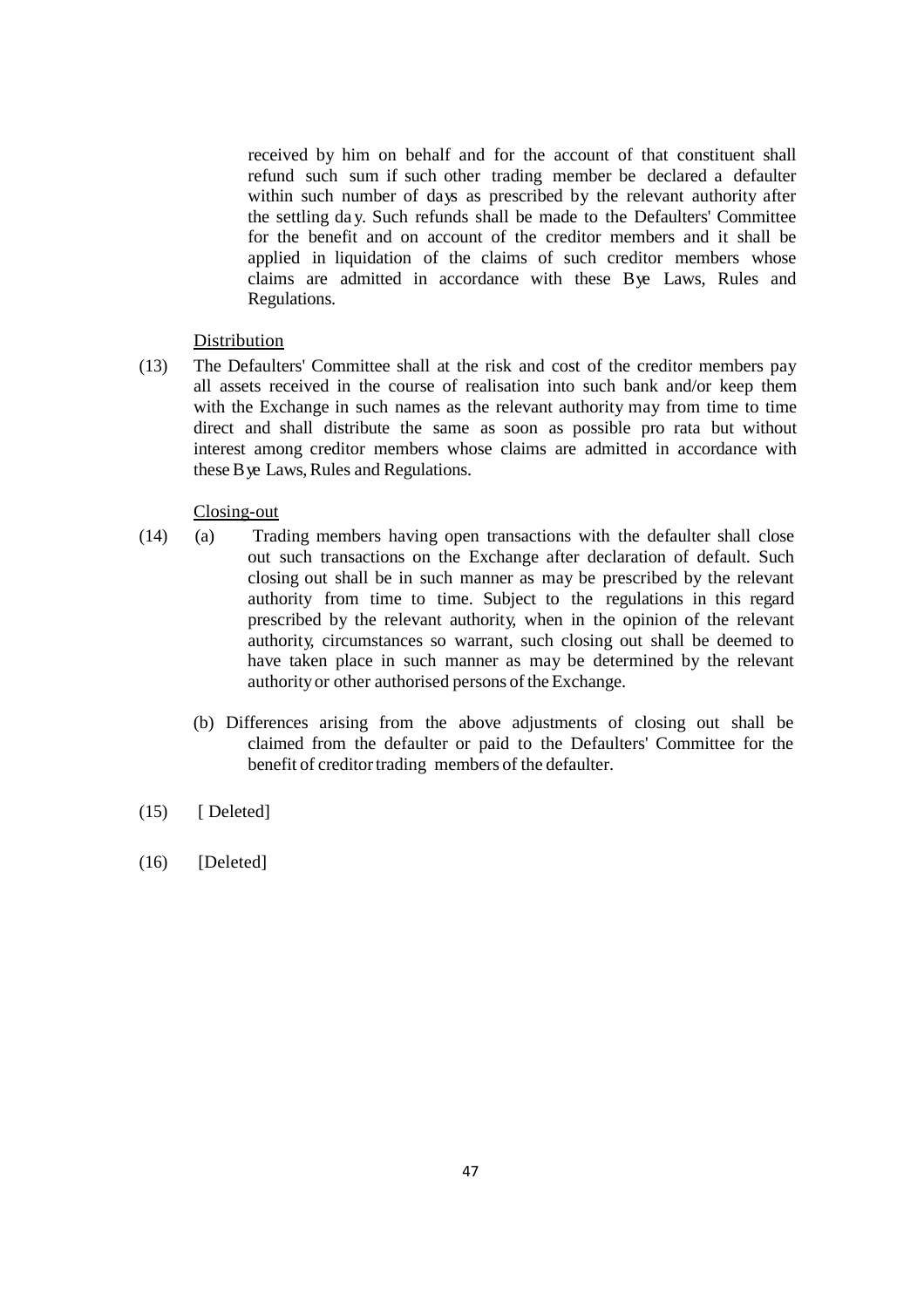## (17) [Deleted]

## (18) [Deleted]

## Accounts of Defaulters' Committee

(19) The Defaulters' Committee shall keep a separate account in respect of all monies, securities and other assets payable to a defaulter which are received by him and shall defray therefrom all costs, charges and expenses incurred in or about the collection of such assets or in or about any proceedings it takes in connection with the default.

## Report

(20) The Defaulters' Committee shall every six months present a report to the relevant authority relating to the affairs of a defaulter and shall show the assets realised, the liabilities discharged and dividends given.

## Inspection of Accounts

(21) All accounts kept by the Defaulters' Committee in accordance with these Bye Laws, Rules and Regulations shall be open to inspection by any creditor trading member.

## Scale of Charges

(22) The charges to be paid to the Exchange on the amounts transferred to the Defaulters' Committee account shall be such sum as the relevant authority may from time to time prescribe.

## Application of Assets

- (23) The Defaulters' Committee shall apply the net assets remaining in its hands after defraying all such costs, charges and expenses as are allowed under the Rules, Bye-laws and Regulations to be incurred by the Exchange, in satisfying the claims in the order of priority provided hereunder:-
	- (a) Dues to the Exchange, National Securities Clearing Corporation Limited, Securities and Exchange Board of India

The payment of such subscriptions, debts, fines, fees, charges and other moneys due to the Exchange, National Securities Clearing Corporation Limited, Securities and Exchange Board of India, in the order in which their names appear herein;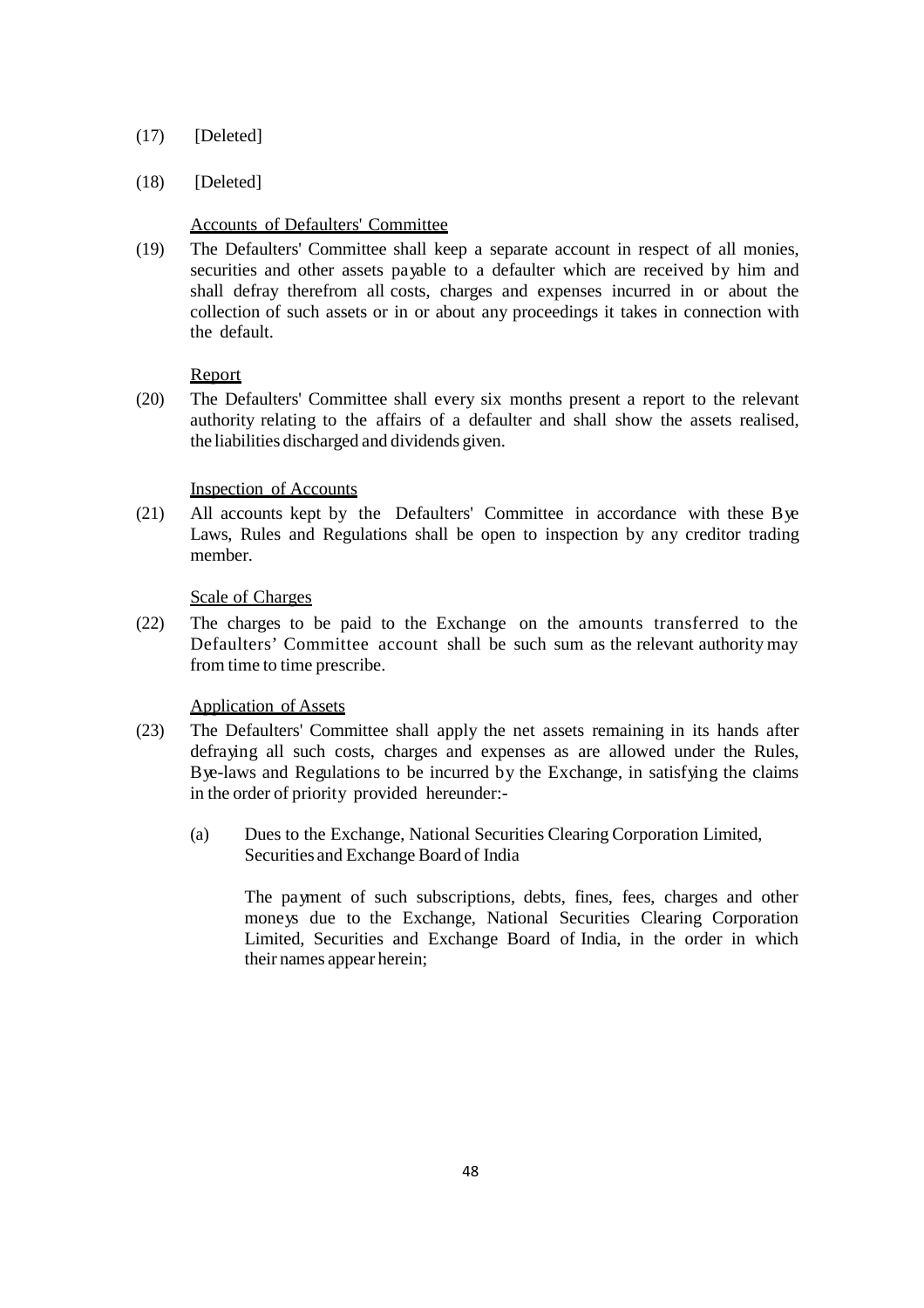(b) Dues to other Trading Members and to Constituents and registered subbrokers of the defaulter

The payments as may be admitted by the Defaulters' Committee, as being due to other Trading Members and Constituents and registered subbrokers of the defaulter for debts, liabilities, obligations and claims arising out of any contracts made by the defaulter subject to the Rules, Bye-laws and Regulations of the Exchange, shall, if the amount is insufficient, be distributed pro rata amongst other Trading Members, all the Constituents and registered sub-brokers of the defaulter. The other Trading members in turn share the amounts so received with their Constituents on pro rata basis.

(c) Dues to the Approved Banks and claims of any other persons as approved by the Defaulters' Committee

After making payments under Clause (b) above, the amounts remaining, if any, shall be utilised to meet the claims of the approved banks and of any other person as may be admitted by the Defaulters' Committee. The claims of the approved banks should have arisen by virtue of the Exchange or National Securities Clearing Corporation Limited invoking any bank guarantee issued by the bank concerned to the Exchange or National Securities Clearing Corporation Limited as the case may be on behalf of the defaulter to fulfil his obligation of submitting bank guarantee, guaranteeing discharge of obligations under the Byelaws, Rules and Regulations of NSEIL/NSCCL. The claims of other persons should have arisen out of or incidental to the transaction done on the Exchange or requirements laid down by the Exchange, provided that if the amount available be insufficient to pay all such claims in full, they shall be paid pro rata, and

(d) Duesto any other recognised stock exchange:

After meeting the claims under (c) above, the remaining amounts, if any, shall be disbursed to any other recognised Stock Exchange for the purpose of meeting the obligations of the defaulter as a member of that Exchange. If the defaulter is a member of more than one recognised stock exchange, then the remaining amounts shall be distributed amongst all such recognised stock exchanges and if the remaining amount is insufficient to meet the claims of all such stock exchanges, then the remaining amount shall be distributed pro rata among all such stock exchanges.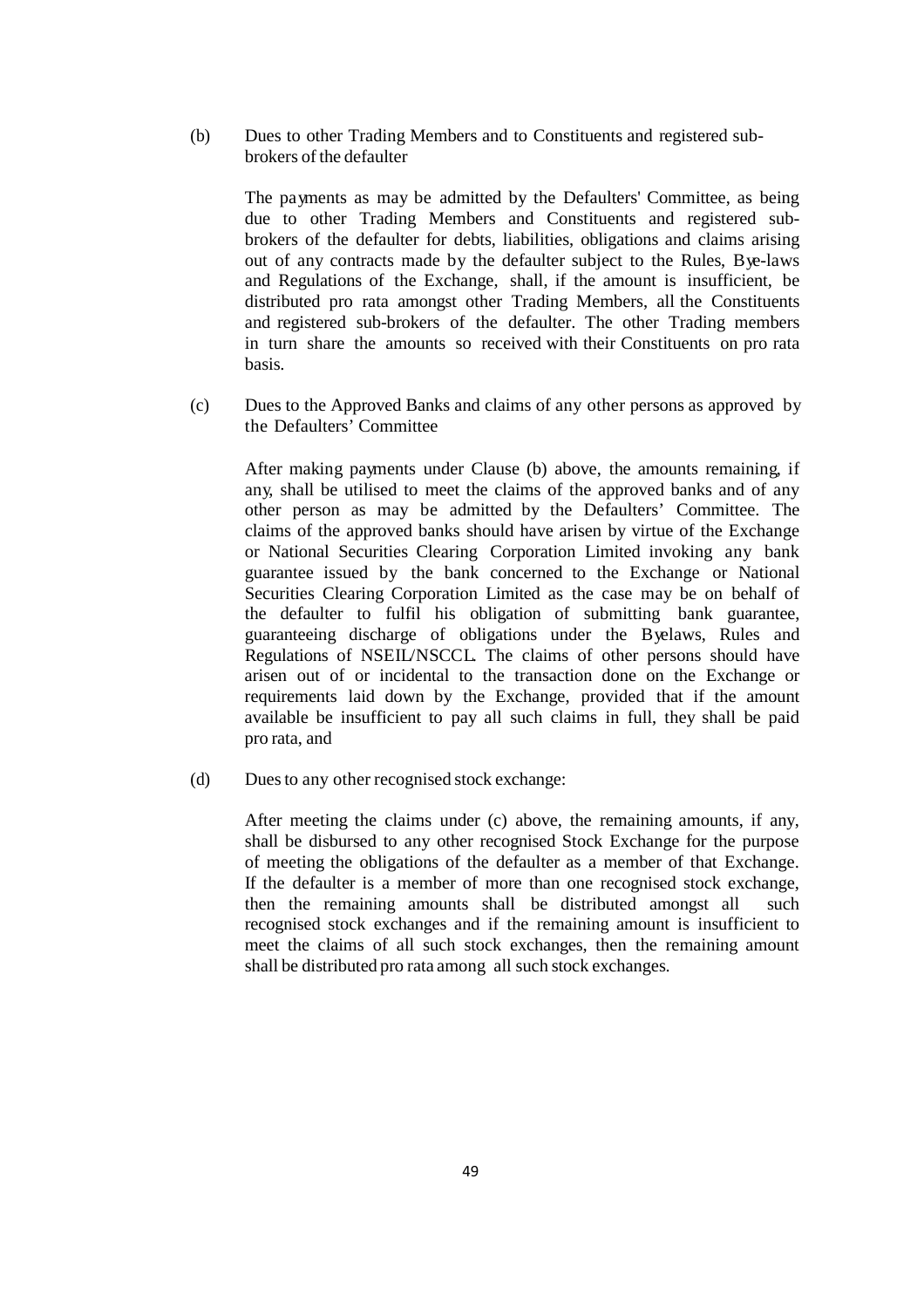(e) Surplus assets:

Surplus assets, if any, may be released to the defaulter after a period of atleast one year from the date of declaration of the trading member as defaulter or after satisfying the claims falling under Bye-law 23, whichever is later.

Certain claims not to be entertained

- (24) The Defaulters'Committee shall not entertain any claim against a defaulter:
	- (a) which arises out of a contract in securities dealings in which are not permitted or which are not made subject to Bye Laws, Rules and Regulations of the Exchange or in which the claimant has either not paid himself or colluded with the defaulter in evasion of margin payable on bargains in any securive
	- (b) [deleted]
	- (c) which arises from any arrangement for settlement of claims in lieu of bona fide money payment in full on the day when such claims become due;
	- $(d)$  which is in respect of a loan with or without security;
	- (e) which is not filed with the Defaulters' Committee within such time of date of declaration of default as maybe prescribed by the relevant authority.

### Claims against Defaulting Representative trading member

(25) The Defaulters' Committee shall entertain the claim of a trading member against a defaulter in respect of loss incurred by it by reason of the failure of the constituents introduced by such defaulter to fulfill their obligations arising out of dealings which are permitted on the Exchange and made subject to the Bye Laws, Rules and Regulations of the Exchange provided the defaulter was duly registered as a representative trading member working with such creditor member.

## Claims of Defaulters' Committee

(26) A claim of a defaulter whose estate is represented by the Defaulters' Committee against another defaulter shall not have any priority over the claims of other creditor members but shall rank with other claims as provided in Byelaw 23 (b) above.

#### Assignment of Claims on Defaulter's Estate

(27) A trading member being a creditor of a defaulter shall not sell, assign or pledge its claim on the estate of such defaulter without the consent of the relevant authority.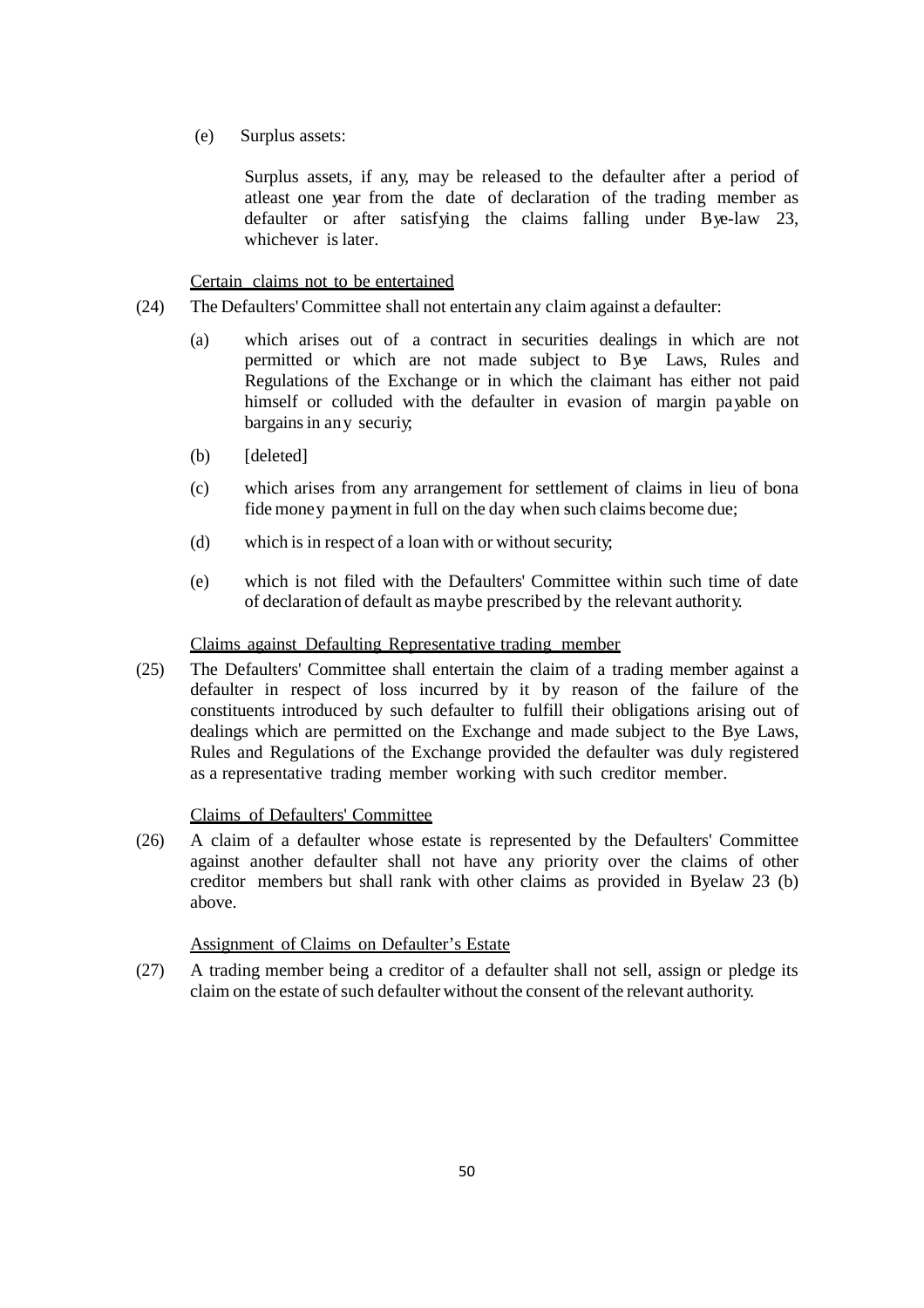## Proceedings in the Name of or against the defaulter

(28) The Defaulters' Committee shall be empowered to (a) initiate any proceedings in a court of law either in the name of the Exchange or in the name of the defaulter against any person for the purpose of recovering any amounts due to the defaulter (b) to initiate any proceedings in a court of law either in the name of the Exchange or in the name of the creditors (who have become creditors of the defaulter as a result of transactions executed subject to Byelaws, Rules and Regulations of the Exchange) of the defaulter against the defaulter for the purpose of recovering any amounts due from the defaulter. The defaulter as well as the creditors of the defaulter shall be deemed to have appointed the Exchange as their constituted attorney for the purpose of taking such proceedings.

#### Payment of Defaulters' Committee

- (29) If any trading member takes any proceedings in a court of law against a defaulter whether during the period of its default or subsequent to its re-admission to enforce any claim against the defaulter's estate arising out of any transaction or dealing in the market made subject to the Bye Laws, Rules and Regulations of the Exchange before it was declared a defaulter and obtains a decree and recovers any sum of money thereon it shall pay such amount or any portion thereof as may be fixed by the relevant authority to the Defaulters' Committee for the benefit and on account of the creditor members having claims against such defaulter.
- (30) The Defaulters' Committee for the purpose of this Chapter shall be a Committee as may be constituted by the Board of Directors from time to time. The composition of Defaulters' Committee shall be such as may be prescribed by SEBI.
- (31) Notwithstanding anything to the contrary contained in this Chapter, where any securities are lodged for rectification of company objection arising out of signature difference or otherwise against a defaulter, the Exchange or National Securities Clearing Corporation Limited (Clearing Corporation) shall, after satisfying itself about the bonafides of the receiving members/ client of the receiving member, acquire the securities in its own name for the benefit of or in trust for the receiving member/ client of the receiving member. The Exchange/ Clearing Corporation may upon payment of such charges as it may prescribe, sell or otherwise dispose of the securities so acquired or transfer the securities to the receiving member/ client of the receiving member, in full and final satisfaction of the claim; Provided that the Exchange/ Clearing Corporation shall be free to require such receiving member/ client of the receiving member to indemnify the Exchange and Clearing Corporation in such form and manner as it may prescribe, as a condition precedent; Provided further that such payment of sale proceeds or transfer of securities to the receiving member/ client of the receiving member shall discharge the claim completely and no further claim shall lie against the defaulter on any ground whatsoever.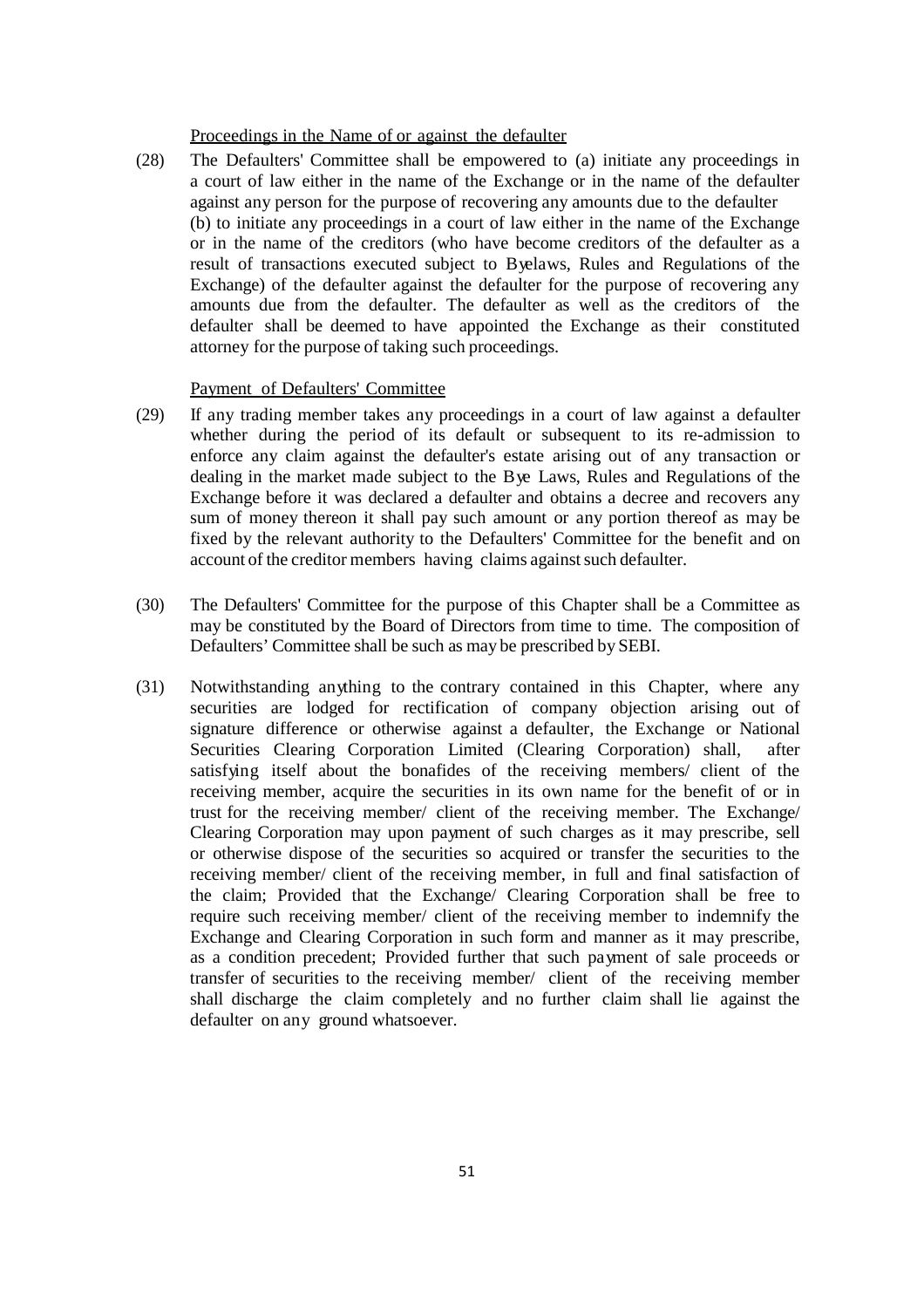# **CHAPTER XIII**

## INVESTOR PROTECTION FUND

- (1) In respect of such market segment of the Exchange as may be prescribed by the Exchange, an Investor Protection Fund (IPF) to be held in trust by National Stock Exchange Investor Protection Fund Trust (Trust) shall be maintained to make good claims for compensation which may be submitted by a trading member's Constituent who suffers loss arising from the said trading member being declared as a defaulter by the Exchange under Chapter XII. No claim of a claimant, who is a Trading Member of the Exchange or an associate of a Trading Member, shall be eligible for compensation from the IPF unless he has acted as a Constituent of the said trading member to the extent permitted by the Exchange.
- (2) Subject to this Part, the amount which any claimant shall be entitled to claim as compensation shall be the amount of the actual loss suffered by him less the amount or value of all monies or other benefits received or receivable by him from any source in reduction of the loss.
- (3) The amount that may be paid under this Part to a claimant shall not exceed such amount as may be decided by the Trust from time to time. The Trust shall disburse the compensation to the claimants as and when claims have been crystallised against the defaulter and admitted for payment by the Trust based on the recommendations, if an y, of the Defaulters' Committee and such compensation shall not be more than the maximum amount fixed for a single claim.
- (4) The Trust shall have the power to utilise amounts out of the IPF, subject to maximum permissible limits for each Constituent, in cases mentioned below:
	- (i) In cases where the Trading Member informs the Exchange of his intention to pursue arbitration against the order of the IGRP in favour of the Constituent, within 7 days from the date of signing of IGRP order, and the admissible claim value is not more than Rupees Ten Lakhs, then 50% of the admissible claim value or Rupees Seventy-Five thousand, whichever is less, shall be released to the Constituent from IPF of the Exchange.
	- (ii) In case the arbitration award is in favour of the Constituent in the matter as mentioned in clause (i) above or Arbitration award in favour of the constituent is not more than Rupees Ten Lakhs in the matter directly filed for arbitration and the Member conveys his intention of preferring appeal against such arbitral award or filing petition in Court to set aside such arbitral award or Application u/s 33 of Arbitration and Conciliation Act, 1996, within 7 days from the date of receipt of the award, then a positive difference of 50% of the award amount or Rupees One Lakh Fifty Thousand, whichever is less after reducing any amount already released to the Constituent from IPF, will be released to the Constituent from IPF of the Exchange. In case 50% of the award amount or Rupees One Lakh Fifty Thousand whichever is less, exceeds the amount already released as per admissible claim of the Constituent, then the same shall be construed as positive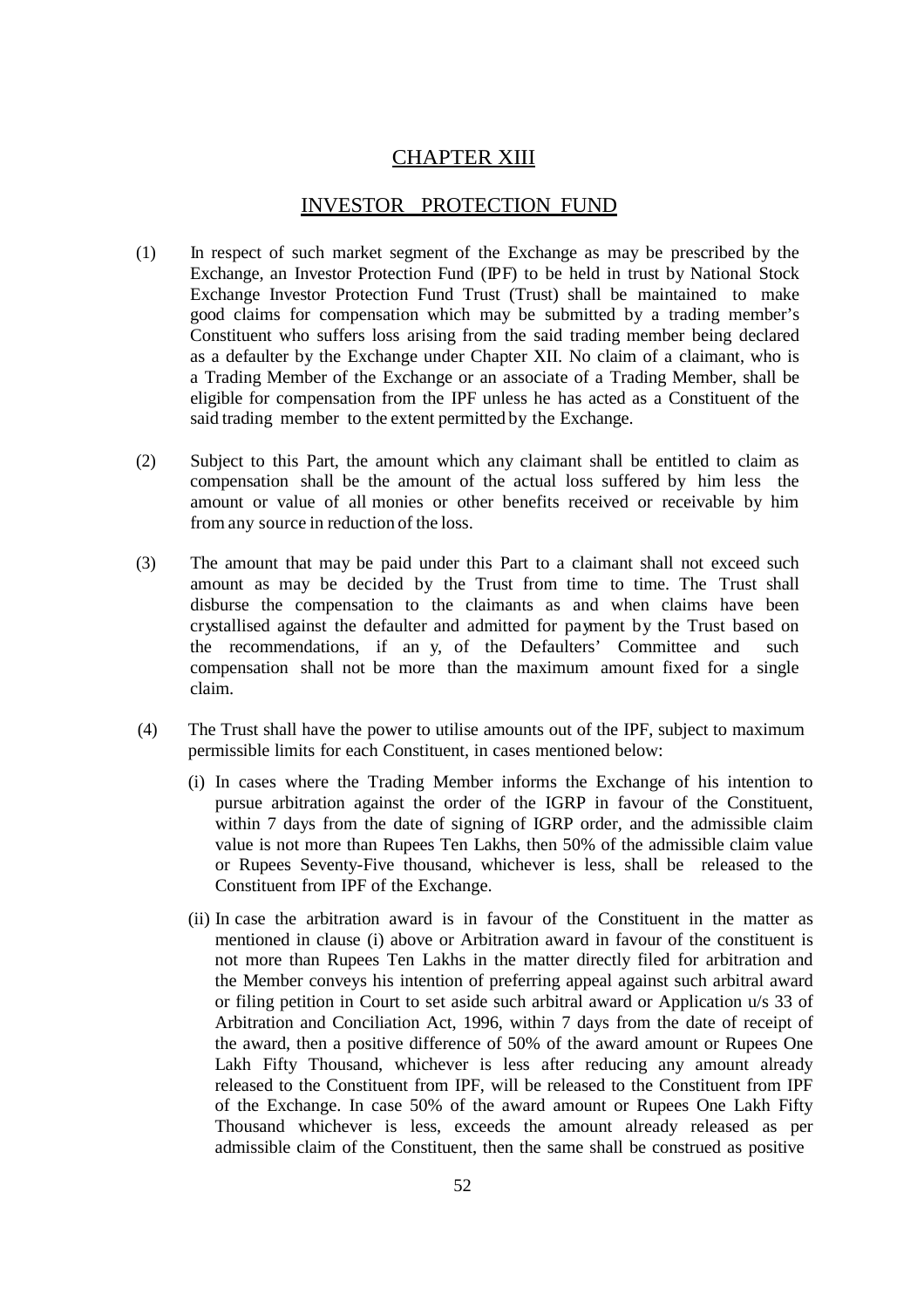difference for the above.

- (iii)In case the appellate arbitration award is in favour of the Constituent and the Trading Member conveys his intention of filing petition in court to set aside the appellate arbitration award u/s 34 or application u/s 33 of the Arbitration and Conciliation Act, 1996, within 7 days from the receipt of the appellate award, then a positive difference of 75% of the amount determined in the appellate arbitration award or Rupees Two Lakhs, whichever is less, after reducing any amount already released to the Constituent from IPF, will be released to the Constituent from the IPF of the Exchange. In case 75% of the award amount or Rupees Two Lakhs whichever is less, exceeds the amount already released to the Constituent from IPF, then the same shall be construed as positive difference for the above purpose.
- (iv)Before release of the said amounts from the IPF to the Constituent, the Exchange shall obtain appropriate undertaking or indemnity from the Constituent against the release of the amount from IPF, to ensure return of the amount so released to the Constituent, in case the proceedings are decided against the Constituent.
- (v) If it is observed that there is an attempt by Constituent either individually or through collusion with Trading Member(s) or with any other stakeholders, to misuse the clauses (i) to (iv) above, then without prejudice to the powers of SEBI to take action, appropriate action in this regard shall be taken against any such person, by the Relevant Authority, including disqualification of the person so involved from henceforth accessing the benefits of these provisions.
- (vi)The amount released to the Constituent from IPF as per the admissible claim will be replenished back to IPF from the deposit or collaterals or any other amounts, including the blocked amount of the Trading Member available with the Exchange/NSCCL and the balance will be paid to the Constituent in the following cases:
	- (a) The Trading Member informs the Exchange, within 7 days from the date of signing of IGRP directions ascertaining the admissible claim amount, his intention to refer the matter to arbitration and fails to refer the matter to arbitration within the prescribed time limit i.e. three years.
	- (b) The Trading Member fails to inform the Exchange his intention to prefer an appeal before Appellate Arbitrators of the Exchange or court or intention to make a request u/s 33 of Arbitration and Conciliation Act, 1996 for rectification or correction of award, against the arbitral award, within 7 days from the date of receipt of award.
	- (c) The Trading Member informs the Exchange his intention to prefer an appeal before Appellate Arbitrators of the Exchange or court but fails to prefer the same within prescribed time limit (one month from date of receipt of award in case of appellate arbitration and three months from date of receipt of award, in case of petition in court). For cases where request is made under Section 33 of Arbitration and Conciliation Act, 1996 for clarification or rectification of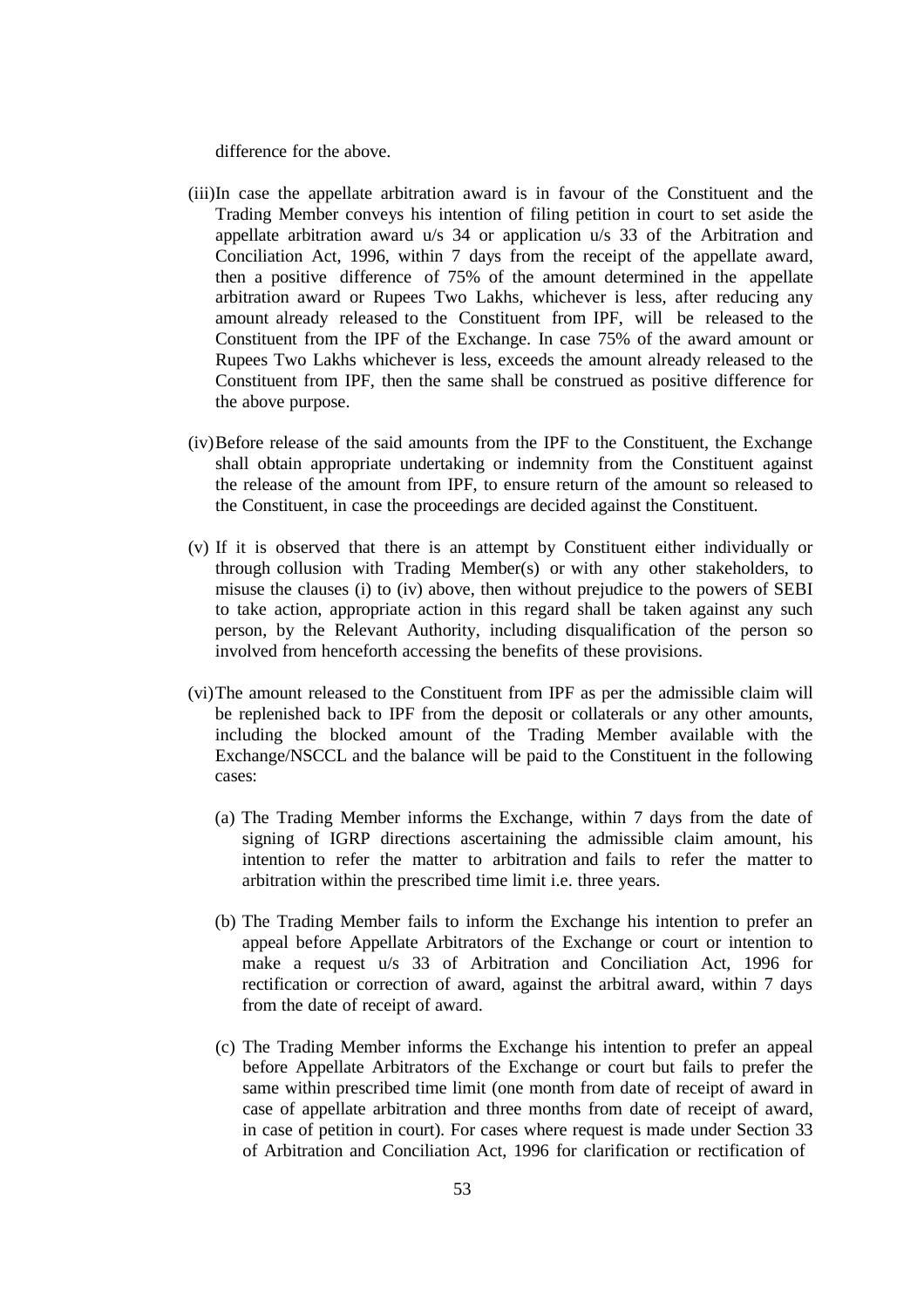award, the one month period in case of appeal and three months period in case of petition mentioned above will be from the date of receipt of the order passed by arbitrator u/s 33 applications by the Trading Member.

- (d) The matter is decided in favour of the constituent after conclusion of arbitration or appellate arbitration or court proceedings and the Trading Member decides not to pursue the matter further.
- (vii) In case Constituent loses at any stage of the proceedings and decides not to pursue the matter further, then the Constituent shall refund the amount released from IPF, back to the IPF of the Exchange. In case the Constituent fails to make good the amount released out of IPF then the Constituent (based on the PAN of the Constituent) shall not be allowed to trade on any of the Exchanges till such time the Constituent refunds the amount to IPF. Further the securities lying in the demat account(s) of the Constituent shall be frozen till such time as the Constituent refunds the amount to the IPF.
- (viii) The Exchange may be empowered to initiate any proceedings in a court of law for the purpose of recovering any amounts due to the IPF, against such Constituent who fails to make good the amount released to him out of IPF as mentioned in clause (vii) above.
- (5) The Trust shall have the power to utilise corpus and interest earned on the corpus of the IPF for meeting expenses or claims relating to services provided to investors as stipulated by SEBI or Board from time to time.
- (6) Notwithstanding anything contained in any other Byelaw, the Trust shall have the power to utilise the interest income earned on the investments made out of IPF, either in part or whole, for educating investors, creating awareness among the investor community at large and for any research connected therewith or incidental thereto.
- (7) The Exchange shall publish in all editions of at least one English national daily with wide circulation and in at least one regional language daily with wide circulation, a notice specifying a date not being less than 3 months after the said publication, on or before which claims for compensation shall be made in relation to the defaulter specified in the notice. The notice shall contain the specified period, the maximum compensation limit for a single claim of a claimant, etc. The said notice shall also be displayed on the premises of the Exchange as well as on the web-site of the Exchange for the entire specified period.
- (8) A claim for compensation in respect of a default shall be made in writing to the Exchange on or before the date specified in the said notice and any claim which is not so made shall be barred unless the Trust otherwise determines. The Exchange shall process the claims in accordance with procedures as may be laid down by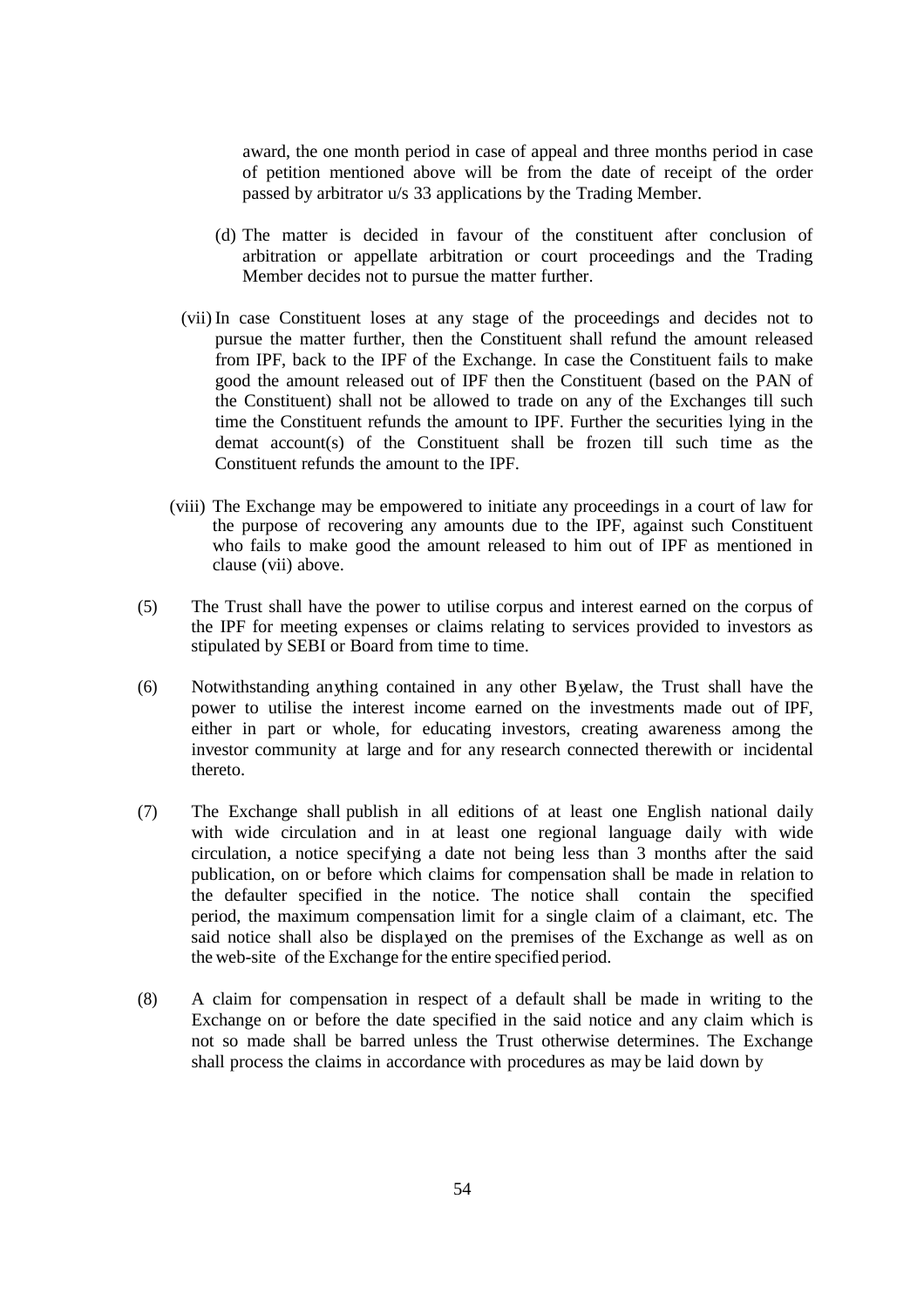Defaulters' Committee and if the assets of the defaulter are insufficient to meet the approved claims, it shall forward the claims alongwith the recommendations of the Defaulters' Committee to the Trust. However, the Trust need not wait for the realization of the assets of the defaulter before the disbursement towards claims.

- (9) A claimant under this Chapter must sign an undertaking to be bound by the decision of the Trust whose decision shall be final and binding.
- (10) The Trust in disallowing (whether wholly or partly) a claim for compensation shall serve notice of such disallowance on the claimant.
- (11) The Trust, if satisfied that the default on which the claim is founded was actually committed,may allow the claim and act accordingly.
- (12) The Trust may at any time and from time to time require the claimant to produce and deliver any securities, documents or statements of evidence necessary to support any claim made or necessary for the purpose of establishing his claims and in default of delivery of any such securities, documents or statements of evidence by such claimant, the Trust may disallow any claim by him under this Chapter.
- (13) Contributionsshall be made to the IPF from the following sources:
	- a. 1 % of the listing fees received, on a quarterly basis
	- b. 100 % of the interest earned on the 1 % security deposit kept by the issuer companies at the time of the offering of securities for subscription to the public, immediately on refund of the deposit
	- (c). The difference of amount of auctions/ closeout price
	- (d). The amount received from the proceeds of the sale of the securities written off as per para 4 & 5 of SEBI circular No. FITTC/FII/02/2002 dated May15, 2002
	- (e). The amounts specified in pursuance of Regulation 28 (12) (e) (ii), Regulation 28 (13) and Regulation 29(2) of SEBI (Substantial Acquisition of Shares and Takeovers) Regulations 1997.
	- (f). Such contribution by trading members of the Exchange as may be decided by the Exchange from time to time based on the transaction value. The Exchange shall further be empowered to call for such additional contributions as may be required from time to time to make up for the shortfall, if any, in the IPF, at the discretion of the Exchange.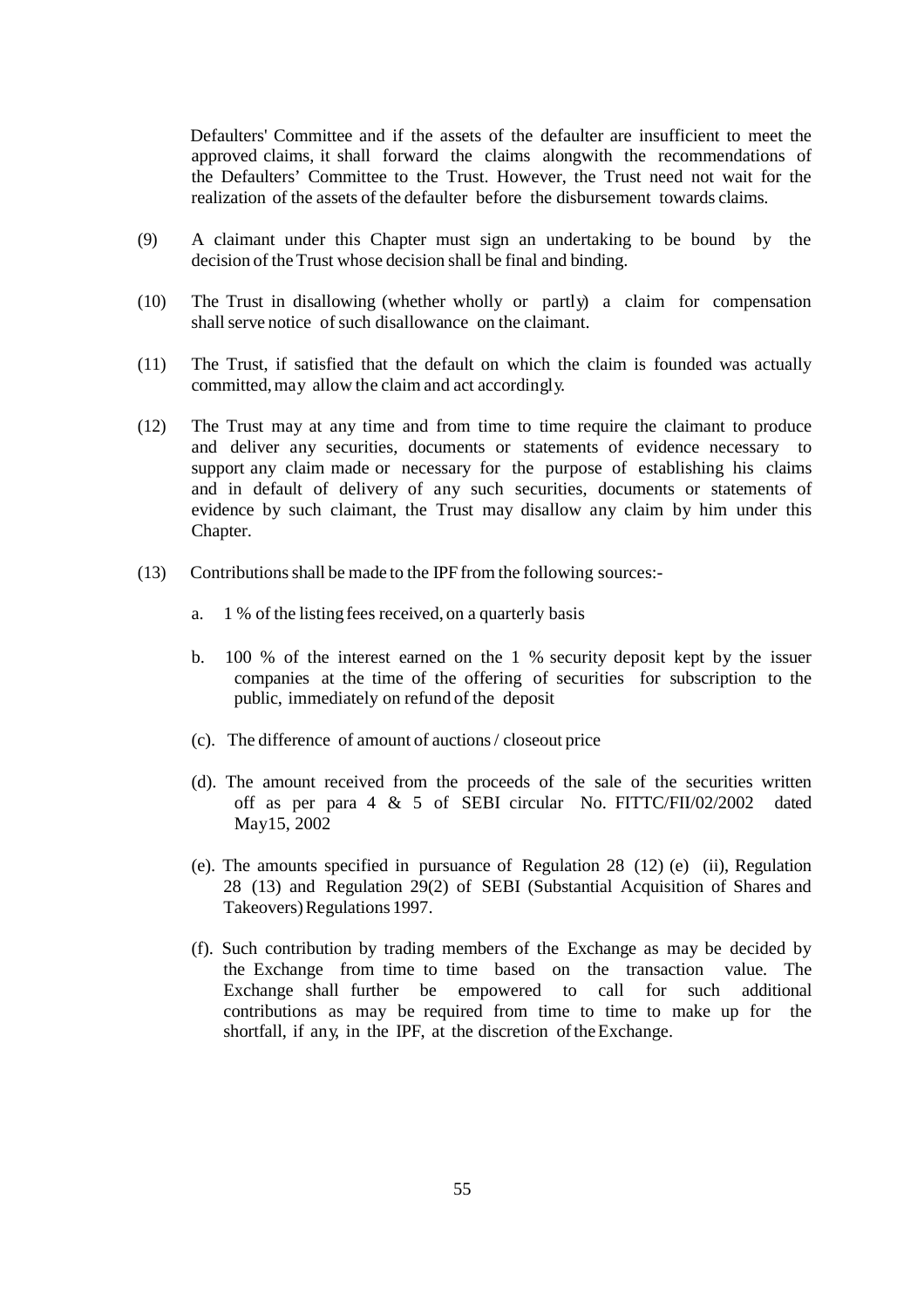- (14) The IPF to be held in trust as aforesaid shall vest with the Trust which shall administer the same. The IPF shall be well segregated and shall be immune from anyliabilities of the Exchange.
- (15) The Exchange, in consultation with the Trust, shall review and progressively increase the amount of compensation available against a single claim from an investor every three years. The Exchange shall disseminate the compensation limit fixed and any change thereof, to the public through a Press Release and also through web site of the Exchange.
- (16) The Trust may seek the advice of the Defaulters' Committee as to the eligibility or otherwise of individual claims of investors.
- (17) The Exchange shall arrange to provide administrative assistance to the Trust to facilitate the processing and settlement of investor claims.
- (18) The claims of the claimants arising out of speculative transactions or which are sham or collusive shall not be eligible for compensation from the IPF.
- (19) The balance of the IPF lying unutilised with the Trust shall continue to be utilised only for such purposes as prescribed by SEBI. In the event of winding up of the Exchange, the balance lying unutilised with the Trust shall be transferred to SEBI. The funds will be maintained in a separate account and SEBI would act as Trustee of these funds to be utilised for purposes of investor education, awareness and research.